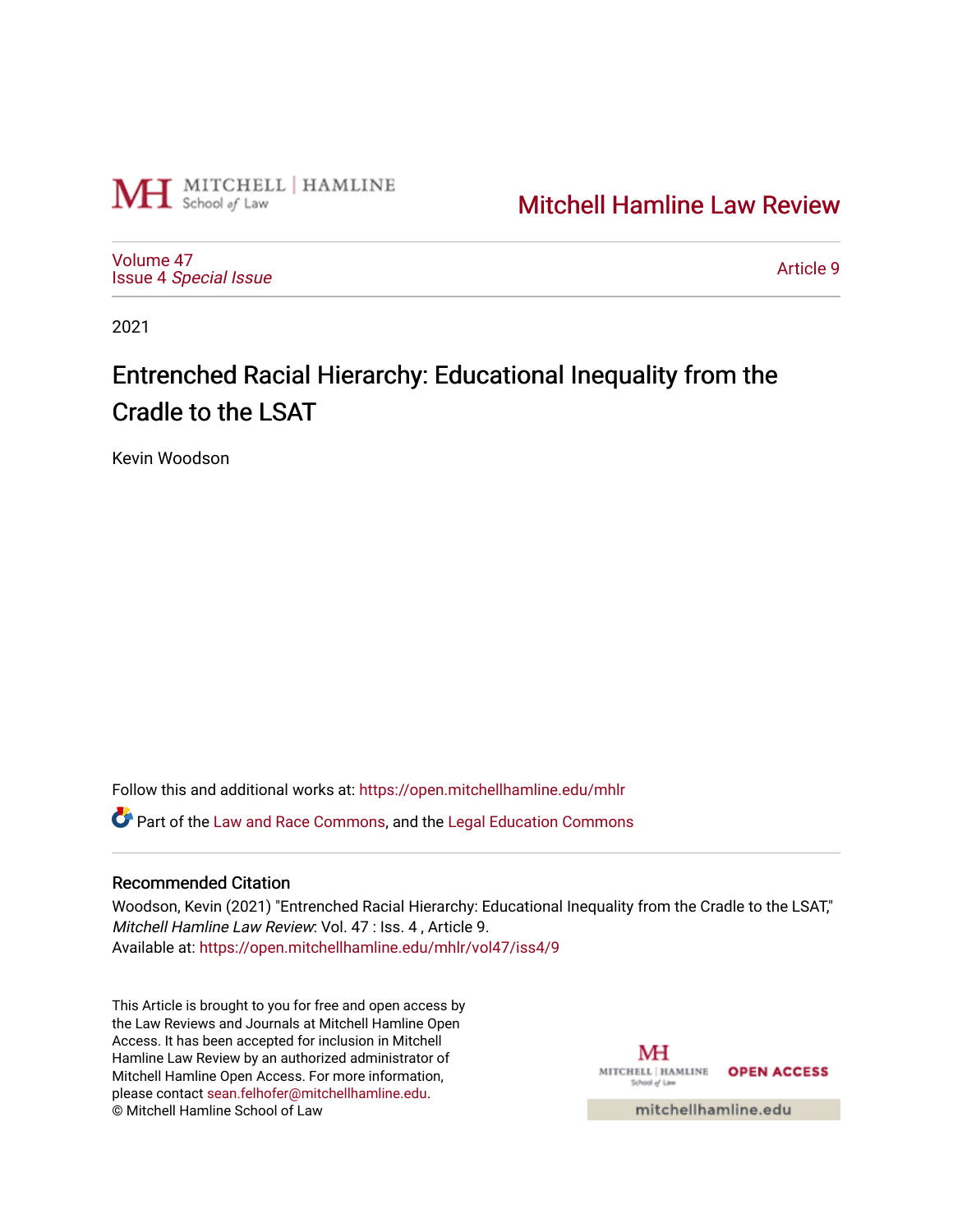# ENTRENCHED RACIAL HIERARCHY: EDUCATIONAL INEQUALITY FROM THE CRADLE TO THE LSAT

Kevin Woodson[†](#page-1-0)

# <span id="page-1-3"></span>INTRODUCTION

For my contribution to this special issue of the *Minnesota Law Review*, I will attempt to situate the problem of black underrepresentation at America's law schools<sup>[1](#page-1-1)</sup> within the broader context of racial hierarchy in American society. The former has generated an extensive body of legal scholarship and commentary,<sup>[2](#page-1-2)</sup> centering primarily on the racial impact of

224

<span id="page-1-0"></span><sup>†</sup> I would like to thank Bret Asbury for his helpful comments on previous drafts of this article. I would also like to thank Chris Chavarría for his excellent research assistance. Copyright © 2021 by Kevin Woodson.

<span id="page-1-1"></span><sup>1.</sup> See AMERICAN BAR ASSOCIATION, ABA PROFILE OF THE LEGAL PROFESSION 33 (2020) (black Americans make up only five percent of the profession even though they are over thirteen percent of the overall U.S. population). See Law School Enrollment by Race & Ethnicity (2019), ENJURIS, https://www.enjuris.com/students/lawschool-race

<sup>-2019.</sup>html [https://perma.cc/BZH5-MNWW] (black students were 7.57% of incoming law students in 2019); id. ("Black enrollment in law school dropped for the fourth consecutive year" and nearly half of all black law school applicants are not admitted to a single institution); Aaron N. Taylor, *The Marginalization of Black Aspiring Lawyers*, 13 FLA. INT'L. U. L. REV. 489 (2019) (nearly half of all black law school applicants did not gain admission into a single program). Further, black students who enroll in law school are less likely than other students to persist until graduation. Kyle Thomas & Tiffane Cochran, ABA Data Reveals Minority Students are Disproportionately Represented in Attrition Figures, ACCESSLEX (Sept. 18, 2018), https://www.accesslex.org/xblog/aba-data -reveals-minority-students-are-disproportionately-represented-in-attrition-figures

<sup>[</sup>https://perma.cc/5PNS-C4MT] (black students are only nine percent of all 1Ls but account for 15.5 percent of all 1L non-transfer attrition).

<span id="page-1-2"></span><sup>2.</sup> See, e.g., Vernellia R. Randall, The LSAT, U.S. News & World Report, and Minority Admissions: The Misuse of the LSAT: Discrimination Against Blacks and Other Minorities in Law School Admissions, 80 ST. JOHNS L. REV. 107 (2006); Diane Curtis, The LSAT and the Reproduction of Hierarchy, 41 W. NEW ENG. L. REV. 307 (2019); Paula Lustbader, Painting Beyond the Numbers: The Art of Providing Inclusive Law School Admission to Ensure Full Representation in the Profession, 40 CAP. U. L. REV. 71 (2012); Anthony Peirson Xavier Bothwell, The Law School Admission Test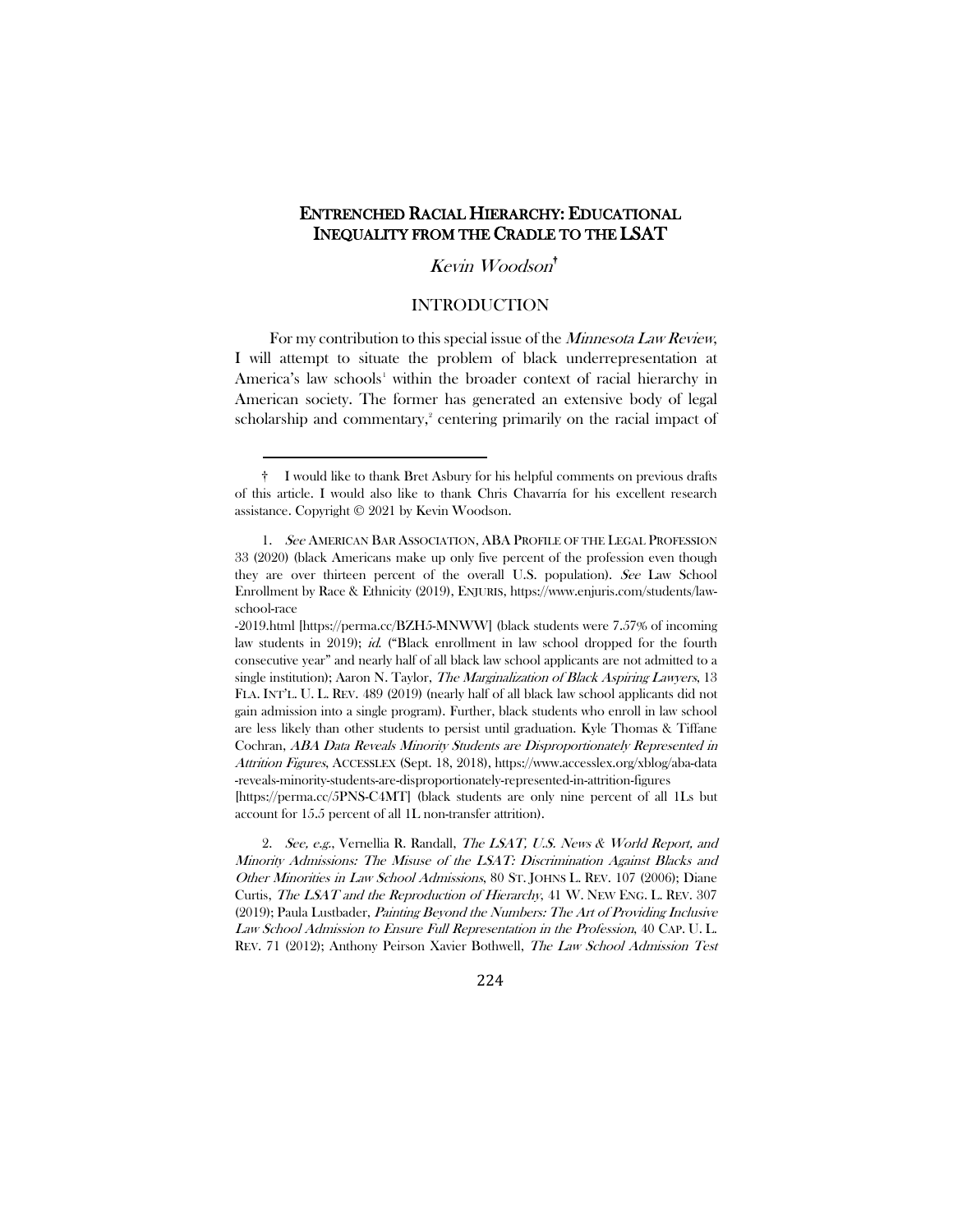<span id="page-2-2"></span>law schools' admissions criteria and procedures, particularly the substantial weight placed upon the Law School Admissions Test ("LSAT").<sup>[3](#page-2-0)</sup> This focus is understandable: given the substantial racial disparities in LSAT performance<sup>[4](#page-2-1)</sup> and the test's relatively limited value in predicting academic

<span id="page-2-0"></span>3. See, e.g., Randall, supra note [2,](#page-1-3) at 107 ("If a Black or Mexican applicant is denied admission to law school, there is an excellent possibility that he or she may have been discriminated against based on race . . . . It is institutional racism"); Curtis, *supra* not[e 2,](#page-1-3) at 310 (contending that "the reliance on the LSAT diminishes diversity, reinforces pernicious and anti-democratic hierarchies, and exacerbates financial inequities in the legal profession and among legal professionals"); Lustbader, supra not[e 2,](#page-1-3) at 94 (2012) ("law schools continue to over-rely on LSAT scores. In doing so, they significantly reduce enrollment of the underrepresented."); Bothwell, *supra* note [2,](#page-1-3) at 1 (arguing that the LSAT is "inherently and unfairly biased against racial minorities"). Kimberly West-Faulcon, More Intelligent Design: Testing Measures of Merit, 13 J. CONST. L. 1235, 1241–44 (2011); Green, supra note [2](#page-1-3) (discussing possible disparate impact challenge against use of LSAT in admissions).

Multiple Supreme Court justices also have criticized the racial impact of the LSAT. See DeFunis v. Odegaard, 416 U.S. 312, 319–44 (1974) (Douglas, dissenting) (suggesting that schools may need to "abolish" the LSAT to avoid racial unfairness); Grutter v. Bollinger, 539 U.S. 306, 369–70 (2003) (Thomas, dissenting) (observing that "no modern law school can claim ignorance of the poor performance of blacks, relatively speaking, on the Law School Admission Test (LSAT). Nevertheless, schools continue to use the test").

<span id="page-2-1"></span>4. The average LSAT score for black test takers is 142, a score in the bottom quintile of all test-takers. Scott Jaschik, Do Law Schools Limit Black Enrollment with LSAT?, INSIDE HIGHER EDUC. (April 15, 2019), https://www.insidehighered.com/ admissions/article/2019/04/15/study-argues-law-schools-limit-black-enrollment

-through-lsat [https://perma.cc/ZT6B-J7S6]. By comparison, the average test score for white and Asian test takers is  $153$ . *Id*. This average score falls below the  $25th$  percentile LSAT scores at virtually every law school in the country, and falls within the range that some observers have concluded puts students at "extreme risk" of bar failure. Law School Enrollment, L. SCH. TRANSPARENCY DATA DASHBOARD, https://data .lawschooltransparency.com/enrollment/admissions-standards [https://perma.cc/ 8C3X-KNN8]. See also Kidder, supra not[e 2,](#page-1-3) at 1073 (finding significant racial disparities in LSAT scores among white students and students of color with similar grades at equivalent undergraduate institutions).

Scandal: Problems of Bias and Conflicts of Interest, 27 T. MARSHALL L. REV. 1 (2001); Preston C. Green, III, *Can Title VI Prevent Law Schools from Adopting Admissions* Practices that Discriminate Against African-Americans?, 24 S. U. L. REV. 237 (1997); Alex M. Johnson, Jr., Knots in the Pipeline for Prospective Lawyers of Color: The LSAT Is Not the Problem and Affirmative Action Is Not the Answer, 24 STAN. L. & POL'Y REV. 379 (2013); William C. Kidder, Comment, Does the LSAT Mirror or Magnify Racial and Ethnic Differences in Educational Attainment?: A Study of Equally Achieving "Elite" College Students, 89 CALIF. L. REV. 1055 (2001).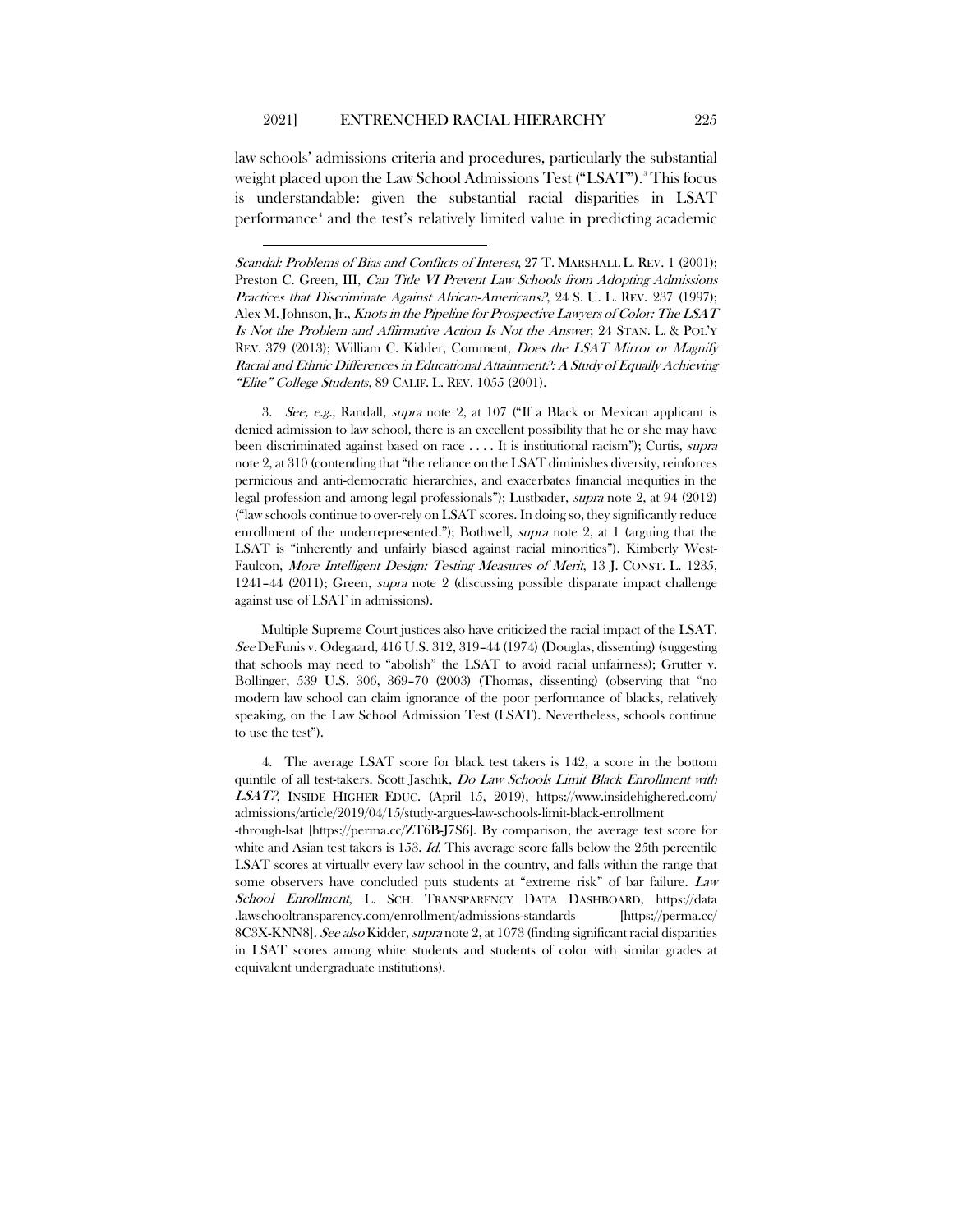and professional outcomes,<sup>[5](#page-3-0)</sup> it makes sense that efforts to increase black representation in law school would start here.<sup>[6](#page-3-1)</sup>

But in focusing primarily on the inequities of law school admissions, the existing discourse to some extent has unduly isolated the issue of black law school underrepresentation from the broader context of American racial inequality. The law school admissions process is but the final stage in a long chain of events that determines whether an individual becomes a law student. The vast majority of black students effectively are prevented from

<span id="page-3-0"></span><sup>5.</sup> See, e.g., Richard O. Lempert, David L. Chambers & Terry K. Adams, Michigan's Minority Graduates in Practice: The River Runs Law School, 2 L. & SOC. INQ. 395 (2000) (finding that LSAT scores do not predict success or satisfaction post-law school); Bothwell, *supra* note [2,](#page-1-3) at 4; Marjorie M. Shultz & Sheldon Zedeck, Predicting Lawyer Effectiveness: Broadening the Basis for Law School Admission Decisions, 36 L. & SOC. INQ. 620 (2011) (finding that the LSAT does not predict professional competence); William Henderson, The LSAT, Law School Exams, and Meritocracy: The Surprising and Undertheorized Role of Test-Taking Speed, 82 TEX. L. REV. 975 (2003-2004) (concluding that the LSAT's predictive value lies largely in its ability to measure performance on timed tests). See also Roy Freedle, The LSAT, U.S. News & World Report, and Minority Admissions: How and Why Standardized Tests Systematically Underestimate African-Americans' True Verbal Ability and What to do About it: Towards the Promotion of Two New Theories with Practical Applications, 80 ST. JOHN'S L. REV. 183 (2006) (proposing the adoption of a new test that might more meaningfully assess the abilities of minority applicants).

<span id="page-3-1"></span><sup>6.</sup> Without endorsing the test, it is worth noting that a number of researchers and commentators have countered many of criticisms of the LSAT by emphasizing that the test remains the most reliable predictor of student performance and pushing back against claims that the test is discriminatory. LISA C. ANTHONY, SUSAN P. DALESSANDRO, & TAMMY J. TRIERWEILER, LAW SCHOOL ADMISSION COUNCIL LSAT TECHNICAL REPORT, PREDICTIVE VALIDITY OF THE LSAT: A NATIONAL SUMMARY OF THE 2013 AND 2014 LSAT CORRELATION STUDIES 14 (2016) (LSAT scores have a much stronger correlation with first-year law school grades than undergraduate grade point averages); Katherine Auston, Catherine Martin Christopher, & Darby Dickerson, Will I Pass the Bar Exam? Predicting Student Success Using LSAT Scores and Law School Performance, 45 HOFSTRA L. REV. 753, 757 (2017) (concluding that "the LSAT is still a strong predictor of academic success and bar passage, as well as career success."); Gail L. Heriot & Christopher T. Wonnell, Standardized Tests Under the Magnifying Glass: A Defense of the LSAT Against Recent Changes of Bias, 7 TEX. REV. L. & POL. 467 (2003) (reporting on studies finding that the LSAT actually overestimates the future performance of black students in law school); Robert Steinbuch, A Different Take On Why Law Schools Are Not Admitting More Black Students, NAT. JUR. (Jan. 24, 2018), http://www.nationaljurist.com/national

<sup>-</sup>jurist-magazine/different-take-why-law-schools-are-not-admitting-more-black -students [https://perma.cc/3CK6-JWP6].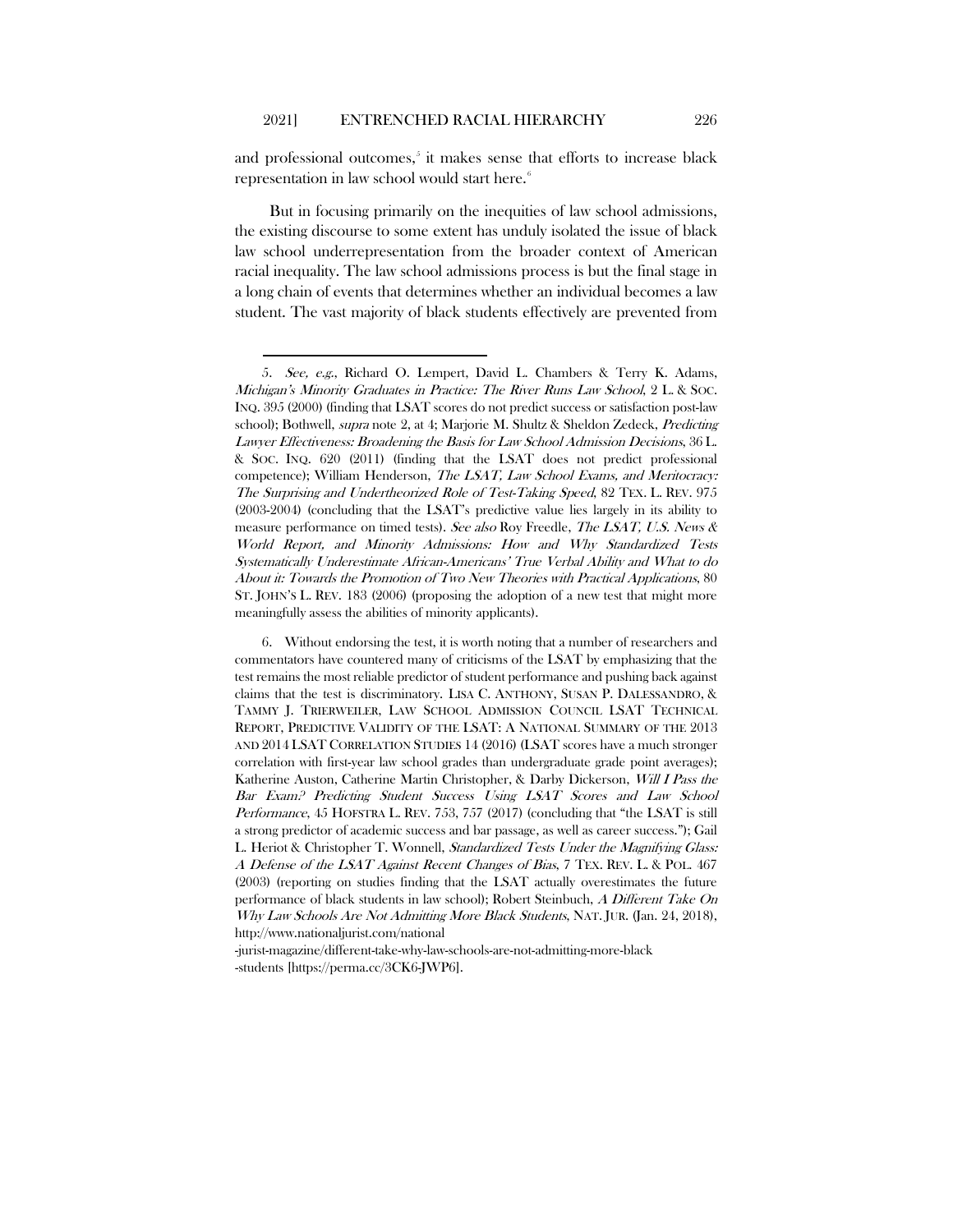attending law school by conditions that they encounter before they even apply.

Accordingly, in this article I offer a broader account of the underrepresentation of black law students, one that focuses on the conditions of entrenched racial hierarchy that impede black Americans' educational trajectories and limit their mobility into high-status occupations, including the practice of law. This entrenched hierarchy has three core, distinct, though related, components that each contribute to the underrepresentation of black law students: stark racial socioeconomic disparities, the pernicious racial stigma that subjects black Americans to various anti-black prejudices and stereotypes, and enduring patterns of racial segregation. Collectively, these conditions subject many black children to an onslaught of deprivations, disadvantages, and discrimination that work to divert them away from professional careers from the very outset of their educational careers. By the time law schools review students' applications, entrenched racial hierarchy has produced staggering educational disparities that all but ensure that black Americans will be underrepresented among law students.<sup>[7](#page-4-0)</sup>

The resultant struggle to secure sufficient numbers of academically well-prepared black law students who are likely to thrive will persist indefinitely in the absence of more far-reaching, holistic interventions.

This article will proceed in three parts. Part I introduces the three core components of racial hierarchy in America, each of which deprives black people of equal opportunities and treatment. Part II explains how these conditions diminish the potential pipeline of black attorneys by generating educational disparities at every stage of students' academic careers, from early childhood through college. Building upon this analysis, Part III

<span id="page-4-0"></span><sup>7.</sup> Further, given the overrepresentation of black students from immigrant families and among black students at of higher education, the existing statistics, as bad as they are, likely understate the impact of racial hierarchy on the educational trajectories of multigeneration, single-race black students. See generally Kevin Brown, LSAC Data Reveals that Black/White Multiracials Outscore All Blacks on LSAT by Wide Margins, 39 NYU REV. L. & SOC. CHANGE 381, 383–84 (2014) (describing evidence of the overrepresentation of biracial students among black students at highly-selective colleges); Sara Rimer & Karen W. Arenson, Top Colleges Take More Blacks, but Which Ones?, N.Y. TIMES (June 24, 2004), https://www.nytimes.com/2004/06/24/us/top -colleges-take-more-blacks-but-which-ones.html [https://perma.cc/CPG5-5PDE] (reporting that according to Harvard professor Henry Louis Gates, as much as two-thirds of the school's black undergraduate population were biracial or from immigrant families).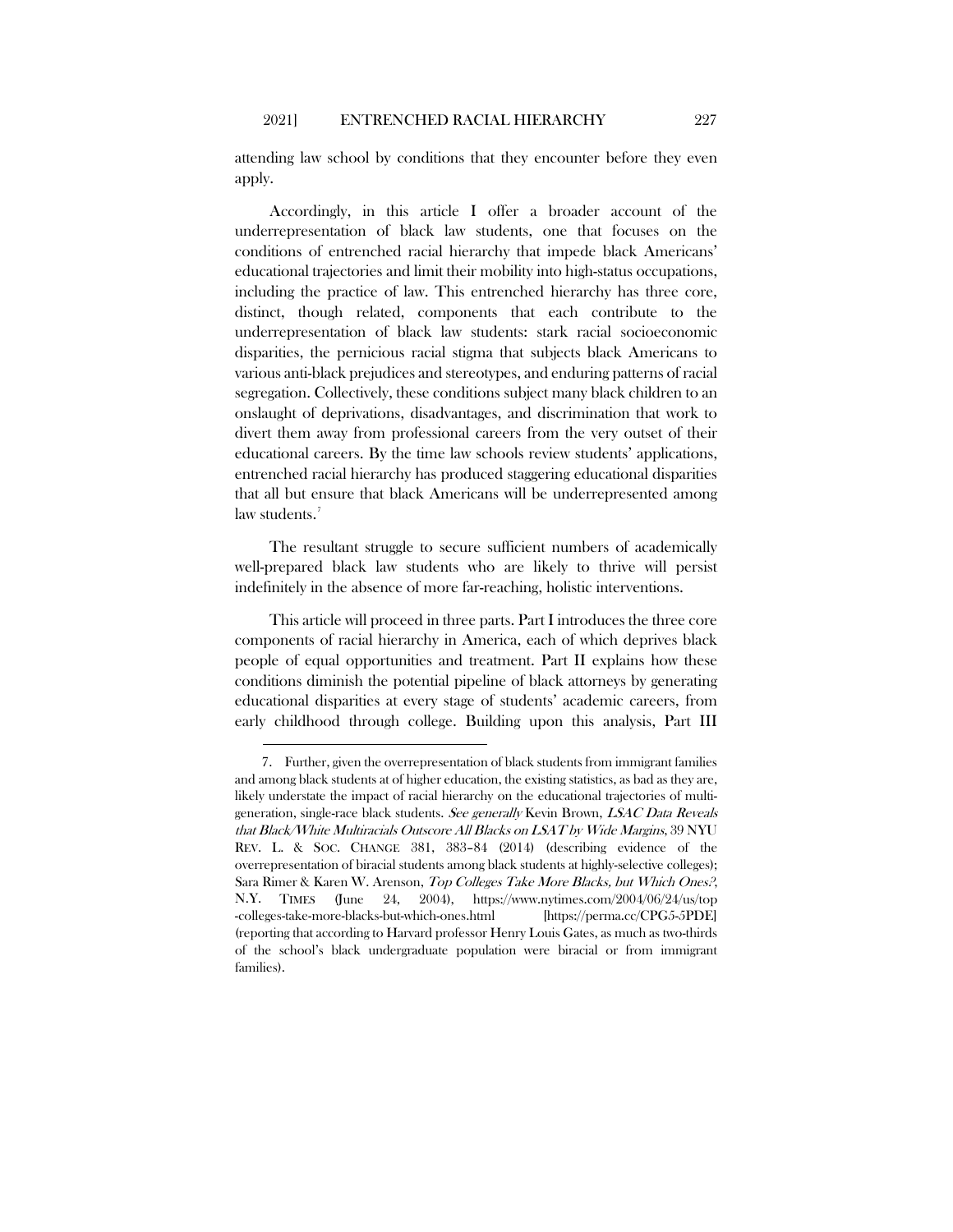identifies some approaches through which a variety of institutions, including law schools, might better enable more black Americans to enter the legal profession.

#### <span id="page-5-1"></span>I. ENTRENCHED RACIAL HIERARCHY

America's structures and processes of racial hierarchy powerfully limit the life chances of black Americans and thereby perpetuate racial inequality. This Part will introduce the three primary elements of this hierarchy socioeconomic inequality, stigma, and segregation—that ultimately contribute to the underrepresentation of black law students.<sup>[8](#page-5-0)</sup>

us-college-faculty-student-diversity [https://perma.cc/9CGK-W6EN] (only six percent of

<span id="page-5-0"></span><sup>8.</sup> The impact of racial hierarchy is not limited to the legal profession. It produces similar racial deficits in virtually all high-status occupational fields. See, e.g., Women, Minorities, and Persons with Disabilities in Science and Engineering, NAT'L SCI. FOUND., https://www.nsf.gov/statistics/2017/nsf17310/digest/occupation/blacks .cfm [https://perma.cc/B2Q7-S937] (engineering and science fields); AAMC, DIVERSITY IN MEDICINE: FACTS AND FIGURES 2019, Figure 18, https://www.aamc.org/data-reports/ workforce/interactive-data/figure-18-percentage-all-active-physicians-race/

ethnicity-2018 [https://perma.cc/YC8E-7KVU] (medicine); The Dentist Workforce— Key Facts, AM. DENTAL ASS'N HEALTH POL'Y INST., https://www.ada.org/~/media/ADA/

Science%20and%20Research/HPI/Files/HPIgraphic\_0716\_1.pdf?la=en [https://

perma.cc/7DEA-7B6E] (black Americans were only 3.8% of all dentists in 2015); Amanda Iacone, Fifty Years, Little Progress for Black Accountants, BLOOMBERG TAX (July 8, 2019), https://news.bloombergtax.com/financial-accounting/fifty-years-little -progress-for-black-accountants [https://perma.cc/F6JH-C9N9] ("Out of 650,000 CPAs in the U.S., an estimated 5,000 are black"); U.S. EQUAL EMP. OPPORTUNITY COMM'N, DIVERSITY IN THE FINANCE INDUSTRY tbl.2 (2006), https://www.eeoc.gov/special -report/diversity-finance-industry [https://perma.cc/ZJ2Z-QXRF] (professional and management-level positions in finance); Sam Dean & Johana Bhuiyan, *Why are Black* and Latino People Still Kept out of the Tech Industry, L.A. TIMES (June 24, 2020), https://

www.latimes.com/business/technology/story/2020-06-24/tech-started-publicly -taking-lack-of-diversity-seriously-in-2014-why-has-so-little-changed-for-black

<sup>-</sup>workers (last visited Feb. 27, 2021) (black Americans are less than 1% of venture capitalists); Sinduja Rangarajan, Here's the Clearest Picture of Silicon Valley's Diversity Yet: It's Bad. But Some Companies are Doing Less Bad, REVEAL N. (June 25, 2018), https://

revealnews.org/article/heres-the-clearest-picture-of-silicon-valleys-diversity-yet

<sup>[</sup>https://perma.cc/XB5W-LECU] (finding "grave" racial disparities in a study of 177 of the largest Silicon Valley tech companies); Leslie Davis & Richard Fry, College Faculty Have Become More Racially and Ethically Diverse, but Remain Far Less so Than Students, PEW RES. CTR. (July 31, 2019), https://www.pewresearch.org/facttank/2019/07/31/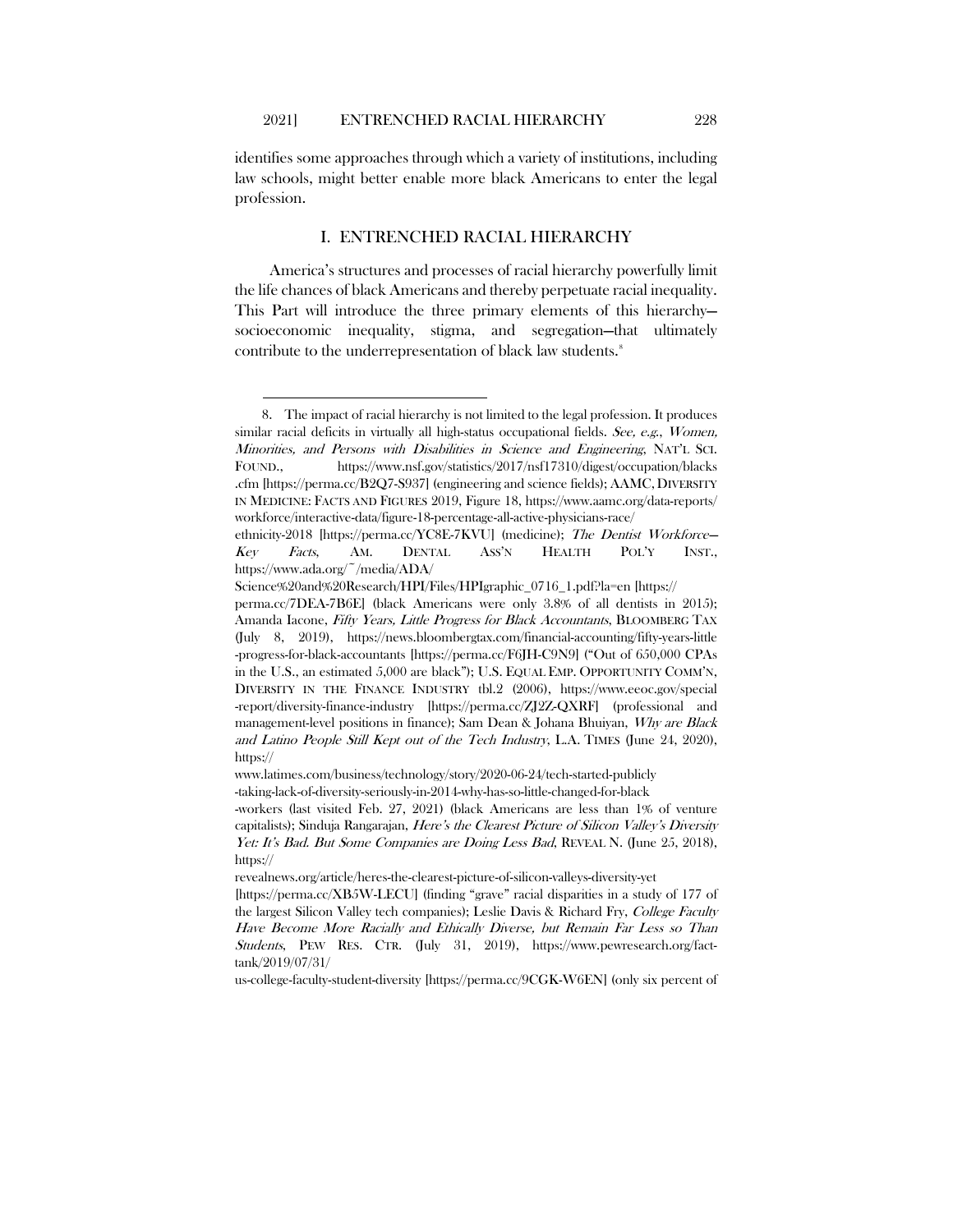#### A. Socioeconomic Disparities

Racial socioeconomic disparities originated from the institution of slavery and the legal regime erected to manage and preserve it. Laws and social practices that forbid or hindered black Americans from acquiring land,<sup>[9](#page-6-0)</sup> attaining education,<sup>[10](#page-6-1)</sup> and securing employment in desirable occupations gave rise to conditions of extreme socioeconomic inequality. The financial, educational, and occupational inequities imposed by these early injustices were perpetuated by government-sanctioned discrimination and segregation well into the twentieth century.

The black-white income gap is perhaps the most commonly used measure of this socioeconomic inequality. Thanks in part to the disproportionate concentration of black workers in lower-status jobs, $<sup>11</sup>$  $<sup>11</sup>$  $<sup>11</sup>$  the</sup> median black household earns barely 60% as much as the median white household. [12](#page-6-3) Black households are highly overrepresented in the bottom quintile of the U.S. income distribution, $13$  and the black poverty rate remains

<span id="page-6-0"></span>9. See Roy W. Copeland, In the Beginning: Origins of African American Real Property Ownership in the United States, 44 J.BLACK STUD. 646, 647–48 (2013) (noting legal restrictions that prevented enslaved and free black Americans from owning land).

<span id="page-6-1"></span>10. See Christopher M. Span, Learning in Spite of Opposition: African Americans and their History of Educational Exclusion in Antebellum America, 131 COUNTERPOINTS 26 (2005) (discussing compulsory illiteracy laws in the antebellum South).

<span id="page-6-2"></span>11. See Labor Force Statistics from the Current Population Survey, U.S. BUREAU OF LAB. STATS., https://www.bls.gov/cps/cpsaat11.htm [https://perma.cc/2AEN-4AU8] (black Americans are highly underrepresented in high-status jobs and overrepresented in service-sector employment). See also supra not[e 8.](#page-5-1)

<span id="page-6-3"></span>12. See Valerie Wilson, Racial Disparities in Income and Poverty Remain Largely Unchanged Amid Strong Income Growth in 2019, ECON. POL. INST. (Sept. 16, 2020); Valerie Wilson & William M. Rodgers III, Black-White Wage Gaps Expand with Rising Wage Inequality, ECON. POL. INST. (Sept. 20, 2016). See also Deirdre Bloome, Racial Inequality Trends and the Intergenerational Persistence of Income and Family Structure, 79 AM. SOC. REV. 1196 (2014) (finding this gap has held relatively steady and closed very little over the past half century).

<span id="page-6-4"></span>13. Scott Winship, Richard V. Reeves & Katherine Guyot, The Inheritance of Black Poverty: It's All About the Men, Brookings (March 22, 2018),

all professors are black). See also Denise Lu, Jon Huang, Ashwin Seshagiri, Haeyoun Park & Troy Griggs, Faces of Power: 80% are White, Even as U.S. Becomes More Diverse, N.Y. TIMES (Sept. 9, 2020), https://www.nytimes.com/interactive/2020/09/ 09/us/powerful-people-race-us.html [https://perma.cc/6K8F-GZ57] (similar disparities exist in the upper-echelon positions of influence and power in business and government).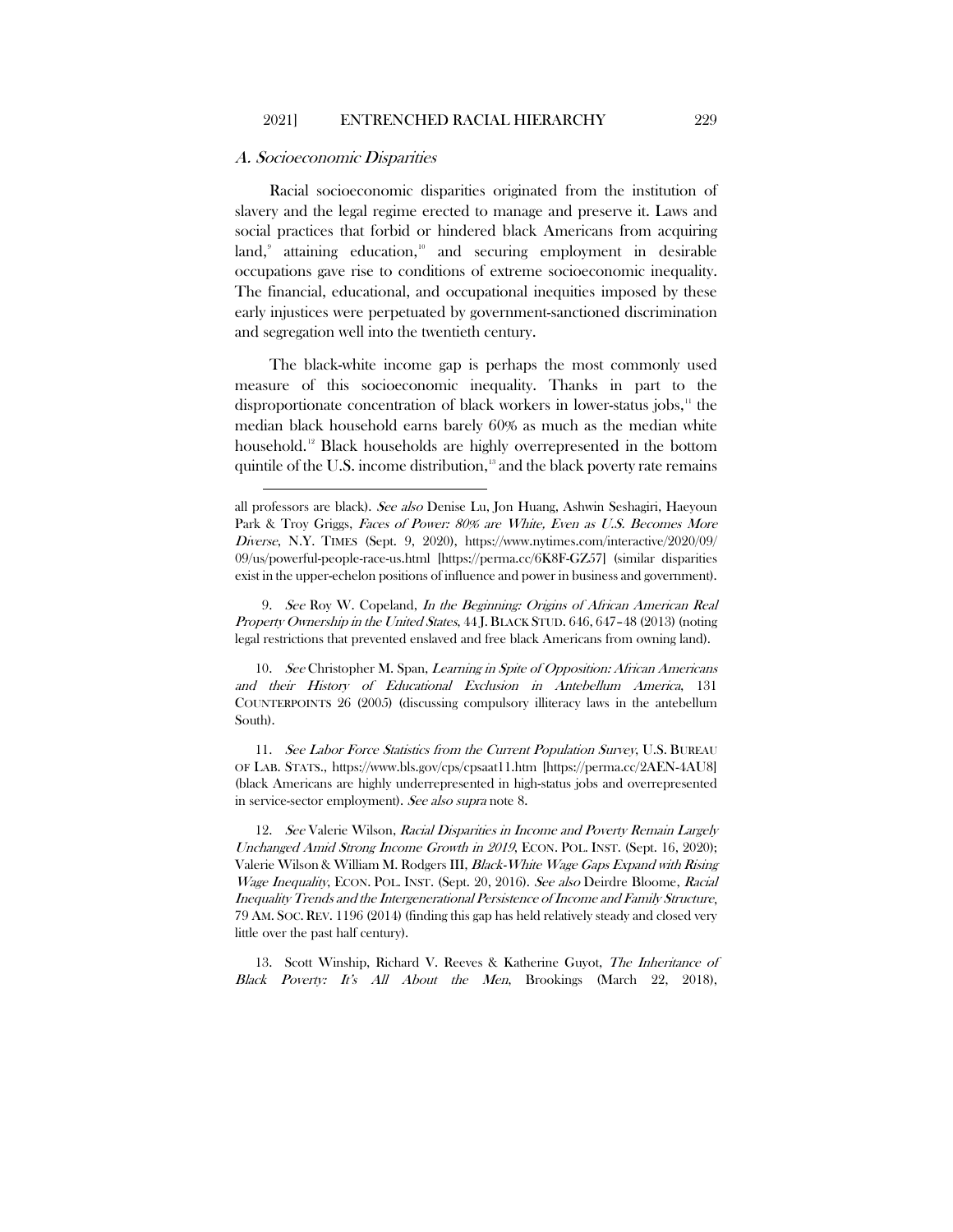<span id="page-7-3"></span>more than twice that of white Americans.<sup>[14](#page-7-0)</sup> Even these dismal numbers understate the economic gulf separating black and white families. Poor black families remain in poverty for much longer than poor white families, and they are far more likely to be part of an intergenerational cycle of family poverty.[15](#page-7-1) Because of residential segregation, they are also far more likely than poor whites to live in concentrated poverty.[16](#page-7-2) Although black Americans achieved significant progress toward closing this gap during the

stories/2020/09/poverty-rates-for-blacks-and-hispanics-reached-historic-lows-in

-2019.html [https://perma.cc/SMZ9-TD6U]; Black children are more than three times more likely to live in poverty than white children, and in some states, including Minnesota, they are more than five times as likely. Status and Trends in the Education of Racial and Ethnic Groups: Indicator 4 Snapshot: Children Living in Poverty for Racial/Ethnic Subgroups (Feb. 2019), NAT'L CTR. FOR EDUC. STATS., https://nces.ed.gov/

programs/raceindicators/indicator\_rads.asp [https://perma.cc/6J8F-9KEQ] (34 percent of black children lived in poverty in 2016, compared to 11 percent of white children); David Murphy, Jonathan Belford, Susan Baldwing & Samuel Beckwith, In 33 States, Hispanic or Black Children are More than Twice as Likely to be in Poverty Than Their White Peers, CHILD TRENDS (2018), https://www.childtrends.org/blog/in-33 -states-hispanic-or-black-children-are-more-than-twice-as-likely-to-be-in-poverty -than-their-white-peers [https://perma.cc/24LT-RZW8].

<span id="page-7-1"></span>15. See Raj Chetty, Nathaniel Hendren, Maggie R. Jones & Sonya R. Porter, Race and Economic Opportunity in the United States: An Intergenerational Perspective, 135 Q. J. ECON. 711 (2020).

<span id="page-7-2"></span>16. See Lincoln Qullian, Segregation and Poverty Concentration: The Role of Three Segregations, 77 AM. SOC. REV. 354,355 (2012) ("About one in three poor white families live in poor neighborhoods and send their children to high-poverty schools, compared to two in three poor black and Hispanic families"). See also Sean F. Reardon, Lindsay Fox & Joseph Townsend, Neighborhood Income Composition by Household Race and Income, 1990-2009, 660 ANNALS AM. ACAD. POL. & SOC. SCI. 78, 94 (2015) (black families with incomes of roughly \$55,000–\$60,000 lived in neighborhoods that were socioeconomically similar to those of white families with incomes of roughly \$12,000).

https://www.brookings

<sup>.</sup>edu/research/the-inheritance-of-black-poverty-its-all-about-the-men [https://

perma.cc/2AKG-57RY] (more than forty percent of black children grow up in households in the bottom fifth of the income distribution, a rate more than three times higher than that of white children).

<span id="page-7-0"></span><sup>14.</sup> John Creamer, Inequalities Persist Despite Decline in Poverty for All Major Race and Hispanic Origin Groups, U.S. CENSUS BUREAU, https://www.census.gov/library/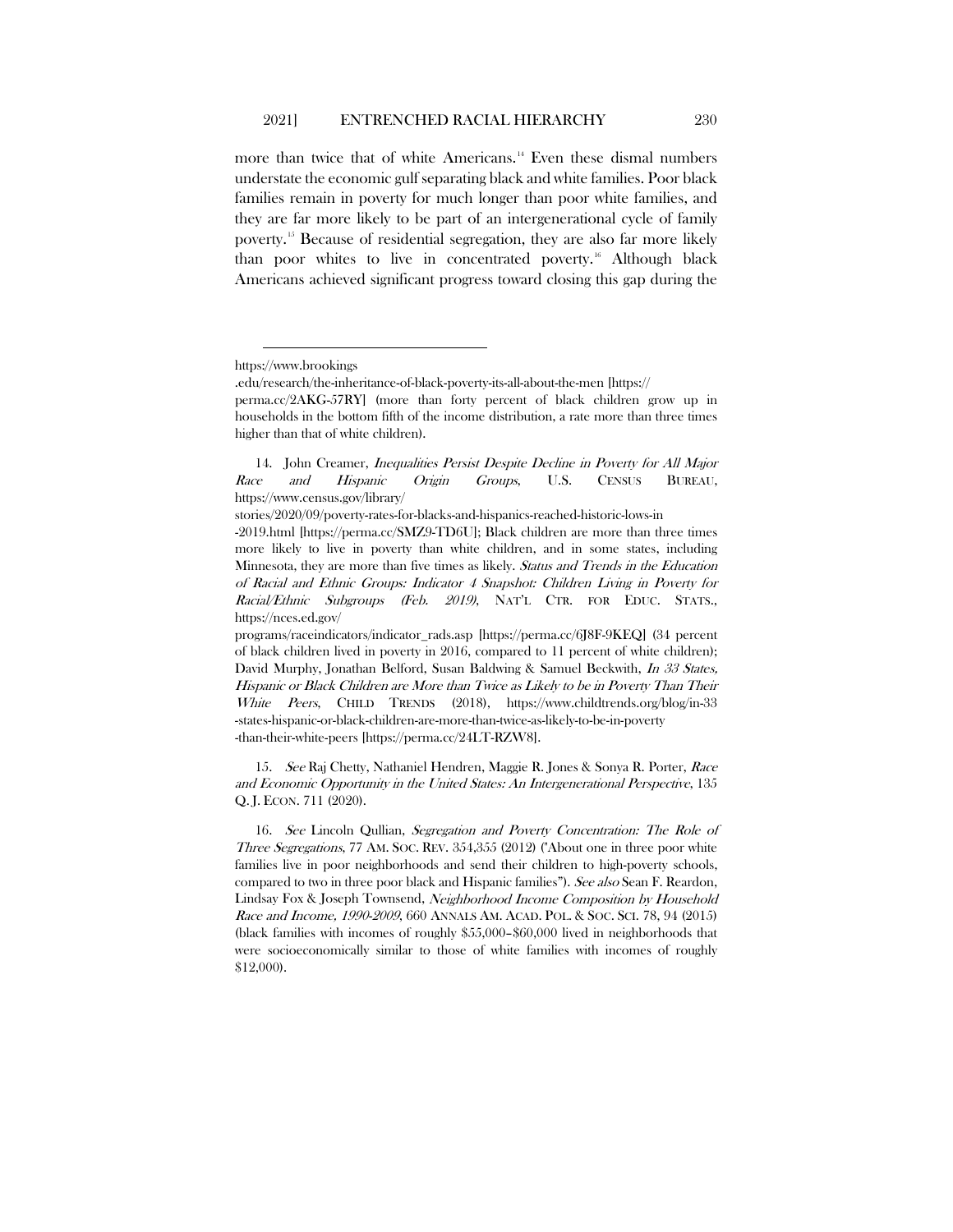middle of the twentieth century, $17$  income disparities have increased substantially since 1970, eroding this convergence almost entirely.<sup>[18](#page-8-1)</sup>

As large as these income-based disparities are, they are dwarfed in magnitude by another, even more important indicator of racial socioeconomic inequality, $19$  the black-white wealth gap. Whereas measures of income only capture the amount of money that households or individuals earn during a specified time period, wealth encompasses their total stock of accrued assets.<sup>[20](#page-8-3)</sup> Wealth provides a fuller picture of a family's economic well-being.<sup>[21](#page-8-4)</sup> Far more so than income, wealth determines the amount and quality of the resources and opportunities that families are able to provide their children, and thereby powerfully contributes to the intergenerational transmission of privilege and inequality.<sup>[22](#page-8-5)</sup> The wealth gap reflects a number

<span id="page-8-2"></span>19. See MELVIN OLIVER & THOMAS N. SHAPIRO, BLACK WEALTH/WHITE WEALTH: A NEW PERSPECTIVE ON RACIAL INEQUALITY 3 (2d ed. 2006) (positing that the wealth gap "reveals dynamics of racial inequality otherwise concealed by income, occupational attainment, or education").

20. Id. at 2.

<span id="page-8-4"></span><span id="page-8-3"></span>21. See THOMAS M. SHAPIRO, TOXIC INEQUALITY: HOW AMERICA'S WEALTH GAP DESTROYS MOBILITY, DEEPENS THE RACIAL DIVIDE, AND THREATENS OUR FUTURE 14 (2017) (describing wealth as "a fundamental pillar of economic security").

<span id="page-8-5"></span>22. *Id.* at 32 ("the reality for most families is that income supplies the necessities of life, while wealth represents a kind of 'surplus' resource available for improving life chances, providing further opportunities, securing prestige, passing status along to one's family, and influencing the political process."); DALTON CONLEY, BEING BLACK, LIVING IN THE RED: RACE, WEALTH, AND SOCIAL POLICY IN AMERICA 58 (2010 ed.) ("two families with the same household income might have vastly different resources at their disposal to provide advantages to their children.").

<span id="page-8-6"></span><span id="page-8-0"></span><sup>17.</sup> See Patrick Bayer & Kerwin Kofi Charles, Divergent Paths: Structural Change, Economic Rank, and the Evolution of Black-White Earning Differences, 1940-2014 2 (Nat'l Bureau of Econ. Rsch., Working Paper No. 22797, 2017), https://www.nber.org/ papers/w22797 [https://perma.cc/L9CY-PK5L] (finding that the black-white income gap "narrow[ed] consistently from 1940 to 1970").

<span id="page-8-1"></span><sup>18.</sup> See id. at 2–3 ("the median black man's earnings would have placed him at the  $24^{\text{th}}$  percentile of the white earnings distribution in 1940. Years after the end of the Great Recession, his position had scarcely budged, rising to only the  $27<sup>th</sup>$  percentile.").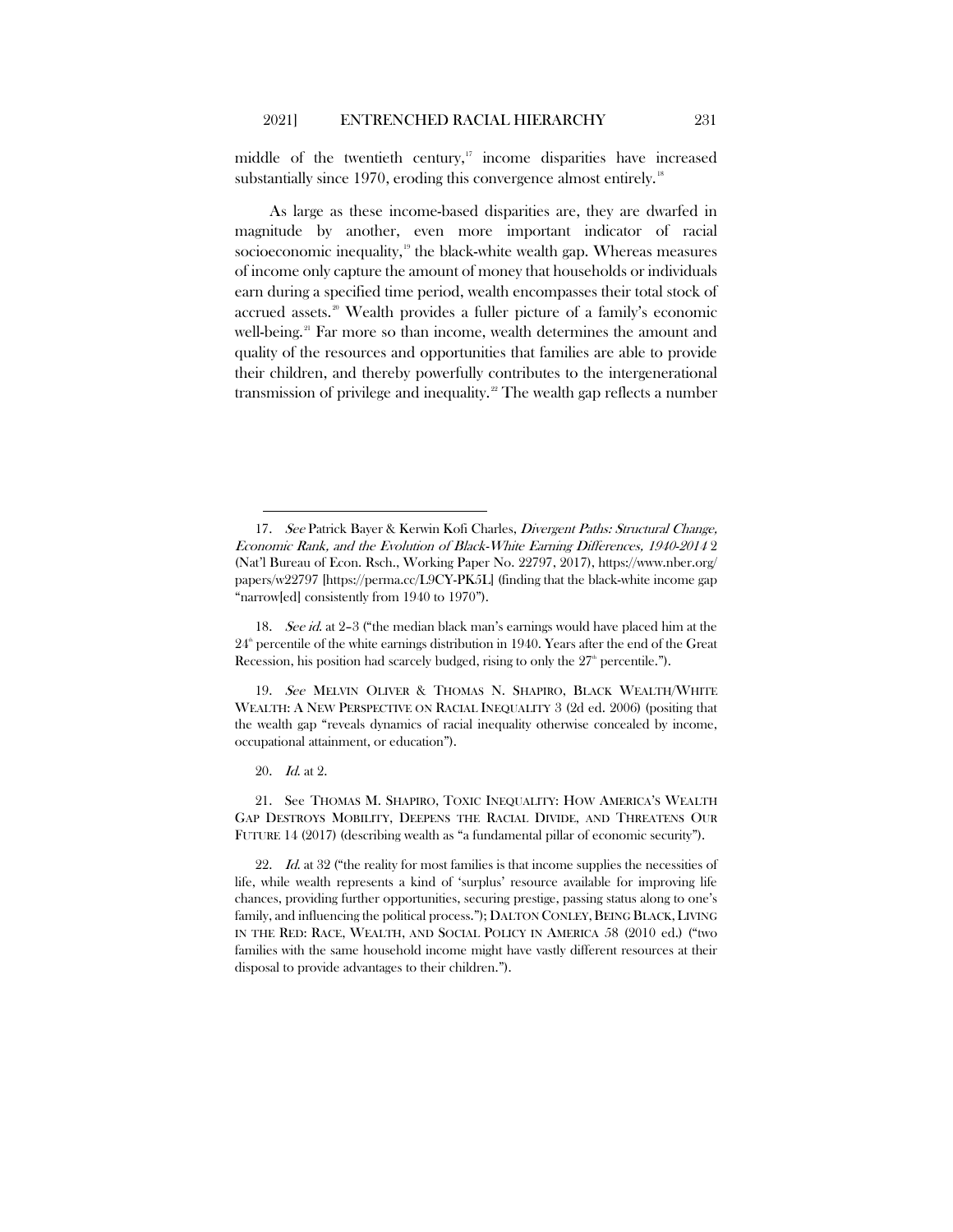<span id="page-9-0"></span>of historic and ongoing racial dynamics, including income disparities, discriminatory housing policies, $2^3$  and unequal access to credit.<sup>[24](#page-9-3)</sup>

<span id="page-9-1"></span>The median wealth of black families in 2019 (\$24,100) was a scant 13 percent of the median white family wealth (\$188,200).<sup>[25](#page-9-4)</sup> Black families hold less wealth than white families at every income level, $26$  and over a third of all black families have negative wealth or no wealth at all.<sup>[27](#page-9-6)</sup> Passed down from generation to generation on account of racial differences in inheritances and access to in vivo gifts and financial support,<sup>[28](#page-9-7)</sup> wealth disparities continue to grow because of contemporary differences in income, home ownership, and marriage rates. $29$  The full magnitude of this wealth gap is perhaps most evident when relatively well-off black families are compared to white families who would otherwise appear to be less privileged. On average, black families with employed heads of household have less wealth than white families whose heads of household are jobless.<sup>[30](#page-9-9)</sup> Black households whose heads have

www.federalreserve.gov/econres/notes/feds-notes/disparities-in-wealth-by-race -and-ethnicity-in-the-2019-survey-of-consumer-finances-20200928.htm [https:// perma.cc/TLV3-PJE6]. See also Heather Long & Andrew Van Dam, The Black-White Economic Divide Is as Wide as It Was in 1968, WASH. POST (June 4, 2020), https://www. .washingtonpost.com/business/2020/06/04/economic-divide-black-households [https://perma.cc/LZV9-FVTB] (the wealth gap has not closed over the past halfcentury).

- 26. See CONLEY, supra not[e 22,](#page-8-6) at 26.
- 27. See BARADARAN, supra note [24.](#page-9-0)
- 28. Bhutta, supra note [25.](#page-9-1)

<span id="page-9-9"></span><span id="page-9-8"></span><span id="page-9-7"></span><span id="page-9-6"></span><span id="page-9-5"></span>29. Alexandra Killewald, Falling Behind: The Role of Inter- and Intragenerational Processes in Widening Racial and Ethnic Wealth Gaps Through Early and Middle Adulthood, 97 SOC. FORCES 705 (2018) (more than half of present wealth inequality stems from racial differences in the intergenerational transmission of wealth).

30. WILLIAM A. DARITY JR. & A. KIRSTEN MULLEN, FROM HERE TO EQUALITY:

<span id="page-9-2"></span><sup>23.</sup> See KENNETH JACKSON, CRABGRASS FRONTIER: THE SUBURBANIZATION OF THE UNITED STATES (1985); Louis Lee Woods II, The Federal Home Loan Bank Board, Redlining, and the National Proliferation of Racial Lending Discrimination,  $1921-1950$ , 38 J. URB. HIST. 1036 (2012). See also infra notes 42-[44](#page-12-1) and accompanying text.

<span id="page-9-3"></span><sup>24.</sup> See MEHRSA BARADARAN, THE COLOR OF MONEY: BLACK BANKS AND THE RACIAL WEALTH GAP 1 (2017).

<span id="page-9-4"></span><sup>25.</sup> Neil Bhutta, Disparities in Wealth by Race and Ethnicity in the 2019 Survey of Consumer Finances, BD. OF GOVERNORS OF THE FED. RSRV. SYS. (Sept. 28, 2020), https://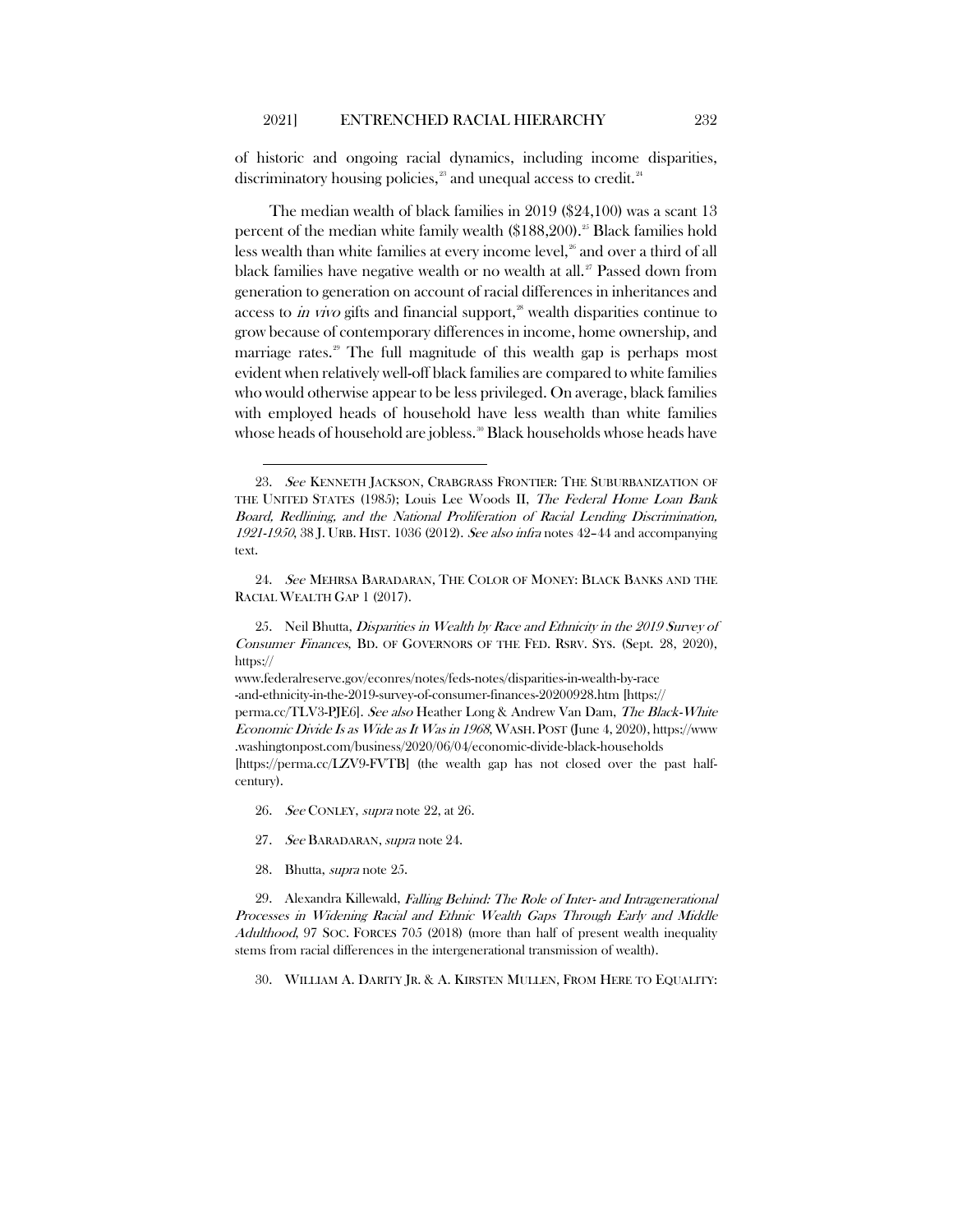<span id="page-10-5"></span>university degrees have less wealth than white households whose heads never completed *high school*.<sup>[31](#page-10-0)</sup> Black families with graduate or professional degrees typically are worth hundreds of thousands of dollars less than their comparably-educated white counterparts. $32$  Due to the interplay of these discrepancies and persisting patterns of residential segregation, even middleclass, relatively high-income black households tend to live in far more disadvantaged neighborhoods than comparable white families.<sup>[33](#page-10-2)</sup>

### B. Stigma

Another foundational component of racial hierarchy is the racial stigma that categorically marks black Americans as inferior and dangerous in the eyes of their fellow citizens. [34](#page-10-3) In America, the institution of slavery first gave rise to pervasive black racial stigma, as white Americans developed mythologies of innate racial differences to excuse the enslavement and oppression of black people.<sup>[35](#page-10-4)</sup> The rise of scientific and social scientific

#### REPARATIONS FOR BLACK AMERICANS IN THE TWENTY-FIRST CENTURY 33 (2020).

<span id="page-10-0"></span>31. Id. See also Patricia Cohen, Racial Wealth Gap Persists Despite Degree, Study Says, N.Y. TIMES (Aug. 16, 2015), https://www.nytimes.com/2015/08/17/business/ racial-wealth-gap-persists-despite-degree-study-says.html [https://perma.cc/PEP5 -8VPS] ("From 1992 to 2013, the median net worth of blacks who finished college dropped nearly 56 percent (adjusted for inflation). By comparison, the median net worth of whites with college degrees rose about 86 percent over the same period").

<span id="page-10-1"></span>32. Janelle Jones, The Racial Wealth Gap: How African-Americans Have Been Shortchanged out of the Materials to Build Wealth, ECON. POL. INST. (Feb. 13, 2017), https://www.epi.org/blog/the-racial-wealth-gap-how-african-americans-have-been -shortchanged-out-of-the-materials-to-build-wealth [https://perma.cc/MM7M -L5EY].

<span id="page-10-2"></span>33. Patrick Sharkey, Spatial Segmentation and the Black Middle Class, 119 AM. J. SOC. 903 (2014).

<span id="page-10-3"></span>34. See GLENN C. LOURY, THE ANATOMY OF RACIAL INEQUALITY 87 (2002) (describing racial stigma as the refusal to accord black Americans "the presumption of equal humanity"). See also Arjan E.R. Bos, John B. Pryor, Glenn D. Reeder & Sarah E. Stutterheim, Stigma: Advances in Theory and Research, 35 BASIC & APPLIED SOC. PSYCHOL. 1 (2013) (describing stigma as "widespread social disapproval"); ERVING GOFFMAN, STIGMA: NOTES ON THE MANAGEMENT OF SPOILED IDENTITY 9 (1963) (describing stigma as "the situation of the individual who is disqualified from full social acceptance").

<span id="page-10-4"></span>35. See Matthew Wills, How Antebellum Christians Justified Slavery, JSTOR DAILY (June 27, 2018), https://daily.jstor.org/how-antebellum-christians-justified-slavery [https://perma.cc/88GP-G43L].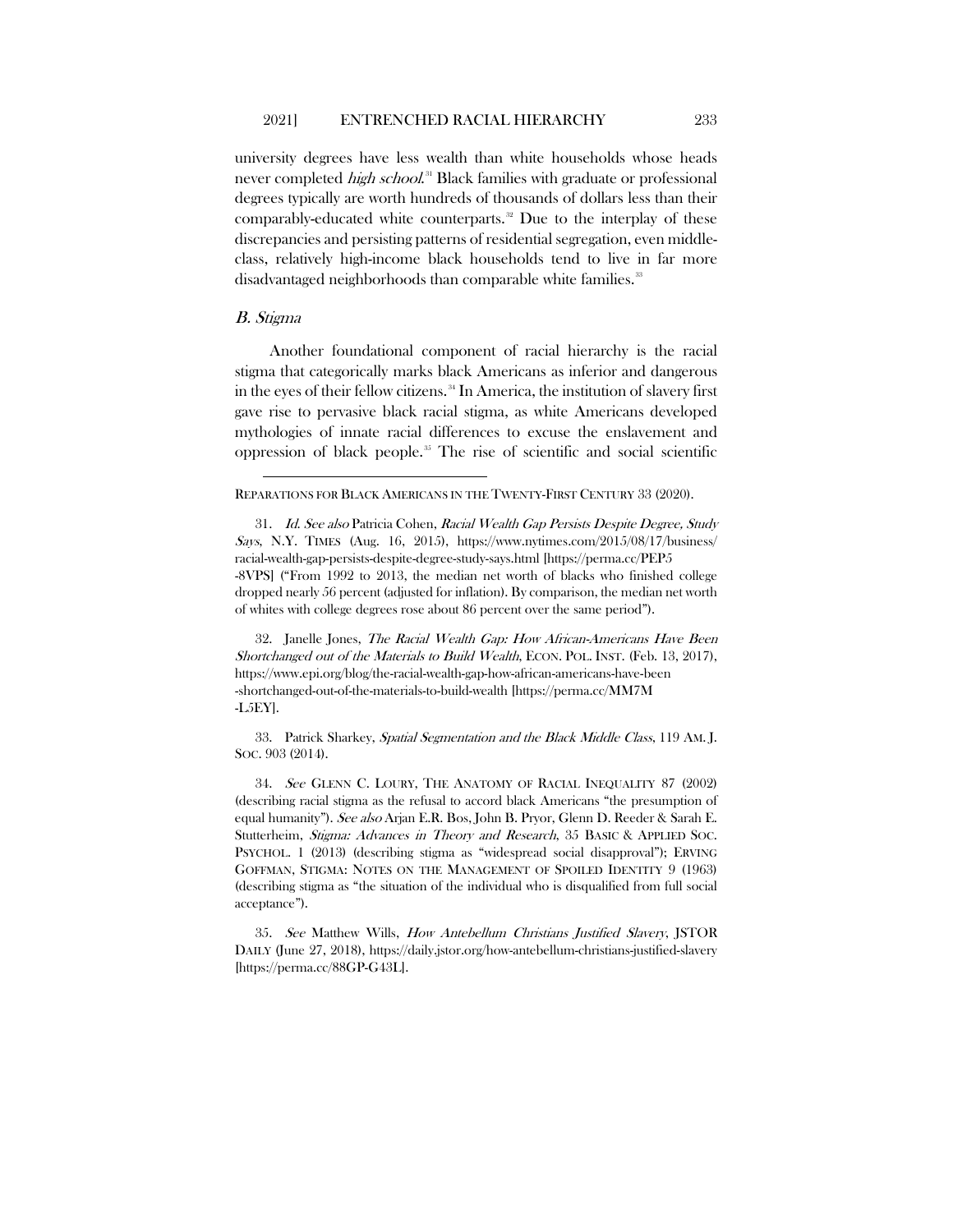racism at the tail end of the nineteenth century further reinforced black stigma by introducing new "proof" of black otherness and inferiority under the veneer of supposedly objective empirical analyses.<sup>[36](#page-11-0)</sup> An extensive body of social science research has demonstrated the continued force of racial stigma and prevalence of anti-black racial biases (albeit increasingly in subtle and covert forms). $37$  On account of this stigma, black Americans suffer discriminatory, life-altering mistreatment in employment,<sup>[38](#page-11-2)</sup> the criminal justice system,<sup>[39](#page-11-3)</sup> and in their commercial and financial dealings.<sup>[40](#page-11-4)</sup> This antiblack racial stigma also extends to black neighborhoods and institutions, which are often inaccurately perceived to be far more dangerous and of lower quality than comparable non-black ones.<sup>[41](#page-11-5)</sup>

#### C. Segregation

The profound racial segregation that persists between black and white Americans is another defining characteristic of racial hierarchy in America. This segregation is the legacy of concerted and sustained efforts to deny black Americans access to white residential and educational spaces. It became a prominent feature of American life in northern metropolitan

<span id="page-11-2"></span>38. See DEVAH PAGER, MARKED: RACE, CRIME, AND FINDING WORK IN AN ERA OF MASS INCARCERATION (2007).

<span id="page-11-3"></span>39. See Radley Balko, There's Overwhelming Evidence that the Criminal Justice System is Racist. Here's the Proof, WASH. POST (June 10, 2020), https://www .washingtonpost.com/news/opinions/wp/2018/09/18/theres-overwhelming -evidence-that-the-criminal-justice-system-is-racist-heres-the-proof/?utm\_term= .051189c87977 [https://perma.cc/P59R-M2EQ] (discussing more than 120 studies that have found evidence of racial bias in the criminal justice system).

<span id="page-11-4"></span>40. See Devah Pager & Hana Shephard, The Sociology of Discrimination: Racial Discrimination in Employment, Housing, Credit, and Consumer Markets, 34 ANN. REV. SOC. 181 (2008).

<span id="page-11-5"></span>41. See Robert J. Sampson & Stephen W. Raudenbush, Neighborhood Stigma and the Perception of Disorder, 24 FOCUS 7, 10 (2005) (demonstrating that perceptions of neighborhoods disorder are heavily influenced by neighborhoods' racial compositions).

<span id="page-11-0"></span><sup>36.</sup> See KHALID GIBRAL MUHAMMAD, THE CONDEMNATION OF BLACKNESS: RACE, CRIME, AND THE MAKING OF MODERN URBAN AMERICA 36–54 (2010) (discussing the impact of Frederick L. Hoffman and similar-minded researchers in promoting the thesis that blacks were innately inferior and criminally inclined).

<span id="page-11-1"></span><sup>37.</sup> See JENNIFER EBERHARDT, BIASED: UNCOVERING THE HIDDEN PREJUDICE THAT SHAPES WHAT WE SEE, THINK, AND DO (2019); ANTHONY GREENWALD & MAHZARIN BANAJI, BLINDSPOT: HIDDEN BIASES OF GOOD PEOPLE (2013).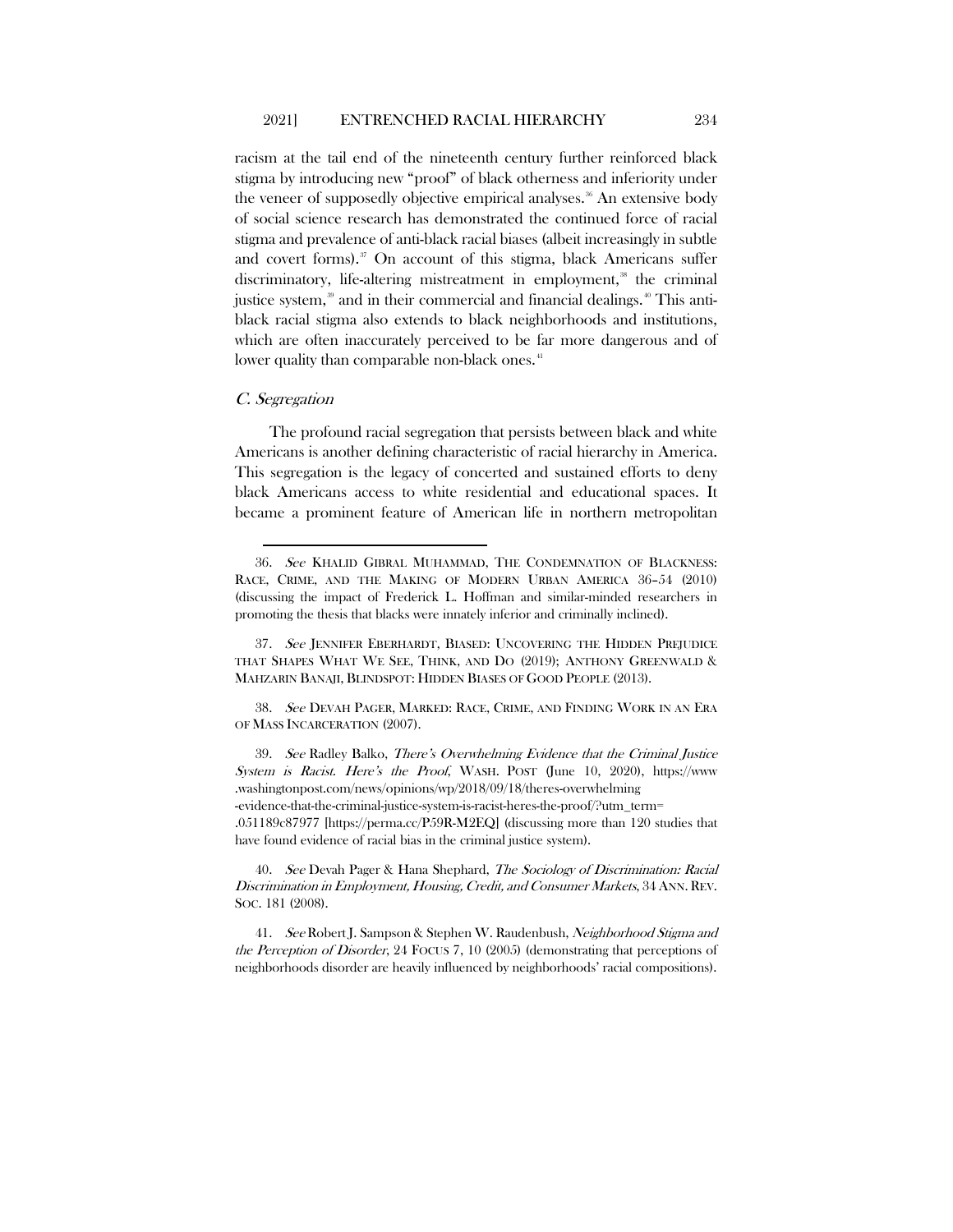<span id="page-12-0"></span>areas around the turn of the twentieth century, as cities and their white citizens attempted to confine black residents to racially designated neighborhoods through a variety of invidious means, ranging from racist laws and contractual restrictions to campaigns of violence and terrorism.<sup>[42](#page-12-2)</sup> When black Americans successfully breached neighborhoods and schools that were previously all-white, their arrival often led to white flight and, ultimately, resegregation.<sup>[43](#page-12-3)</sup>

<span id="page-12-1"></span>More recently, residential segregation has been sustained through unlawful racial steering,<sup>[44](#page-12-4)</sup> exclusionary zoning,<sup>[45](#page-12-5)</sup> the strategic placement of schools and public housing in racially defined neighborhoods, $\frac{46}{5}$  $\frac{46}{5}$  $\frac{46}{5}$  and the consistent refusal of white families to move to black neighborhoods. [47](#page-12-7) More than a half century after the Supreme Court struck down separate but equal in public education<sup>[48](#page-12-8)</sup> and the 1968 Fair Housing Act proscribed housing discrimination,<sup>[49](#page-12-9)</sup> many of America's neighborhoods remain highly segregated.<sup>30</sup> This residential segregation invariably fuels patterns of school

<span id="page-12-2"></span><sup>42.</sup> See JEANNINE BELL, HATE THY NEIGHBOR: MOVE-IN VIOLENCE AND THE PERSISTENCE OF RACIAL SEGREGATION IN AMERICAN HOUSING (2013); JAMES W. LOEWEN, SUNDOWN TOWNS: A HIDDEN DIMENSION OF AMERICAN RACISM (2006).

<span id="page-12-3"></span><sup>43.</sup> See generally David Card, Alexandre Mas & Jesse Rothstein, Tipping and the Dynamics of Segregation, 123 Q.J. ECON. 177 (2008); TODD GITLIN, THE SIXTIES: YEARS OF HOPE, DAYS OF RAGE xvi (revised ed. 1993).

<span id="page-12-4"></span><sup>44.</sup> See Camille Zubrinsky Charles, The Dynamics of Racial Residential Segregation, 29 ANN. REV. SOC. 167 (2003).

<span id="page-12-5"></span><sup>45.</sup> See Kimberly Quick, Exclusionary Zoning Continues Racial Segregation's Ugly Work, CENTURY FOUND. (Aug. 4, 2017), https://tcf.org/content/commentary/ exclusionary-zoning-continues-racial-segregations-ugly-work/?agreed=1 (last visited Feb. 27, 2021).

<span id="page-12-6"></span><sup>46.</sup> See RICHARD ROTHSTEIN, COLOR OF LAW: A FORGOTTEN HISTORY OF HOW OUR GOVERNMENT SEGREGATED AMERICA (2017).

<span id="page-12-7"></span><sup>47.</sup> Lincoln Quillan, *Why Is Black-White Residential Segregation So Persistent?* Evidence on Three Theories from Migration Data, 31 SOC. SCI. RES. 197 (2002); Ann Owens, Racial Residential Segregation of School-Age Children and Adults: The Role of Schooling as a Segregating Force, 3 RSF: RUSSELL SAGE FOUND. J. SOC. SCI. 63 (2017).

<sup>48.</sup> Brown v. Board of Educ., 347 U.S. 483 (1954).

<sup>49.</sup> 42 U.S.C. § 3601 (2012).

<span id="page-12-10"></span><span id="page-12-9"></span><span id="page-12-8"></span><sup>50.</sup> William H. Frey, Black-White Segregation Edges Downward Since 2000, Census Shows, BROOKINGS (Dec. 17, 2018), https://www.brookings.edu/blog/theavenue/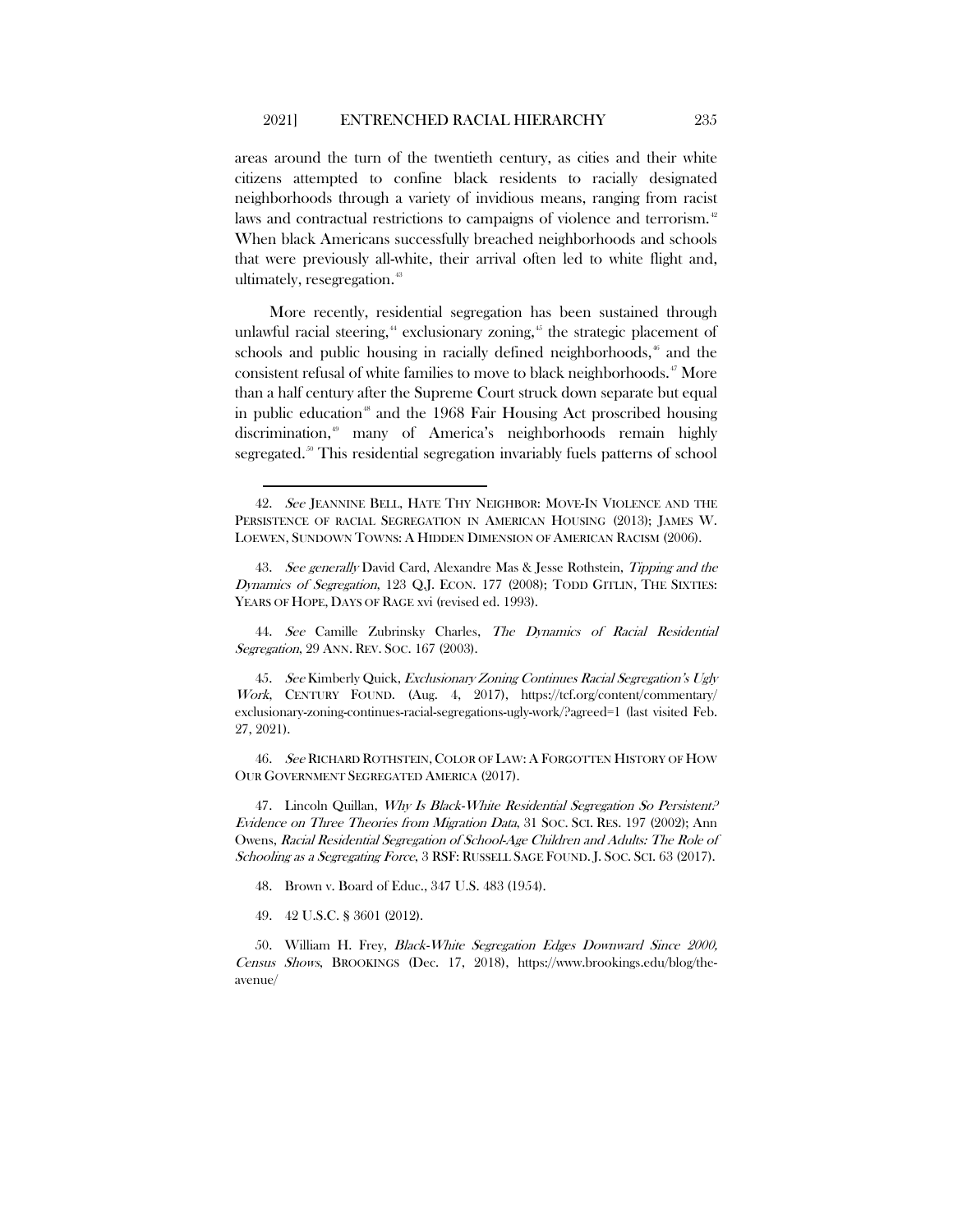segregation, $51$  which are further exacerbated by the refusal of many white parents to send their children to predominantly-minority schools.<sup>[52](#page-13-1)</sup> As a result, nearly seven out of ten black students now attend schools in which most students are racial minorities.<sup>[53](#page-13-2)</sup>

Segregation, socioeconomic inequality, and stigma operate in tandem, and their effects on racial inequality constitute a mutually reinforcing feedback cycle of deprivation and mistreatment. For example, segregation is both a function of the wealth gap, which leads to black families being priced out of many white neighborhoods, and a contributing factor, as the values of the homes that black Americans ultimately purchase in more heavily black and less affluent neighborhoods appreciate at lower rates than comparable homes in white neighborhoods.<sup>[54](#page-13-3)</sup> Segregation also contributes to socioeconomic inequality through the phenomenon of spatial mismatch, in which many employers are located in areas remote from, and difficult to access by, people living in black neighborhoods.<sup>[55](#page-13-4)</sup> The disparities and social

<span id="page-13-0"></span>51. See Erica Frankenberg, The Role of Residential Segregation in Contemporary School Segregation, 45 EDUC. & URB. SOC. 548 (2013).

<span id="page-13-1"></span>52. See ERIC TORRES & RICHARD WEISSBOURD, DO PARENTS REALLY WANT SCHOOL INTEGRATION 3 (2020); Chase M. Billingham & Matthew O. Hunt, School Racial Composition and Parental Choice: New Evidence on the Preferences of White Parents in the United States, 89 Soc. EDUC. 99, 112 (2016) (finding that white parents became significantly less likely to enroll their children in a hypothetical school as the proportion of black students there increases).

<span id="page-13-2"></span>53. Emma Garcia, Schools are Still Segregated, and Black Children are Paying a Price, ECON. POL. INST. (Feb. 12, 2020), https://www.epi.org/publication/schools-are -still-segregated-and-black-children-are-paying-a-price [https://perma.cc/9K7Z -DUNK].

<span id="page-13-3"></span>54. See generally Katrin B. Anacker, Still Paying the Race Tax? Analyzing Property Values in Homogeneous and Mixed-Race Suburbs, 32 J. URB. AFFAIRS 55 (2010) (finding that homes in predominantly black neighborhoods are appraised for less than comparable homes in white neighborhoods); Junia Howell & Elizabeth Korver-Glenn, The Increasing Effect of Neighborhood Racial Composition on Housing Values, 1980– <sup>2015</sup>, SOC. PROBLEMS 1, 19 (2020) (in the years between 1980 and 2015, homes in white neighborhoods appreciated \$194,000 more than comparable homes in minority neighborhoods).

<span id="page-13-4"></span>55. See Michael A. Stoll, Job Sprawl, Spatial Mismatch, and Black Employment Disadvantage, 25 J. POL. ANAL. & MGMT. 827 (2006) (finding evidence that job sprawl

<sup>2018/12/17/</sup>black-white-segregation-edges-downward-since-2000-census-shows/ [https://perma.cc/22SP-V5TE] (most metropolitan areas remain highly segregated by neighborhood, with dissimilarity indexes of above 50).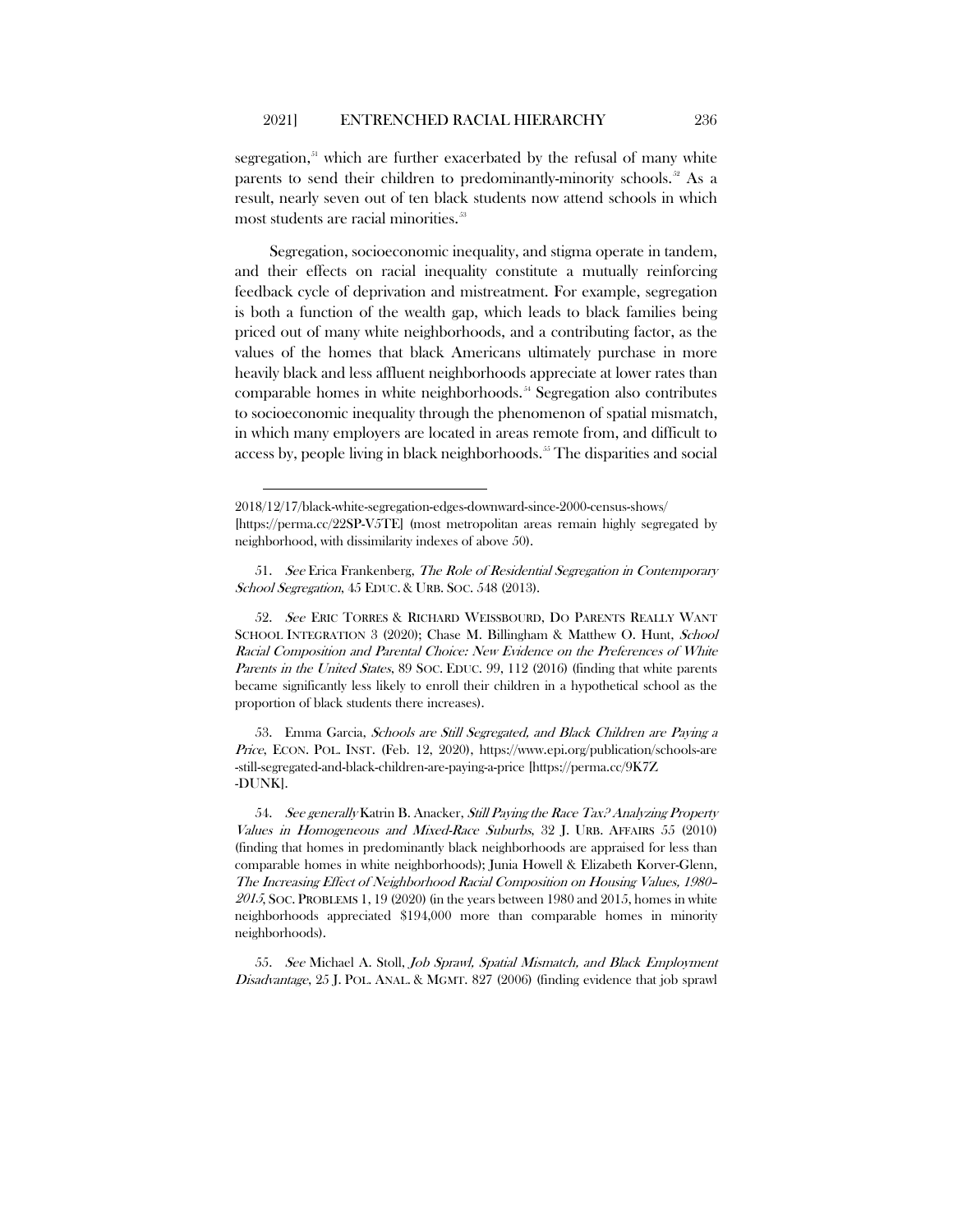problems brought about by segregation, concentrated poverty, and wealth disparities further stigmatize black people and black spaces as inferior, leading to discrimination that in turn reinforces socioeconomic inequality. The tendency to blame black people for the outcomes brought about by racial hierarchy also leads to greater support for racially repressive and regressive public policies<sup>36</sup> and apathy and resentment concerning the plight of the black poor.<sup>[57](#page-14-1)</sup> These conditions of racial hierarchy all jointly contribute to educational inequality, as the following Part will explain.<sup>[58](#page-14-2)</sup>

# <span id="page-14-3"></span>II. THE LONG PIPELINE PROBLEM

The underrepresentation of black students in American law schools is the product of a series of disparities that occur throughout the educational careers of black Americans. The inequities of entrenched racial hierarchy disadvantage black Americans through the childhood and early adulthood years in which students attain the academic preparation and credentials necessary for entrance to law school. In fact, this process begins before they even reach kindergarten and produces cumulative disadvantages that increase at every step along the way from elementary school to secondary school to college.

# A. Childhood Disparities

The impact of racial hierarchy on the educational trajectories of black children is evident by the time they first go to school. Socioeconomic

reduced black workers' employment outcomes); WILLIAM JULIUS WILSON,THE TRULY DISADVANTAGED: THE INNER CITY, THE UNDERCLASS, AND PUBLIC POLICY (1987) (describing the impact of deindustrialization and job loss on predominantly-black urban communities).

<span id="page-14-0"></span><sup>56.</sup> See ELIZABETH HINTON, FROM THE WAR ON POVERTY TO THE WAR ON CRIME: THE MAKING OF MASS INCARCERATION N AMERICA (2017) (arguing that perceptions of black pathology helped fuel the rise of mass incarceration).

<span id="page-14-1"></span><sup>57.</sup> See MARTIN GILENS, WHY AMERICANS HATE WELFARE: RACE, MEDIA, AND THE POLITICS OF ANTIPOVERTY POLICY (1999) (finding that Americans supported the retrenchment of AFDC because they perceived that the program primarily helped undeserving black beneficiaries).

<span id="page-14-2"></span><sup>58.</sup> These educational disparities are multifaceted and stem from a diverse, complex array of causes. There is no way to determine the precise degree to which the conditions associated with racial hierarchy are responsible for these problems, but the social science research suggests that they play critical roles.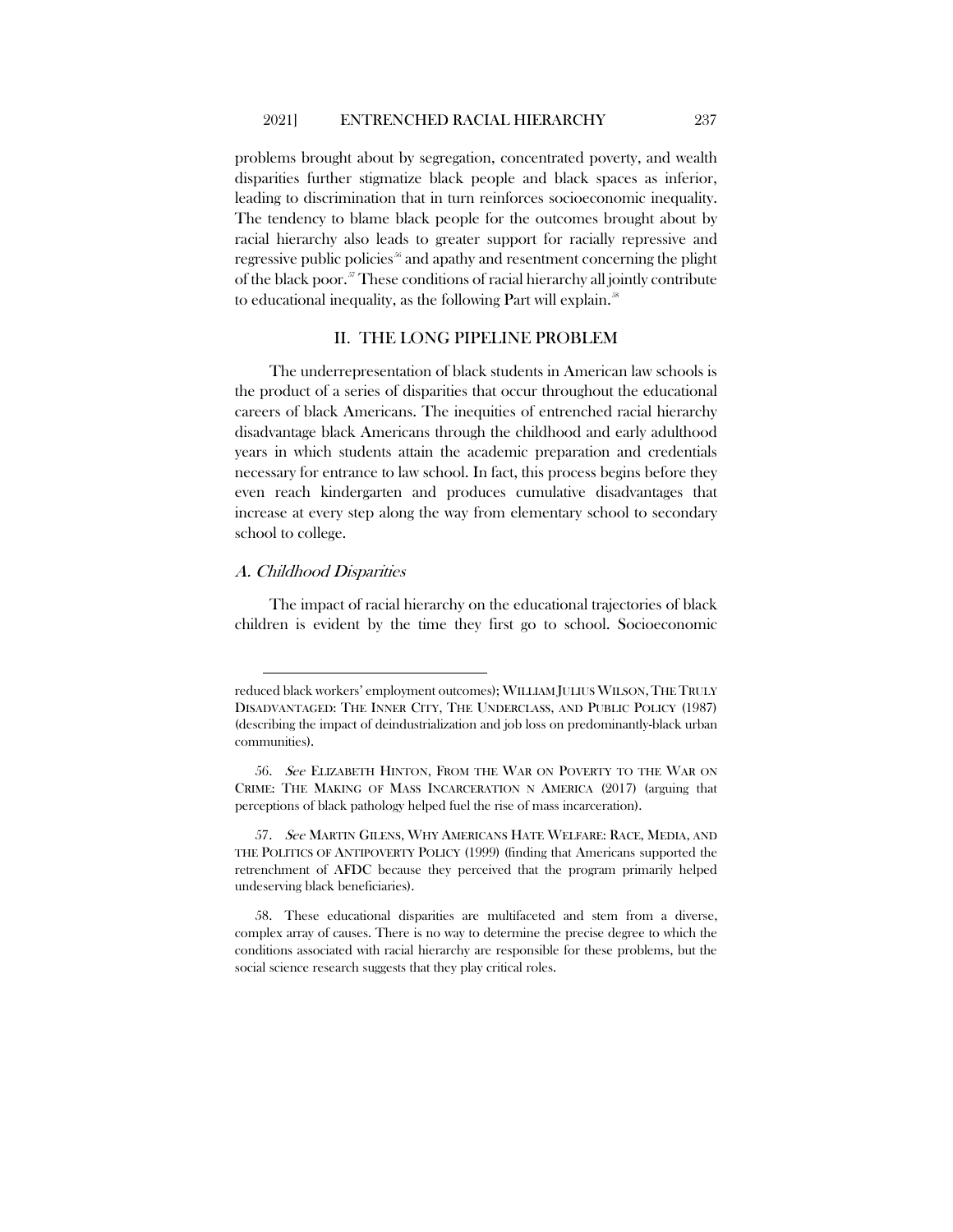inequality leads to racial disparities in developmental parenting practices<sup>39</sup> and exposure to adverse childhood experiences ("ACEs"),<sup> $\omega$ </sup> both of which strongly influence children's school readiness and future educational outcomes.[61](#page-15-2) Further, most black 3- and 4-year-olds do not attend preschool, $\alpha$ <sup>8</sup> and those who do disproportionately receive low-quality care.

<span id="page-15-1"></span>60. See Vanessa Sacks & David Murphey, The Prevalence of Adverse Childhood Experiences, Nationally, by State, and by Race or Ethnicity, CHILD TRENDS (Feb. 12, 2018), https://www.childtrends.org/publications/prevalence-adverse-childhood -experiences-nationally-state-race-ethnicity [https://perma.cc/ZQ3K-VRDB] (33% of black children have multiple ACEs, compared to only 19% of white children).

<span id="page-15-2"></span>61. See Nadine Forget-Dubois, Ginette Dionne, Jean-Pascal Lemelin, Daniel Pérusse, Richard E. Tremblay & Michael Boivin, Early Child Language Mediates the Relation Between Home Environment and School Readiness, 80 CHILD DEV. 736, 736 (2009) finding that certain parenting tactics and qualities increased school readiness); Annie Bernier, Stephanie M. Carlson & Natasha Whipple, From External Regulation to Self-Regulation: Early Parenting Precursors of Young Children's Executive Functioning, 81 CHILD DEV. 326, 334 (2010); Dylan B. Jackson, Alexander Testa & Michael G. Vaughn, Adverse Childhood Experiences and School Readiness Among Preschool-Aged Children, J. PEDIATRICS (Nov. 23, 2020), https://www.jpeds.com/article/S0022- 3476(20)31435

-9/fulltext [https://perma.cc/3V39-S9N9].

<span id="page-15-3"></span>62. See Farah Z. Ahmad & Katie Hamm, The School-Readiness Gap and Preschool Benefits for Children of Color, CTR. AM. PROGRESS (Nov. 12, 2013), https://www

.americanprogress.org/issues/early-childhood/reports/2013/11/12/79252/the -school-readiness-gap-and-preschool-benefits-for-children-of-color [https://perma .cc/9QNP-7FXW] ("recent data from 2011 show that more than half of African American children and 63 percent of Hispanic children ages 3 to 4 do not attend preschool.").

<span id="page-15-4"></span>63. See Rachel Valentino, Will Public Pre-K Really Close Achievement Gaps? Gaps in Prekindergarten Quality Between Students and Across States, 55 AM. EDUC. RES. J. 79 (2018) (finding that that the public prekindergarten programs that served poor black children were much lower in quality than those that served more affluent whites); Diane M. Early, Iheoma U. Iruka, Sharon Ritchie & Oscar A. Barbarin, How Do Pre-Kindergarteners Spend Their Time? Gender, Ethnicity, and Income as Predictors of Experiences in Pre-Kindergarten Classrooms, 25 EARLY CHILD. RES. Q. 177 (2010) (schools with greater percentages of minority children spend less time engaged in stimulating developmental activities).

<span id="page-15-0"></span><sup>59.</sup> See Jeanne Brooks-Gunnn & Lisa B. Markman, The Contribution of Parenting to Ethnic and Racial Gaps in School Readiness, 15 FUT. CHILD. 139, 157 (2005) (finding that black and Hispanic mothers were less likely to use certain parenting behaviors that are associated with greater school readiness and finding that these differences may account for 25 to 50 percent of the school readiness gap).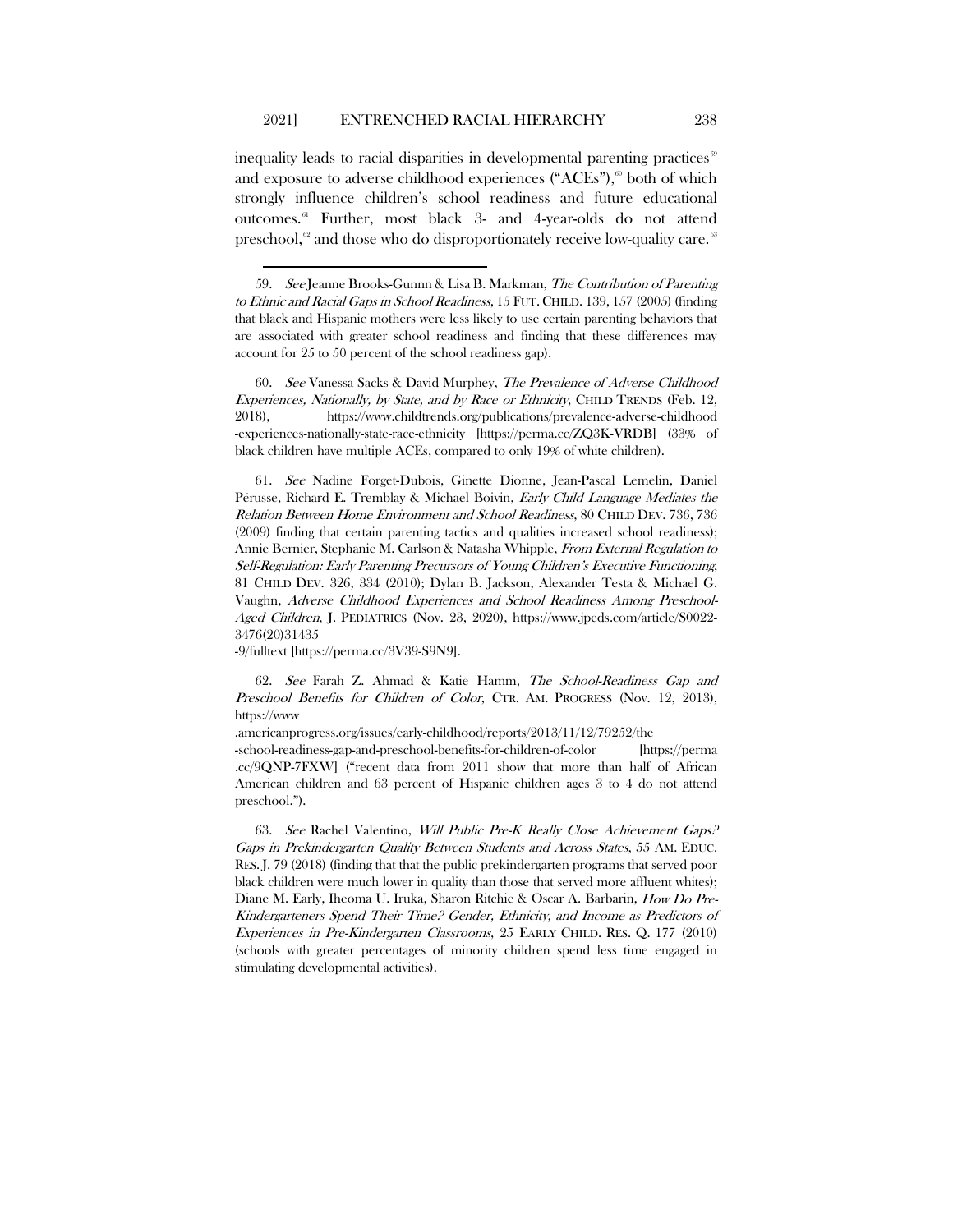Thus, black children arrive at kindergarten already an extraordinary seven to twelve months behind their white counterparts in math and reading on average, $64$  and also substantially trailing them in other measures of school readiness.<sup>[65](#page-16-1)</sup>

<span id="page-16-6"></span><span id="page-16-5"></span>These early disparities beget later ones.<sup>[66](#page-16-2)</sup> As a group, black students never overcome this initial deficit. The black-white achievement gap persists through elementary and secondary school. It is a near-universal feature of American education: it exists in every state $\sigma$  and within virtually all school districts that educate black students.<sup>[68](#page-16-4)</sup> If the past few decades are any

<span id="page-16-1"></span>65. See Emma Garcia & Elaine Weiss, Early Education Gaps by Social Class and Race Start U.S. Children Out on Unequal Footing, ECON. POL. INST. (June 17, 2015), https://www.epi.org/publication/early-education-gaps-by-social-class-and-race -start-u-s-children-out-on-unequal-footing-a-summary-of-the-major-findings-in -inequalities-at-the-starting-gate [https://perma.cc/4XY5-LVGU]. Racial disparities in mass incarceration also contribute to these disparities to some extent, as the experience of having an incarcerated parent has been associated with lower school readiness scores. Anna R. Haskins, Unintended Consequences: Effects of Paternal Incarceration on Child School Readiness and Later Special Education Placement, 1 SOC. SCI. 141 (2014) (boys whose fathers have been incarcerated have lower school-readiness scores and are more likely to be placed in special education classes).

<span id="page-16-2"></span>66. See Kevin Woodson, Why Kindergarten Is Too Late: The Need for Early Childhood Remedies in School Finance Litigation, 70 ARK. L. REV. 87, 99–105 (2017).

<span id="page-16-3"></span>67. See Racial and Ethnic Achievement Gaps, STANFORD CTR. FOR EDUC. POL'Y ANALYSIS, https://cepa.stanford.edu/educational-opportunity-monitoring-project/ achievement-gaps/race [https://perma.ccQ9JN-CX9R]. See also Sean F. Reardon & Joseph P. Robinson, Patterns and Trends in Racial/Ethnic and Socioeconomic Academic Achievement Gaps, in HANDBOOK OF RSCH. IN EDUC. FIN. AND POL'Y 14 (2014) ("Across all 50 states, white-black . . . gaps remain quite large.").

<span id="page-16-4"></span>68. Sean F. Reardon, Joseph P. Robinson-Cimpian & Ericka S. Weathers, The Geography of Racial/Ethnic Test Score Gaps, 124 AM. J. SOC. 1164, 1204 (2019) (studying several thousand districts and finding "but a handful in which the achievement gap is near zero."). Id. ("there is no school district in the United States that serves a moderately large number of black or Hispanic students in which achievement is even moderately high and achievement gaps are near zero.").

<span id="page-16-0"></span><sup>64.</sup> Allison Friedman-Krauss, W. Steven Barnett & Milagro Nores, How Much Can High-Quality Universal Pre-K Reduce Achievement Gaps?, CTR. AM. PROGRESS (April 5, 2016), https://www.americanprogress.org/issues/early-childhood/reports/2016/ 04/05/132750/how-much-can-high-quality-universal-pre-k-reduce-achievement -gaps [https://perma.cc/5845-PLE6].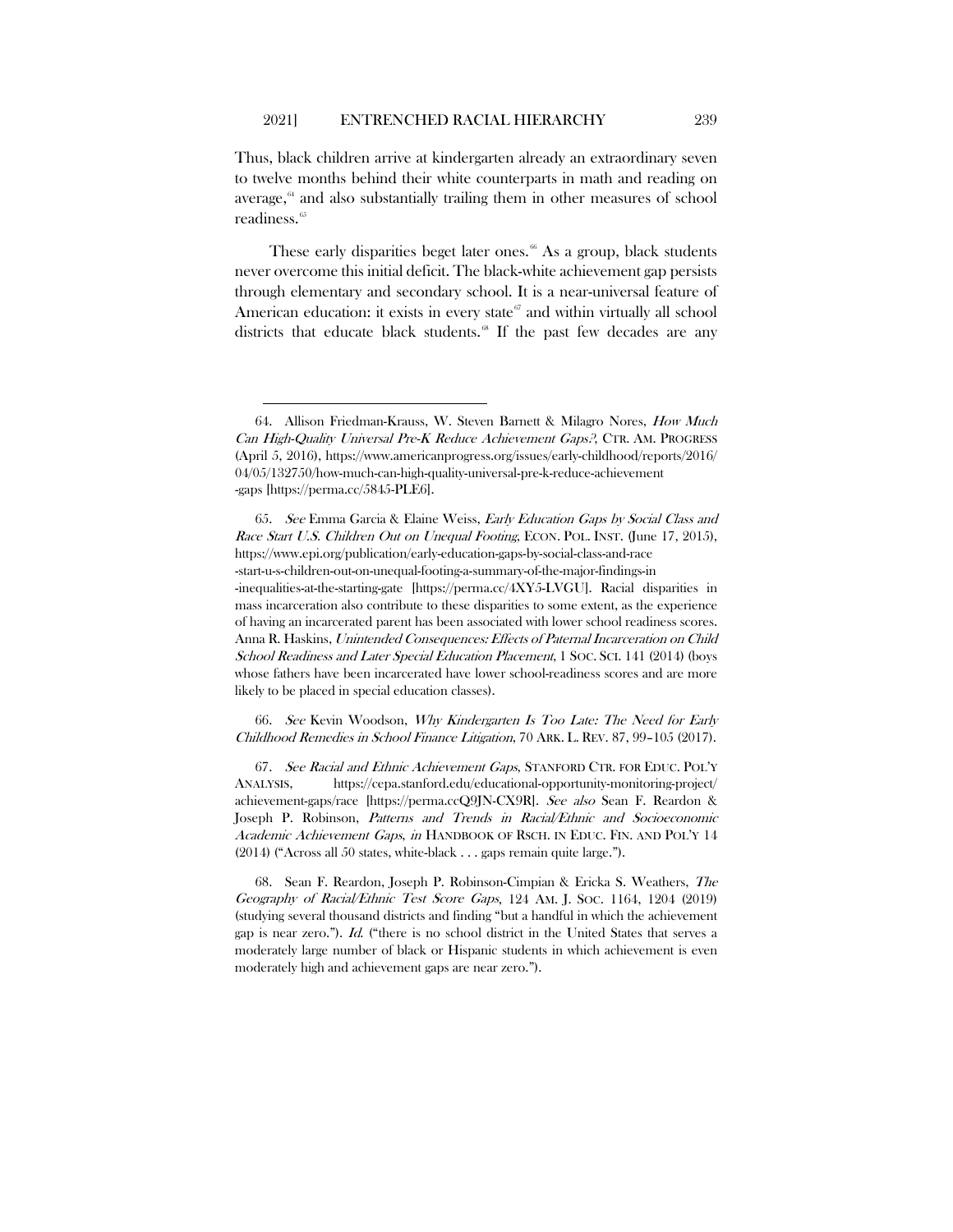indicator, $\mathscr{F}$  there is little reason to expect that this gap will close in the foreseeable future.

These disparities are not mere biproducts of cultural pathologies or self-sabotage on the part of black children succumbing to peer pressure.<sup>[70](#page-17-1)</sup> Instead, they are the natural and foreseeable results of the conditions of racial hierarchy set forth in Part I. Socioeconomic inequality, for example, contributes to this achievement gap substantially, and in a variety of ways.<sup>[71](#page-17-2)</sup> The strong and growing correlation between socioeconomic status and

educational-opportunity-monitoring-project/achievement-gaps/race/#first

<span id="page-17-0"></span><sup>69.</sup> Racial disparities in critical measures of academic achievement have diminished very little in the past three decades. For example, white fourth-, eighth-, and twelfthgraders outscored black students on the National Assessment of Educational Progress ("NAEP") reading and math tests in 2019 by similar margins as they did in 1992. National Student Group Scores and Score Gaps, NAEP Report Card: Reading, NATION'S REP. CARD, https://www.nationsreportcard.gov/reading/nation/groups/? grade=4 [https://perma.cc/TGC4-RBYU]; National Student Group Scores and Score Gaps, NAEP Report Card: Mathematics, NATION'S REP. CARD, http://cepa.stanford.edu/

<sup>[</sup>https://perma.cc/AXX5-YBZW]; National Student Group Scores and Score Gaps, NAEP Report Card: Reading, NATION'S REP.CARD, https://www.nationsreportcard.gov/ reading/nation/groups/?grade=8 [https://perma.cc/BK3U-YZ52]; National Student Group Scores and Score Gaps, NAEP Report Card: Mathematics, NATION'S REP. CARD, https://www.nationsreportcard.gov/mathematics/nation/groups/?grade=8 [https://perma.cc/7FSY-CDBD]; National Student Group Scores and Score Gaps, NAEP Report Card: Reading, NATION'S REP.CARD, https://www.nationsreportcard.gov/ reading/nation/groups/?grade=12 [https://perma.cc/NL76-K5QR]; National Student Group Scores and Score Gaps, NAEP Report Card: Mathematics, NATION'S REP. CARD, https://www.nationsreportcard.gov/mathematics/nation/groups/?grade=12 [https://perma.cc/B9F8-M5G2].

<span id="page-17-1"></span><sup>70.</sup> The "acting white" trope, which posits that culturally-maladapted black children eschew academic achievement, has been roundly rebuked in recent social science research. See, e.g., PRUDENCE L. CARTER, KEEPIN'IT REAL: SCHOOL SUCCESS BEYOND BLACK AND WHITE (2005) (finding that minority students used the "acting white" criticism in reference to social and cultural behavior that were not necessarily related to academic achievement); KAROLYN TYSON, INTEGRATION INTERRUPTED: TRACKING, BLACK STUDENTS, AND ACTING WHITE AFTER BROWN (2011) (arguing that academicrelated concerns about "acting white" only arise with respect to high-achieving black students who have been isolated by racial tracking).

<span id="page-17-2"></span><sup>71.</sup> See Jesse Rothstein & Nathan Wozny, Permanent Income and the Black-White Test Score Gap, J. HUM. RES. 509, 537 (finding that "family financial circumstances can explain 40 to 75 percent of the raw [black-white test score] gap at age 10 or 11.").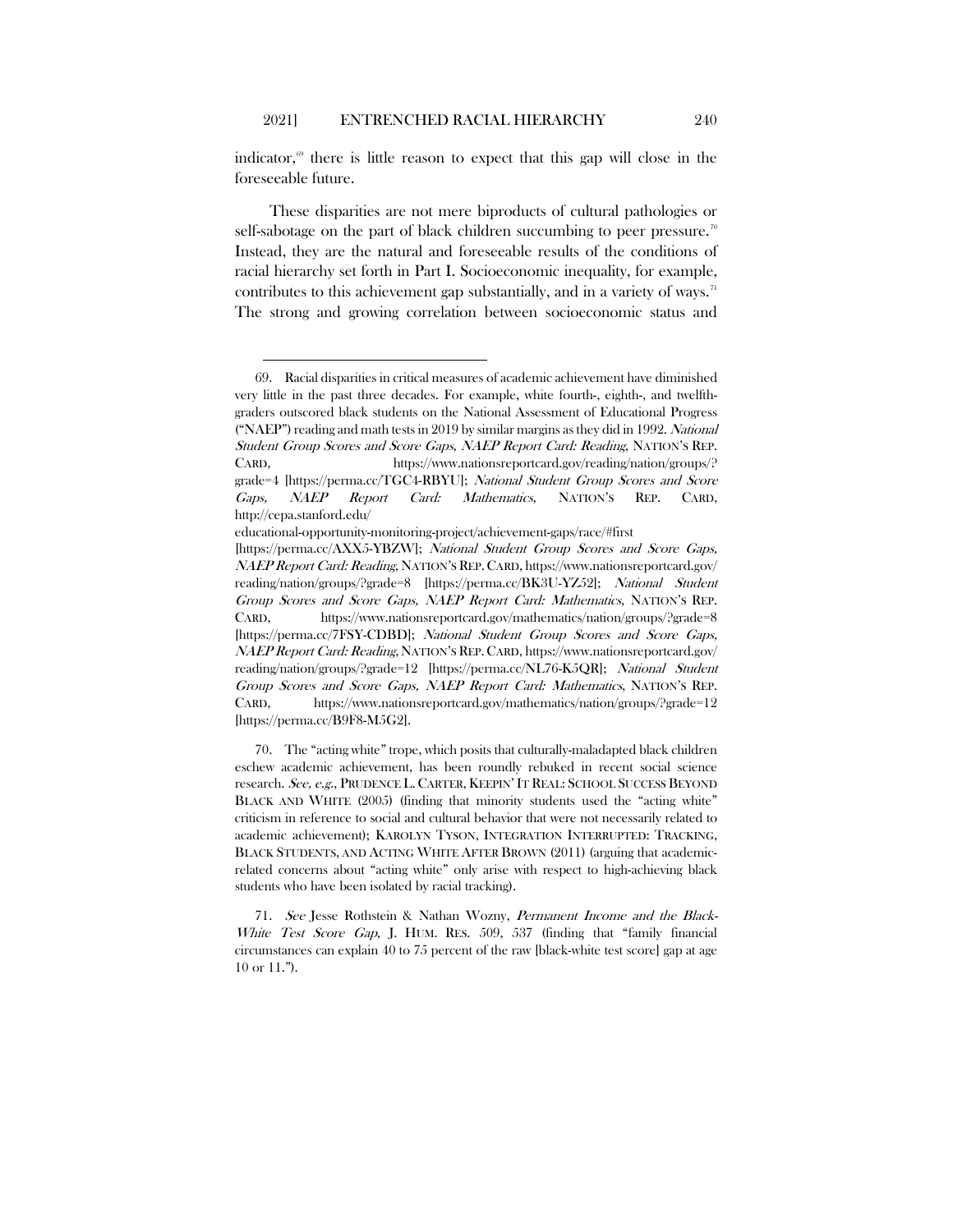<span id="page-18-8"></span>educational achievement<sup>[72](#page-18-0)</sup> and the deleterious effects of living in poverty,<sup>[73](#page-18-1)</sup> especially long-term exposure to poverty, $74$  undermine black educational achievement. Racial hierarchy depresses black educational outcomes by relegating black students to inferior schools. Black students attend schools with higher concentrations of inexperienced and uncertified teachers<sup>[75](#page-18-3)</sup> and fewer school counselors.<sup>[76](#page-18-4)</sup> Their schools offer calculus, physics, chemistry, and Algebra II less frequently than schools with low minority enrollments.<sup>[77](#page-18-5)</sup> Most black students in large metropolitan areas attend high-poverty schools,<sup>[78](#page-18-6)</sup> and this exposure to school poverty is a powerful mechanism of educational inequality.[79](#page-18-7)

<span id="page-18-1"></span>73. See Robert Sampson, Patrick Sharkey & Stephen W. Raudenbush, Durable Effects of Concentrated Disadvantage on Verbal Abilities among African American Children," 105 PROCEEDINGS NAT. ACAD. SCI. 845–52 (2008) (finding that living in severely disadvantaged neighborhoods reduced later verbal ability by the equivalent of an entire year or more of school).

<span id="page-18-2"></span>74. See Caroline Ratcliffe, Child Poverty and Adult Success, URB. INST. 4 (Sept. 9, 2015), https://www.urban.org/research/publication/child-poverty-and-adult

-success [https://perma.cc/BA6N-PRRX] (children who spend at least half of their childhoods in poverty are 13 percent less likely to complete high school and 43 percent less likely to complete a four-year college degree than other children who experienced poverty).

<span id="page-18-3"></span>75. U.S. DEP'T OF EDUC. OFF. OF CIV. RTS., 2013-2014 CIVIL RIGHTS DATA COLLECTION: A FIRST LOOK 9 (2016), https://www2.ed.gov/about/offices/list/ocr/docs/2013-14 -first-look.pdf [https://perma.cc/6T3K-72UE] [hereinafter A FIRST LOOK].

76. Id.

77. Id. at 6.

<span id="page-18-6"></span><span id="page-18-5"></span><span id="page-18-4"></span>78. See Janie Boschma & Ronald Brownstein, The Concentration of Poverty in American Schools, ATLANTIC (Feb. 29, 2016), https://www.theatlantic.com/education/ archive/2016/02/concentration-poverty-american-schools/471414 [https://perma .cc/4US3-XVBM] (in the vast majority of large U.S. cities, most black students attend high-poverty schools).

<span id="page-18-7"></span>79. Reardon et al., supra note [16,](#page-7-3) at 95. See Janie Boschma & Ronald Brownstein, The Concentration of Poverty in American Schools, ATLANTIC (Feb. 29, 2016), https://

<span id="page-18-0"></span><sup>72.</sup> See Sean F. Reardon, The Widening Academic Achievement Gap Between the Rich and the Poor: New Evidence and Possible Explanations, in WHITHER OPPORTUNITY? RISING INEQUALITY, SCHOOLS, AND CHILDREN'S LIFE CHANCES (2011) (explaining that "the achievement gap between children from high- and low-income families is roughly 30 to 40 percent larger among children born in 2001 than among those born twenty-five years earlier.").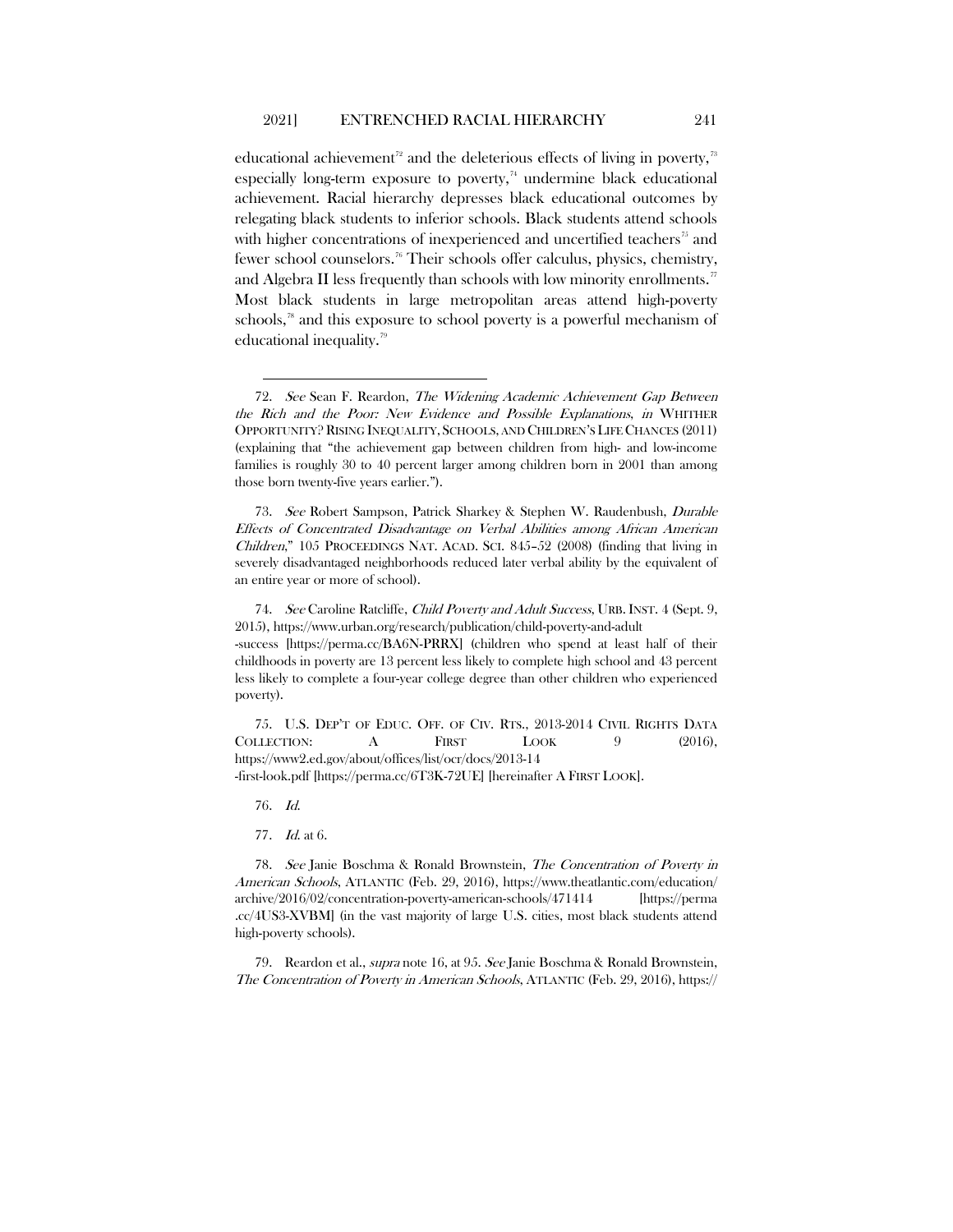Racial stigma impairs black students' educational careers by subjecting them to discrimination at the hands of teachers and other school personnel. Black students are subject to excessive surveillance and disparate levels of discipline, including suspensions, $\delta$ <sup>0</sup> expulsions, $\delta$ <sup>1</sup> referrals to law enforcement, $s<sup>2</sup>$  and arrests. $s<sup>33</sup>$  These inequities begin as early as preschool $s<sup>44</sup>$ and persist throughout students' educational careers. Black students also experience discrimination in the classroom, for example when they are "tracked" into less rigorous courses that less adequately prepare them for college admissions exams and the academic rigors of college.<sup>[85](#page-19-5)</sup> Some

<span id="page-19-1"></span>81. A FIRST LOOK, supra note [75,](#page-18-8) at 4 (black students are nearly twice as likely as white children to be expelled from school).

<span id="page-19-2"></span>82. Id. (black students are more than twice as likely as white students to be referred to law enforcement).

<span id="page-19-3"></span>83. Moriah Balingit, Racial Disparities in School Discipline are Growing, Federal Data Show, WASH. POST (Apr. 24, 2018), https://www.washingtonpost.com/local/ education/racial-disparities-in-school-discipline-are-growing-federal-data-shows/ 2018/04/24/67b5d2b8-47e4-11e8-827e-190efaf1f1ee\_story.html[https://perma .cc/G4M4-27F5] ("Black students accounted for 15 percent of the student body in the 2015-2016 school year but 31 percent of arrests").

<span id="page-19-4"></span>84. A FIRST LOOK, supra note [75,](#page-18-8) at 3 (black preschoolers are 3.6 times as likely as white children to receive one or more suspensions, and make up 47% of suspended preschoolers despite constituting only 19% of all preschoolers); Walter S. Gilliam, Angela N. Maupin, Chin R. Reyes, Maria Accavitta & Frederick Shic, Research Study Brief, Do Early Educators' Implicit Biases Regarding Sex and Race Relate to Behavior Expectations and Recommendations of Preschool Expulsions and Suspensions?, YALE CHILD STUDY CTR. (Sept. 28, 2016) (describing experimental evidence suggesting that implicit racial biases may lead preschool teachers more likely to expect challenging behavior from black boys).

<span id="page-19-5"></span>85. See generally Whitney Pirtle, The Other Segregation, ATLANTIC (April 23, 2019), https://www.theatlantic.com/education/archive/2019/04/gifted-and -talented-programs-separate-students-race/587614 [https://perma.cc/W2MM -FSZQ] (discussing racialized patterns of tracking within schools).

www.theatlantic.com/education/archive/2016/02/concentration-poverty-american -schools/471414 [https://perma.cc/2T8A-UF3K] (quoting Sean Reardon as explaining that "The difference in the rate at which black, Hispanic, and white students go to school with poor classmates is the best predictor of the racial-achievement gap.").

<span id="page-19-0"></span><sup>80.</sup> U.S. GOV'T ACCOUNTABILITY OFF., K-12 EDUCATION: DISCIPLINE DISPARITIES FOR BLACK STUDENTS, BOYS, AND STUDENTS WITH DISABILITIES 13 (March 2018) ("Although there were approximately 17.4 million more White students than Black students attending K-12 public schools in 2013-14, nearly 176,000 more Black students than White students were suspended from school that school year.").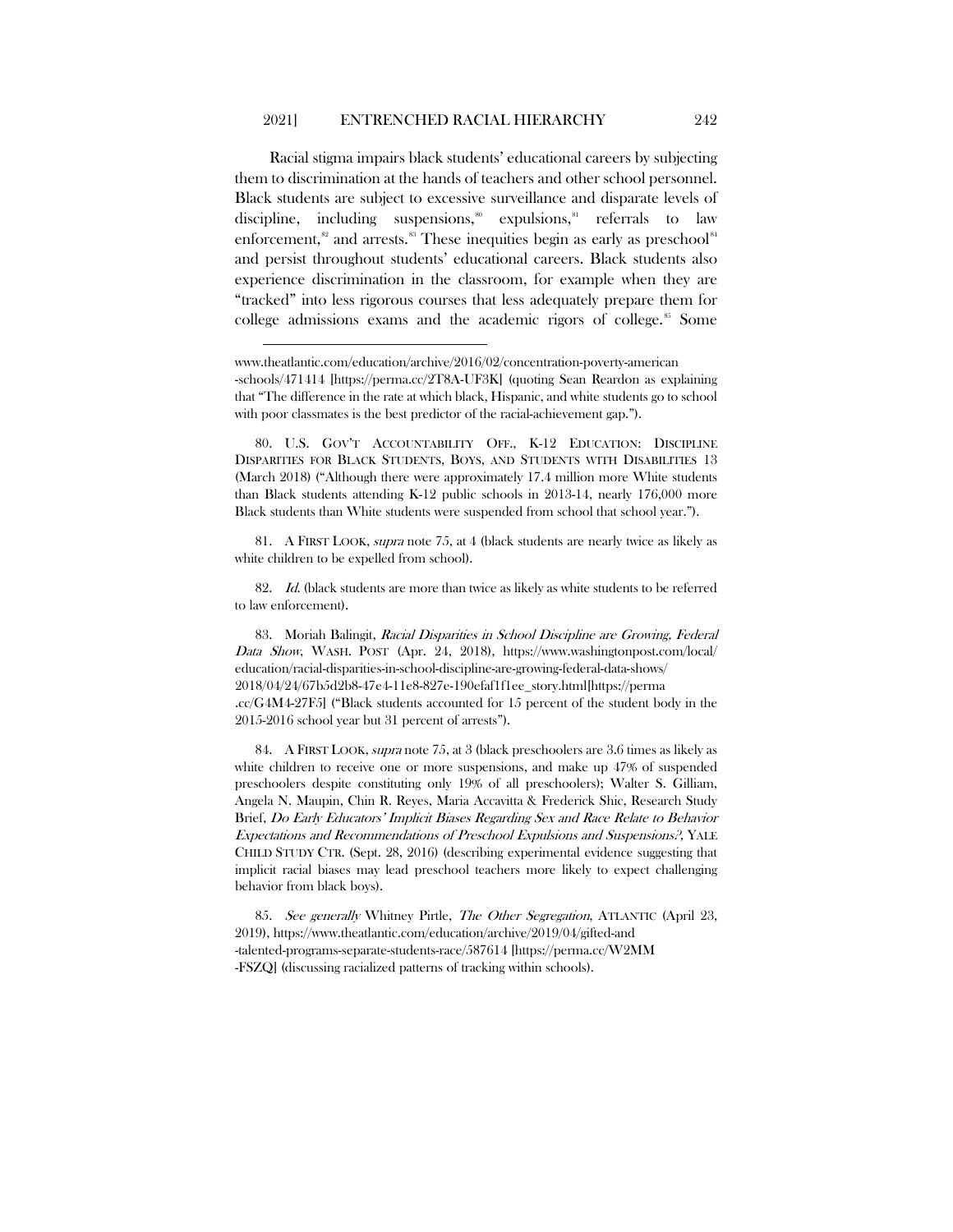evidence suggests that teachers may give black students worse grades and devote less effort to improving their performance because of racial biases.<sup>[86](#page-20-0)</sup> Racial stigma may also harm black students in even more subtle ways. Many social psychologists have posited that black students' awareness of racial stigma may lead them to underperform on important exams on account of stereotype threat, a phenomenon in which anxieties about confirming negative stereotypes situationally hinder their cognitive abilities.<sup>[87](#page-20-1)</sup>

Conditions of racial hierarchy also inhibit the educational performance of black children from higher-income households.<sup>[88](#page-20-2)</sup> Thanks to the wealth gap, even fairly well-to-do black families may lack the financial resources necessary to provide their children the same opportunities and support that their privileged white peers enjoy,<sup>[89](#page-20-3)</sup> including private tutors, test preparation services, and college admissions coaches. Further, black students who attend low-poverty, predominantly-white schools potentially face various forms of discrimination, including the disparate enforcement of school rules.<sup>[90](#page-20-4)</sup>

These achievement gaps culminate in black school dropout rates that are twice those of white students.<sup>[91](#page-20-5)</sup> In some predominantly black cities, fewer

<span id="page-20-0"></span><sup>86.</sup> See generally Harriet R. Tenenbaum & Martin D. Ruck, Are Teachers' Expectations Different for Racial Minority than for European American Students? A Meta-Analysis, 99 J. EDUC. PSYCHOL. 253 (2007) (finding that teachers scored certain assignments lower when they believed that they had been completed by black students).

<span id="page-20-1"></span><sup>87.</sup> See Toni Schmader, Michael Johns & Chad Forbes, An Integrated Process Model of Stereotype Threat Effects on Performance, 115 PSYCHOL. REV. 336 (2008).

<span id="page-20-2"></span><sup>88.</sup> See also Reardon et al., supra note [68,](#page-16-5) at 1205–07 (finding that educational disparities are largest among students from high-SES households).

<span id="page-20-3"></span><sup>89.</sup> See Jones, supra note [32](#page-10-5) (noting that "Even the typical black family with a graduate or professional degree had more than \$200,000 less wealth than a comparable white family.").

<span id="page-20-4"></span><sup>90.</sup> See AMANDA E. LEWIS & JOHN B. DIAMOND, DESPITE THE BEST INTENTIONS: HOW RACIAL INEQUALITY THRIVES IN GOOD SCHOOLS 45–83 (2015) (black students were more likely to be punished than white students who committed the same rule infractions).

<span id="page-20-5"></span><sup>91.</sup> Secondary School Completion: Public High School 4-Year Graduation Rate, AM. COUNCIL ON EDUC., https://www.equityinhighered.org/indicators/secondary-school -completion/public-high-school-4-year-graduate-rate [https://perma.cc/RPQ9

<sup>-6</sup>WF2]. Although the percentage of black Americans who have completed high school has converged upon the national average, this statistic is misleading, as it includes students who have dropped out of school and attained General Equivalency Degrees ("GEDs"). Secondary School Completion, AM. COUNCIL ON EDUC., https://www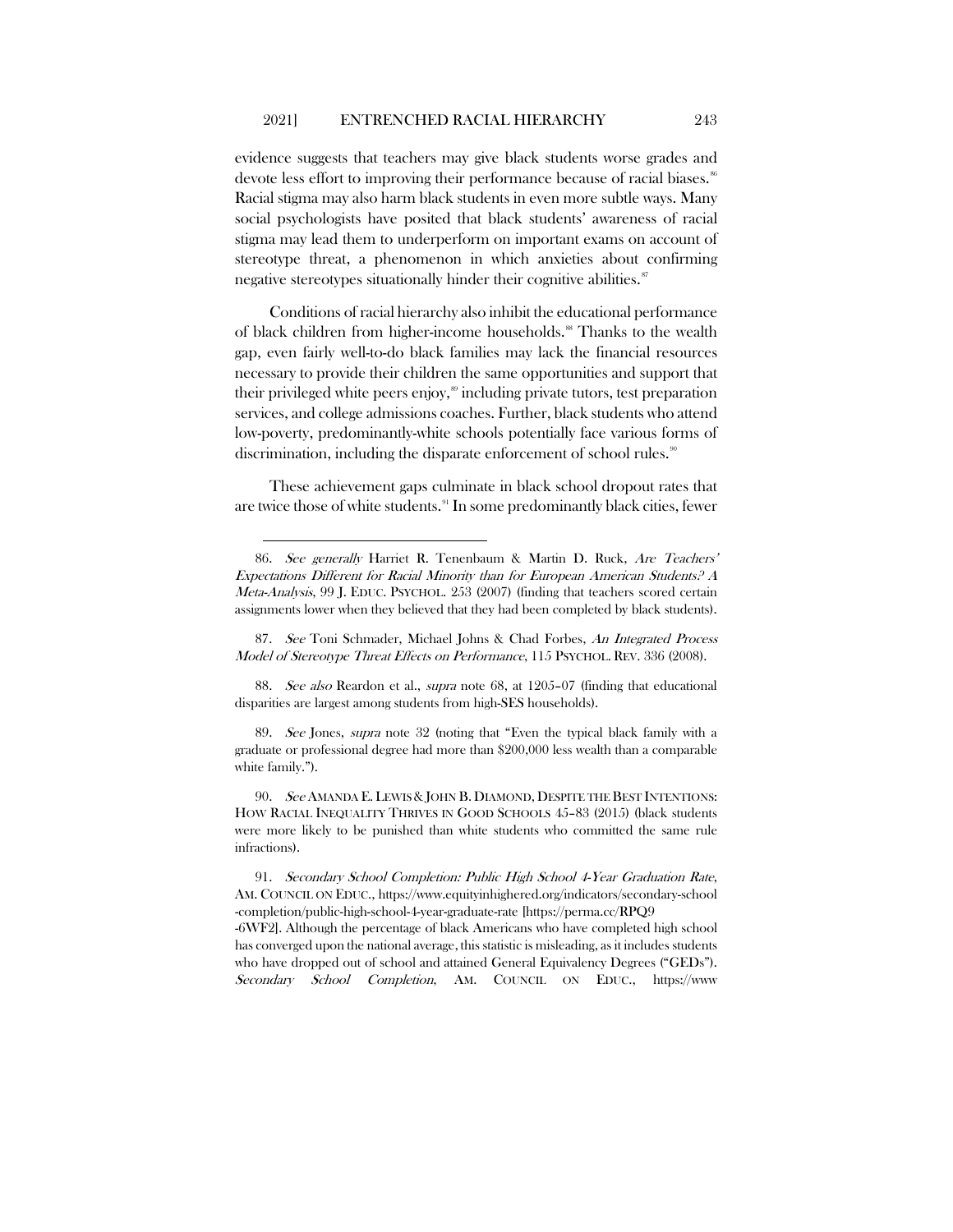than half of all students who begin high school graduate within four years.<sup>[92](#page-21-0)</sup> As few students who drop out of high school ultimately complete college, let alone attend professional school, this disparity effectively eliminates a significant number of black students from the law school pipeline.<sup>98</sup> Those black students who persist in high school through graduation are less likely to have amassed the types of academic records that might make them

slate.com/news-and-politics/2017/05/what-class-is-like-for-high-schoolers-taking -their-courses-online.html [https://perma.cc/254G-YM9P]; Molly Bloom, Atlanta Schools: How Online Credit Recovery Students Actually Perform, ATL. J-CONST. (Oct. 14, 2016), https://www.ajc.com/news/local-education/atlanta-schools-how-online -credit-recovery-students-actually-perform/e3XdYJHSRuuNOTxRMDJNdN [https:// perma.cc/82XA-RH27] (reporting that although 90 percent of Georgia students passed their online credit recovery courses, only 10 percent passed the corresponding state proficiency tests).

<span id="page-21-0"></span>92. See Sam Dillon, Large Urban-Suburban Gap Seen in Graduation Rates, N.Y. TIMES (Apr. 22, 2009), https://www.nytimes.com/2009/04/22/education/ 22dropout.html [https://perma.cc/V7YD-TVMM] (referring to low graduation rates in Cleveland and Baltimore).

<span id="page-21-1"></span>93. At least some students who drop out of high school and later earn GED credentials go on to attend law school. See In 'Bastards of the Reagan Era' A Poet Says His Generation Was 'Just Lost,' NPR (Dec. 8, 2015), https://www.npr.org/2015/12/08/ 458901392/in-bastards-of-the-reagan-era-a-poet-says-his-generation-was-just-lost [https://perma.cc/CJE2-XZ2R] (describing the life and educational career of Reginald Dwayne Betts); Debra Cassens Weiss, Onetime High School Dropout and Single Mom Celebrates Her Law School Graduation in Viral Photo, ABA J. (Apr. 11, 2018), https:// www.abajournal.com/news/article/onetime\_high\_school\_dropout\_and\_single\_mom\_ celebrates\_her\_law\_school [https://perma.cc/7NP2-Q49T]; Jey Born, A High School Dropout Finds Support on Road from Prison to Law School, NPR (Oct. 23, 2020), https://

www.npr.org/2020/10/23/926632001/a-high-school-dropout-finds-support-on -road-from-prison-to-law-school?utm\_medium=RSS&utm\_campaign=morningedition [https://perma.cc/YR7Q-FB6G]. This group likely represents an extremely small percentage of the overall law student population.

<sup>.</sup>equityinhighered.org/indicators/secondary-school-completion/high-school-completionrate-by-gender [https://perma.cc/TN74-CY86]; James J. Heckman & Paul A. LaFontaine, The American High School Graduation Rate: Trends and Levels, 92 REV. ECON. STAT. 244 (2010). Back students are highly overrepresented among GEDholders, who as a group are far less likely than high school graduates to attend or complete college. See id. See generally THE MYTH OF ACHIEVEMENT TESTS: THE GED AND THE ROLE OF CHARACTER IN AMERICAN LIFE (James J. Heckman et al. eds., 2014). Many other students earn enough credits to graduate high school through online credit recovery programs, in some instances with minimal little work or demonstrations of proficiency. See Stephen Smiley, Fast. Isolating. Superficial., SLATE (May 23, 2017), https://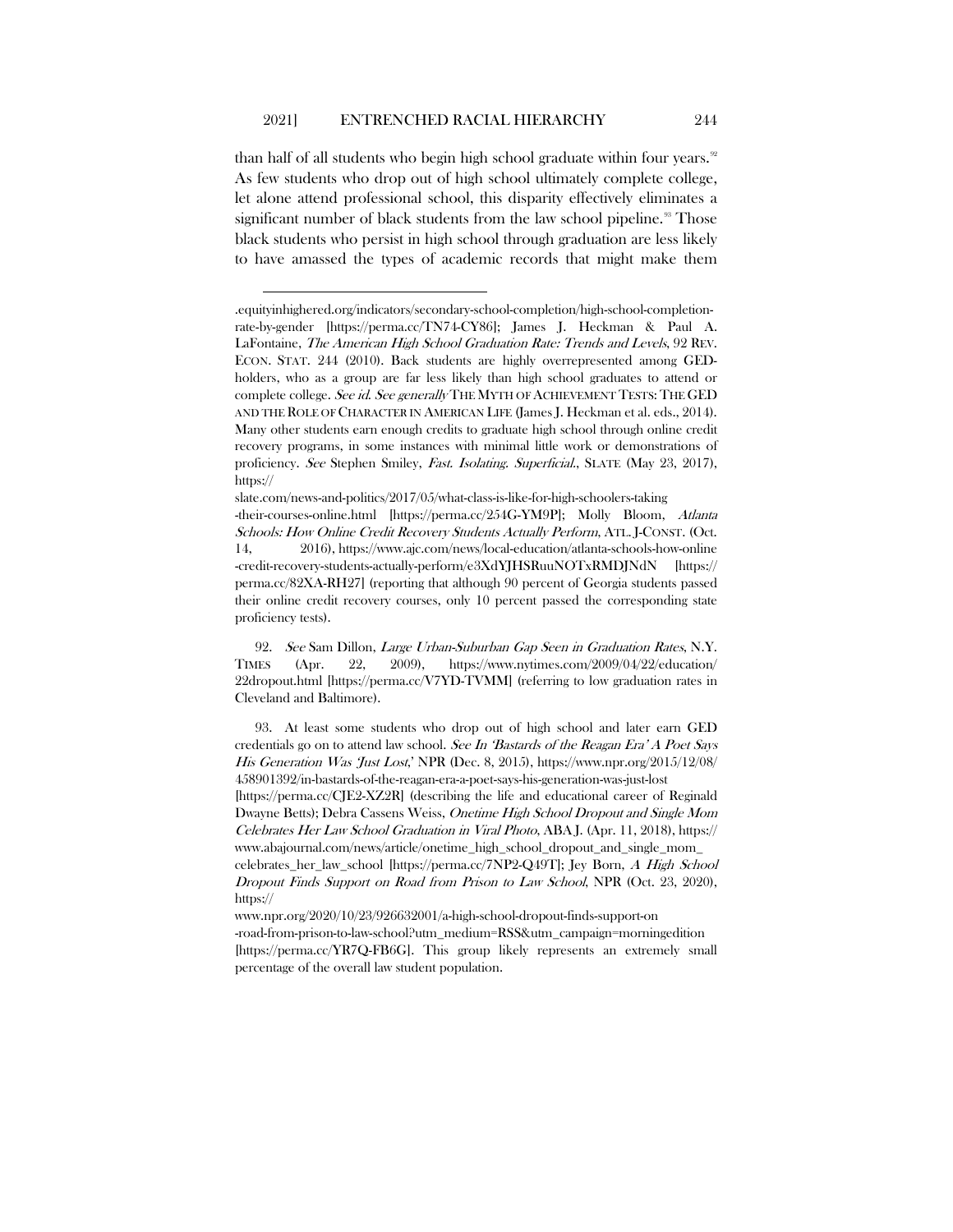<span id="page-22-9"></span>candidates for admission at selective colleges and universities—the schools that typically serve as pathways to law school. As a group, black high school graduates have GPAs that are substantially below the national average, $\mathrm{^{\mathfrak{g}}\!}$  a troubling indicator given the well-documented correlation between high school GPAs and academic performance in college.<sup>[95](#page-22-1)</sup> They also take fewer Advanced Placement courses and are less likely to be enrolled in gifted and talented programs.<sup>[96](#page-22-2)</sup> Although standardized tests are highly imperfect predictors of future academic performance, the very low scores of black students, which have been linked in part to racial segregation, $\alpha$  reveal the academic deficit that many would need to overcome to succeed in college. Black students score an average of 927 on the Standardized Achievement Test ("SAT"),<sup>[98](#page-22-4)</sup> compared to the average white score of  $1104$ ,<sup>[99](#page-22-5)</sup> and only 32 percent of black test-takers scored above  $1100$  $1100$ ,<sup>100</sup> compared to 72 percent of white test-takers.<sup>[101](#page-22-7)</sup> A quarter of all black test-takers scored below 800,<sup>[102](#page-22-8)</sup>

northwest/pdf/REL\_2017250.pdf [https://perma.cc/8NMZ-Y6Q4].

<span id="page-22-2"></span>96. A FIRST LOOK, supra note [75,](#page-18-8) at 7 (black students account for only 28 percent of the students enrolled in such programs despite constituting 42 percent of the student bodies in schools with such programs).

<span id="page-22-3"></span>97. See David Card & Jesse Rothstein, Racial Segregation and the Black-White Test Score Gap, 91 J. PUB. ECON. 2158 (2007).

<span id="page-22-5"></span><span id="page-22-4"></span>98. 2020 SAT SUITE ANNUAL REPORT TOTAL GROUP, COLLEGEBOARD 3 (2020), https://reports.collegeboard.org/pdf/2020-total-group-sat-suite-assessments -annual-report.pdf [https://perma.cc/2X3J-RRJS].

- 99. Id.
- <span id="page-22-6"></span>100. Id. at 5.
- <span id="page-22-7"></span>101. Id.
- <span id="page-22-8"></span>102. Id.

<span id="page-22-0"></span><sup>94.</sup> Race/Ethnicity: Grade Point Average, NATION'S REP. CARD, https://www .nationsreportcard.gov/hsts\_2009/race\_gpa.aspx?tab\_id=tab2&subtab\_id=Tab\_1 [https://perma.cc/PF4K-J8N7] (the average GPAs of black high school graduates were 2.47 in core academic courses and 2.82 in other academic courses, compared to 2.88 and 3.22 for white students).

<span id="page-22-1"></span><sup>95.</sup> See Elaine M. Allensworth & Kallie Clark, High School GPAs and Act Scores as Predictors of College Completion: Examining Assumptions About Consistency Across High Schools, 49 EDUC. RES. (2020); MICHELLE HODARA & KARYN LEWIS, HOW WELL DOES HIGH SCHOOL GRADE POINT AVERAGE PREDICT COLLEGE PERFORMANCE BY STUDENT URBANICITY AND TIMING OF COLLEGE ENTRY? (2017), https://ies.ed.gov/ncee/edlabs/regions/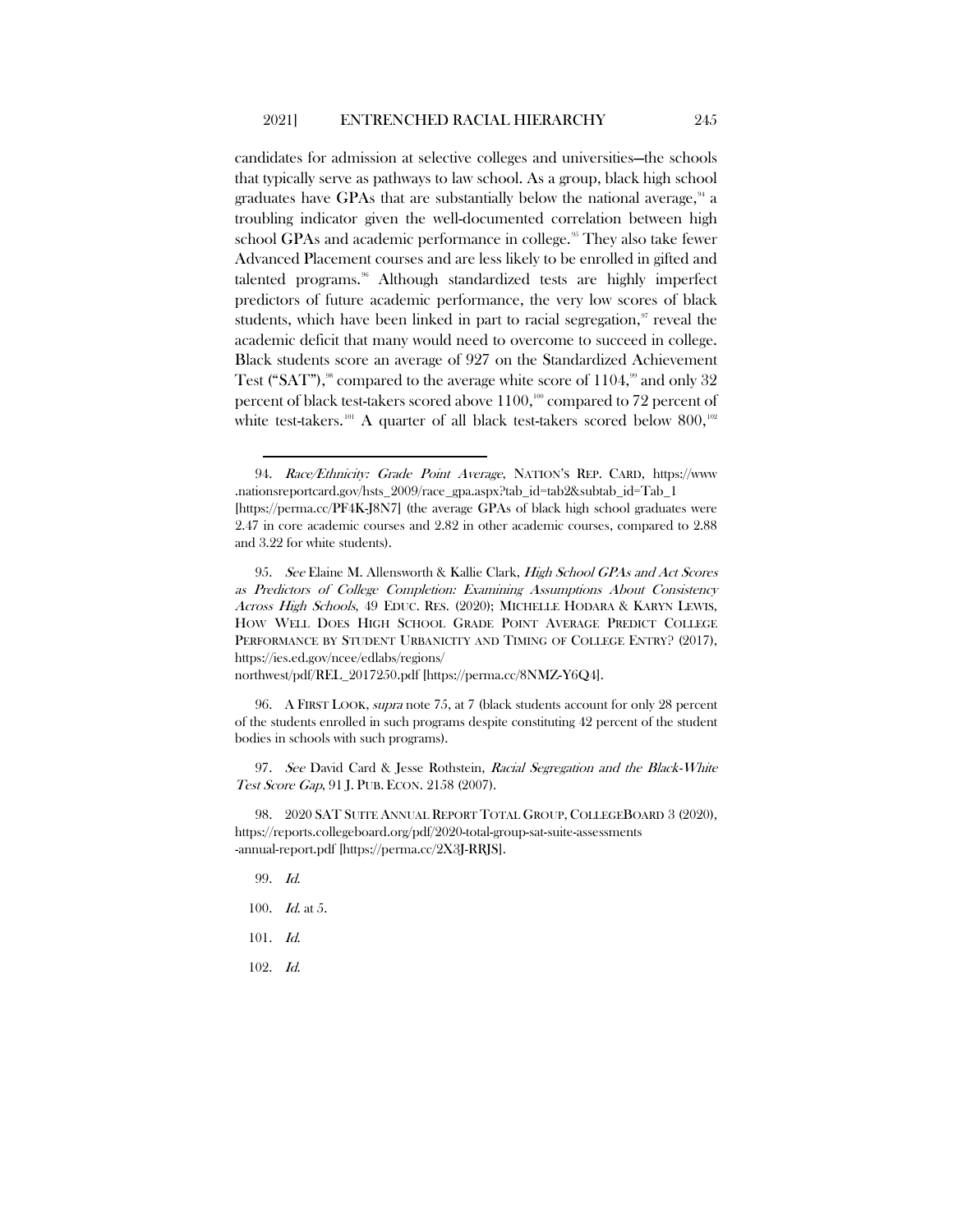compared to 5 percent of white test-takers.<sup>[103](#page-23-0)</sup> Only 20 percent of black testtakers met College Board's benchmarks of presumptive college readiness on both the math and Evidence-Based Reading and Writing sections of the test,  $104$  compared to a majority of white test-takers.  $105$ 

Black students also fare very poorly on the ACT test, the other major college entrance exam. The average black ACT score of 16.9 (compared to  $22.2$  for white test-takers)<sup>[106](#page-23-3)</sup> falls below the ACT College Readiness Benchmark, the minimum scores associated with a 50 percent chance of earning a B grade or better in related college courses.<sup>[107](#page-23-4)</sup> These disparities not only make black students less competitive applicants at selective colleges and universities but suggest that they will have greater difficulties transitioning to college if they ever enroll.<sup>[108](#page-23-5)</sup> One study found that college enrollees with ACT scores and GPAs in the same range as the mean black test-takers and high school graduates (16–17 and 2.75–2.99, respectively) have only a 39 percent graduation rate.<sup>[109](#page-23-6)</sup>

Thus, the educational deficits and inequalities brought about by conditions of racial hierarchy remove a very high percentage of black students from the law school pipeline before they even enter adulthood. The disparities evident in academic performance, standardized test scores, and high school graduation rates all drastically limit the supply of potential black attorneys who survive the next critical stage of the law school pipeline: college.

<span id="page-23-0"></span>103. Id.

105. Id.

<span id="page-23-3"></span><span id="page-23-2"></span><span id="page-23-1"></span>106. Fast Facts: ACT Scores, NAT'L CTR. FOR EDUC. STATS., https://nces.ed.gov/ fastfacts/display.asp?id=897 [https://perma.cc/BSS5-6LTL].

<span id="page-23-4"></span>107. ACT Scores for Higher Education Professionals, ACT, https://www.act.org/ content/act/en/products-and-services/the-act-postsecondary-professionals/scores .html [https://perma.cc/U736-AJSG].

<span id="page-23-5"></span>108. See Emily J. Shaw, An SAT Validity Primer, COLL. BD. RES. (Jan. 2015), https://

<span id="page-23-6"></span>files.eric.ed.gov/fulltext/ED558085.pdf [https://perma.cc/3AXR-5GK6] (describing studies finding strong correlations between SAT scores and first-year and cumulative college grade point averages).

109. Allensworth & Clark, supra note [95,](#page-22-9) at tbl. 2.

<sup>104.</sup> Id. at 3.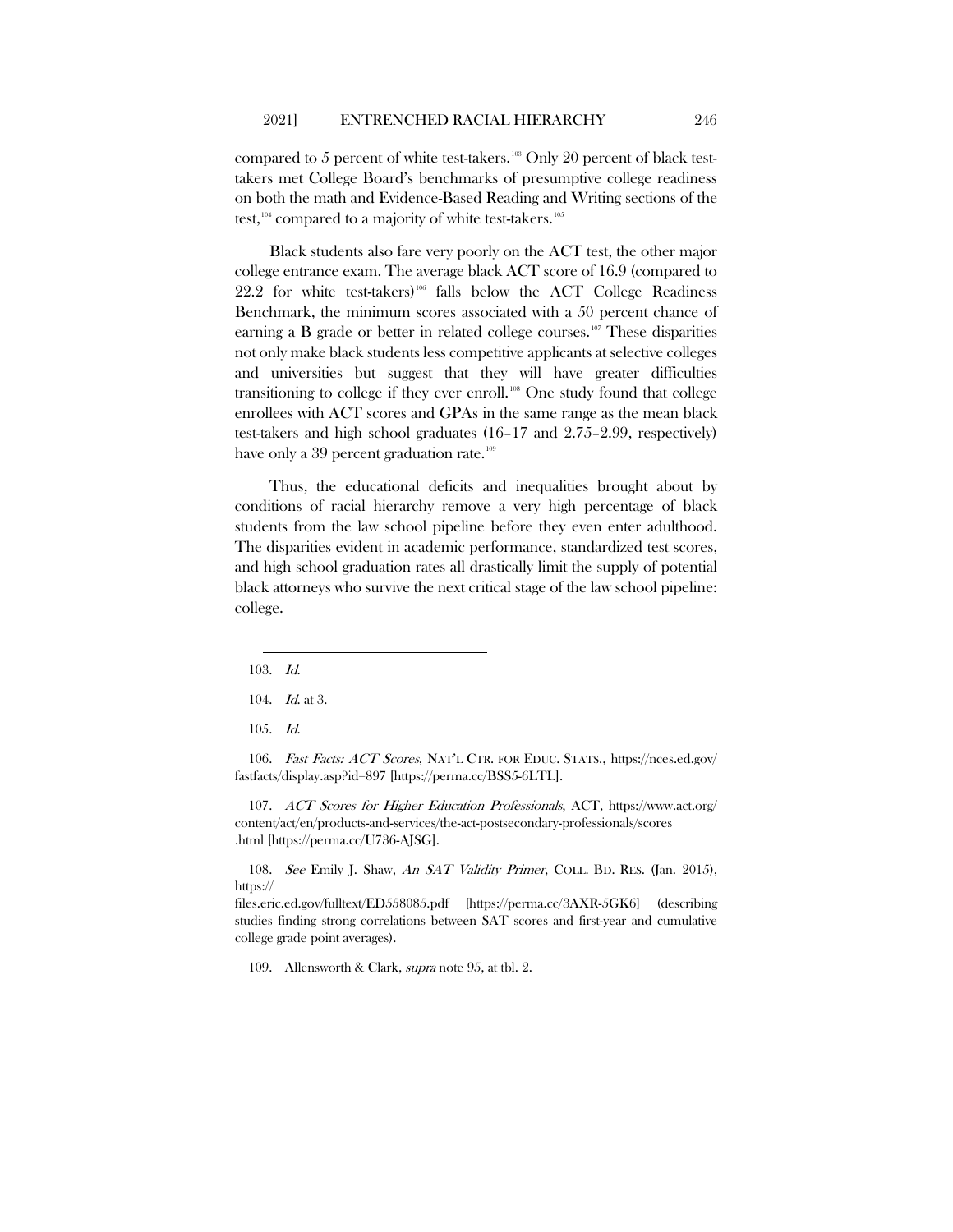## B. College as a Dead End

The social dynamics that lead to many black students not attending college also undermine the performance and outcomes of those who do.<sup>[110](#page-24-0)</sup> Black college attendance has fallen greatly in recent years, $111$  and only a minority of those who do enroll in college emerge with the credentials and preparation necessary to pursue careers as attorneys. Black college students are only half as likely as their white peers to graduate within four years,  $112$ and most do not even graduate within six years.<sup>[113](#page-24-3)</sup> In total, these disparities lead to a deficit of upwards of  $100,000$  black college graduates per year.<sup>[114](#page-24-4)</sup>

<span id="page-24-1"></span>111. African American Students in Higher Education, PNPI (June 12, 2020), https:// pnpi.org/african-american-students [https://perma.cc/9TK4-N8AF] (explaining that black undergraduate enrollment fell 21% between 2010 and 2018).

<span id="page-24-2"></span>112. Digest of Education Statistics, NAT'L CTR. FOR EDUC. STATS. Tbl. 326.10, https://

<span id="page-24-3"></span>113. Status and Trends in the Education of Racial and Ethnic Groups, NAT'L CTR. FOR EDUC. STATS. (Feb. 2019), https://nces.ed.gov/programs/raceindicators/indicator\_red

-completion-at-public-four-year-institutions [https://perma.cc/4VUN-YQCF] (six years after first enrolling at public four-year institutions, black students are more likely to be unenrolled without having received a degree than to have graduated); Doug Shapiro et al., Completing College – National by Race and Ethnicity – <sup>2017</sup>, NSC RES. CTR. (April 2017), https://nscresearchcenter.org/signaturereport12-supplement -2 [https://perma.cc/7MEF-9TGQ] (44.6% of black students who enrolled in four-year public institutions had not graduated and were no longer enrolled after six years).

<span id="page-24-4"></span>114. See Libassi, The Neglected College Race Gap: Racial Disparities Among College Completers, CTR. AM. PROGRESS (May 23, 2018),

<span id="page-24-0"></span><sup>110.</sup> See generally Jason M. Fletcher & Marta Tienda, Race and Ethnic Differences in College Achievement: Does High School Attended Matter?, 627 ANN. AM. ACAD. POL. SCI. 144 (2010) (finding that inequalities in the high schools black and white students had attended explained much of the disparities in their college grades).

nces.ed.gov/programs/digest/d14/tables/dt14\_326.10.asp [https://perma.cc/6333 -9WAB] (Black students are actually less likely to receive a bachelor's degree within six years than white students are in four). Id. Black students take a year longer than white students on average to complete their degrees. See Ariana De La Fuente & Marissa Navarro, Black and Latinx Students Are Getting Less Bang for Their Bachelor's Degrees, CTR. AM. PROGRESS (Jan. 23, 2020), https://www.americanprogress.org/ issues/education-postsecondary/news/2020/01/23/479692/black-latinx-students -getting-less-bang-bachelors-degrees [https://perma.cc/BHU6-L7HH].

<sup>.</sup>asp [https://perma.cc/K6N8-PK3V] (only 40 percent of black students graduate from their initial institutions within six years). See also Undergraduate Completion Rates at Public Four-Year Institutions, AM. COUNCIL ON EDUC., https://www.equityinhighered .org/indicators/undergraduate-persistence-and-completion/undergraduate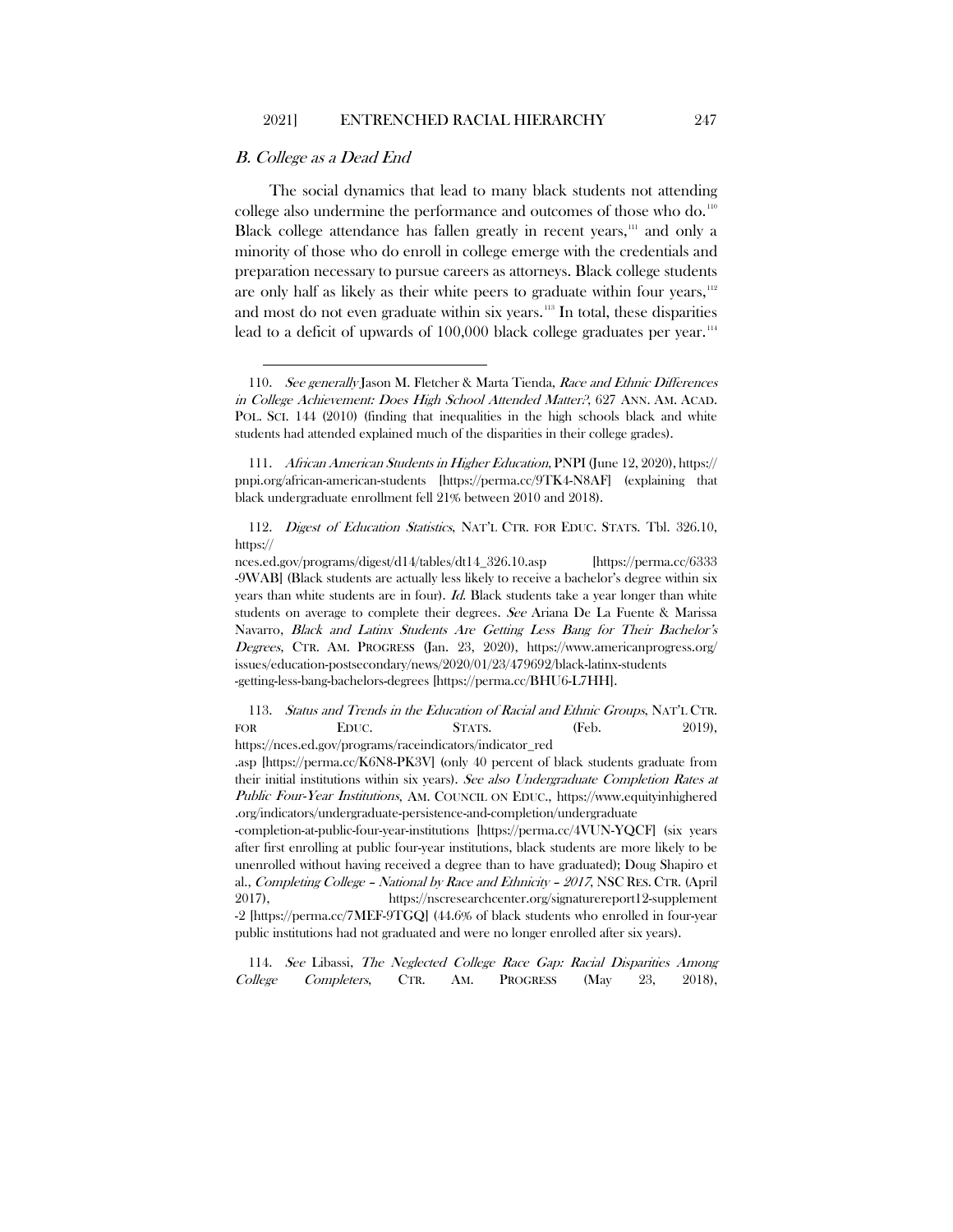As a result, less than 30% of all black adults from ages 25–29 hold bachelor's degrees (compared to  $45\%$  of whites in this age group),  $115$  a basic prerequisite for admission to law school.

College dropouts are not the only students eliminated from the law school pipeline. A large percentage of black students who graduate from college do so with grades that render them unlikely candidates for admission to law school. 2009 data from the U.S. Department of Education revealed that 45 percent of all black college graduates finished with cumulative grade point averages of less than  $3.0$ ,<sup>[116](#page-25-1)</sup> a cutoff point that falls below the median incoming GPAs at even the least selective law schools in the country, and below the  $25<sup>th</sup>$  percentile at many. Fewer than one in five black college graduates finished with a GPA of  $3.5$  or higher,<sup>[117](#page-25-2)</sup> less than half the percentage of white graduates.<sup>[118](#page-25-3)</sup> These numbers indicate that the LSAT is not the only, or perhaps even the most significant, barrier that prevents black students from attending law school.

Moreover, black college students are also less likely to attend the selective and well-resourced institutions that best prepare students for the academic rigors of law school.<sup>[119](#page-25-4)</sup> The percentage of black students attending

<span id="page-25-1"></span>116. Profile of 2007-08 First-Time Bachelor's Degree Recipients in 2009, U.S. DEPT. OF EDUC. tbl.2.3 (Oct. 2012), https://nces.ed.gov/pubs2013/2013150.pdf [https:// perma.cc/9Z6C-Y726]. By comparison, only 25 percent of white students graduated with GPAs below 3.0. Id. Black students also were nearly three times as likely as Whites to graduate with a GPA of less than 2.5. Some 14.5 percent of Black graduates and 5.5 percent of White graduates had a GPA of less than 2.5. Id.

117. Id.

https://www.americanprogress.org/

issues/education-postsecondary/reports/2018/05/23/451186/neglected-college

<sup>-</sup>race-gap-racial-disparities-among-college-completers [https://perma.cc/R3UB

<sup>-46</sup>B9] (finding that racial disparities in college graduation resulted in an estimated 435,000 fewer black graduates between 2013 and 2015 alone).

<span id="page-25-0"></span><sup>115.</sup> See African American Students in Higher Education, POSTSECONDARY NAT'L POL'Y INST., https://pnpi.org/african-american-students [https://perma.cc/C7UF-XLM2].

<span id="page-25-3"></span><span id="page-25-2"></span><sup>118.</sup> Id. See also Jason M. Fletcher & Marta Tienda, Race and Ethnic Differences in College Achievement: Does High School Attended Matter?, 627 ANN. AM. ACAD. POL. SCI. 144 (2010) (reporting a black-white GPA gap of .39 for sixth-semester University of Texas students).

<span id="page-25-4"></span><sup>119.</sup> More selective institutions generally devote far more resources toward educating and providing support services to students. See ANTHONY P. CARNEVALE,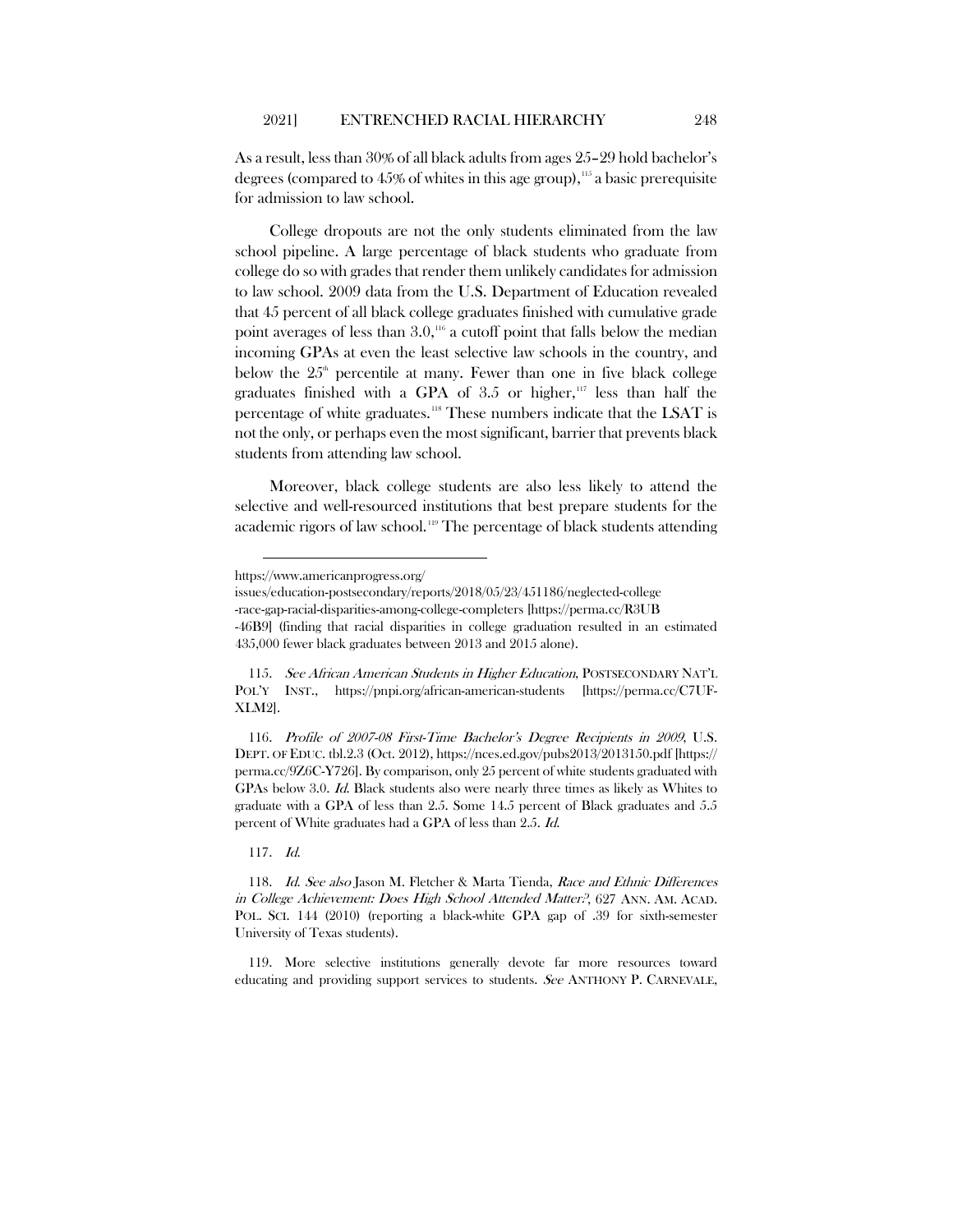<span id="page-26-0"></span>the nation's most selective schools has declined in recent years,<sup>[120](#page-26-1)</sup> while the numbers attending less selective and less well-resourced schools rose substantially.<sup>[121](#page-26-2)</sup> Black students now account for only 6 percent of students at the nation's top-tier research institutions,<sup>[122](#page-26-3)</sup> and they are highly underrepresented at the flagship public universities of many states.<sup>[123](#page-26-4)</sup> As of 2016, 14 percent of black college students pursuing bachelor's degrees attended for-profit colleges, [124](#page-26-5) by far the largest percentage of any major racial group.<sup>[125](#page-26-6)</sup> Because of racial differences in the quality of the institutions of higher learning that students attend, states ultimately spend billions more on educating white students.[126](#page-26-7) This racial sorting of black college students into less well-resourced and academically rigorous institutions further limits their law school prospects.

<span id="page-26-2"></span>121. Id. Black college students attending selective non-profit 4-year institutions are twice as likely as white students to be enrolled in minimally selective institutions Undergraduate Enrollment in Selective Public and Private Nonprofit 4-Year Institutions, by Race and Ethnicity: 2015-16, AM. COUNCIL ON EDUC., https://www.equityinhighered .org/indicators/enrollment-in-undergraduate-education/enrollment-in-selective -institutions [https://perma.cc/6ZKP-EDHJ] (12.9 percent compared to 6.3 percent). They are somewhat more likely to be enrolled in schools with open admissions. Id. (17.1) percent compared to 14.2 percent).

122. McGill, supra note [120.](#page-26-0)

<span id="page-26-4"></span><span id="page-26-3"></span>123. Meredith Kolodner, Many State Flagship Universities Leave Black and Latino Students Behind, HECHINGER REP. (Jan. 29, 2018), https://hechingerreport.org/many -state-flagship-universities-leave-black-latino-students-behind [https://perma.cc/ 63YX-5HQY].

<span id="page-26-5"></span>124. Enrollment in Undergraduate Education, AM. COUNCIL ON EDUC., https://www

.equityinhighered.org/indicators/enrollment-in-undergraduate-education/bachelors -degree-seeking-students [https://perma.cc/5L27-9QDY].

125. Id.

<span id="page-26-7"></span><span id="page-26-6"></span>126. Sarah Garcia, Gaps in College Spending Shortchange Students of Color, CTR. AM. PROGRESS (April 5, 2018), https://www.americanprogress.org/issues/education -postsecondary/reports/2018/04/05/448761/gaps-college-spending-shortchange -students-color [https://perma.cc/VO6F-3XXZ].

PETER SCHMIDT & JEFF STROHL, THE MERIT MYTH: HOW OUR COLLEGES FAVOR THE RICH AND DIVIDE AMERICA 115–37 (2020).

<span id="page-26-1"></span><sup>120.</sup> Andrew McGill, The Missing Black Students at Elite American Universities, ATLANTIC (Nov. 23, 2015), https://www.theatlantic.com/politics/archive/2015/11/ black-college-student-body/417189 [https://perma.cc/26K9-UHWG].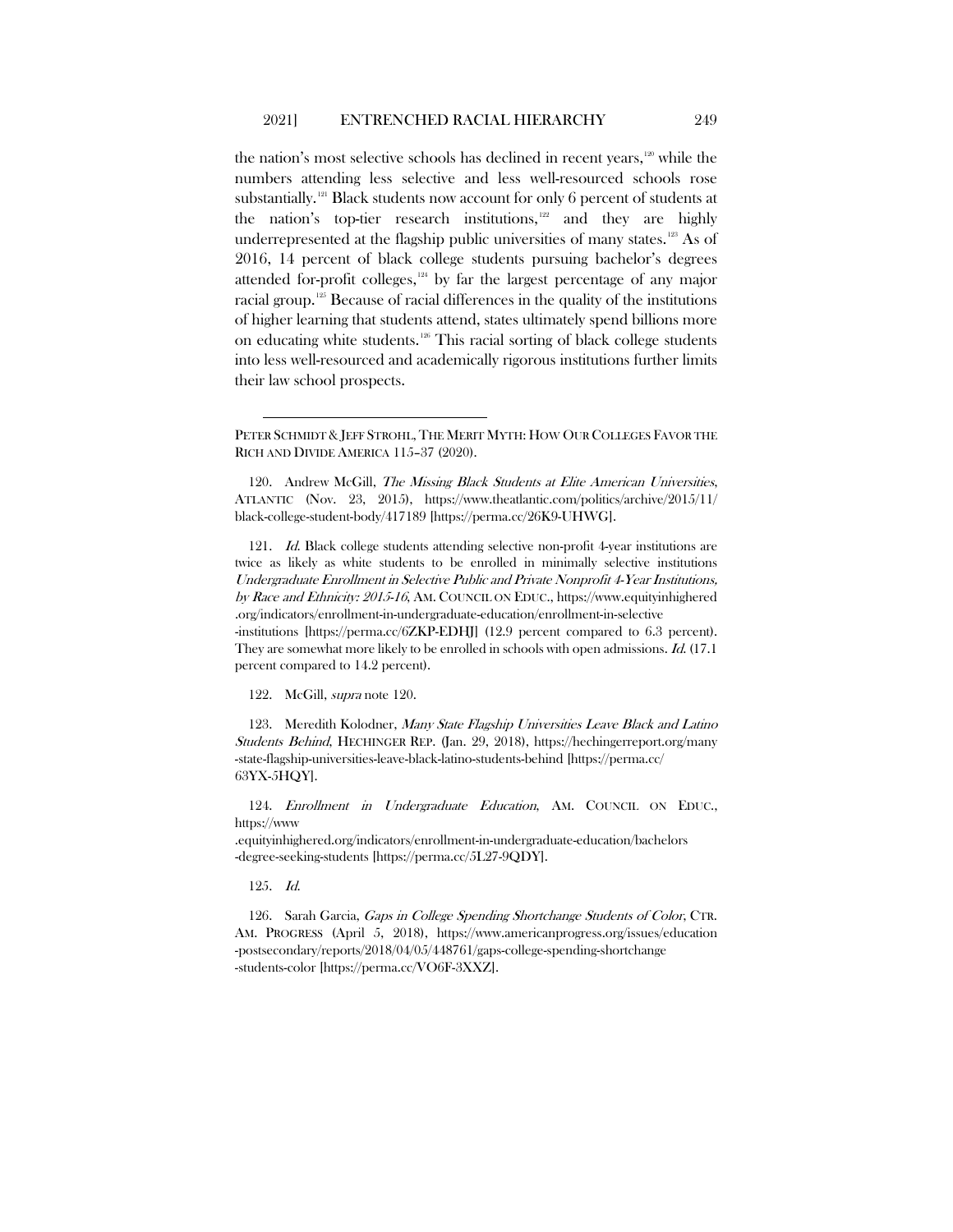Financial considerations may also push many black college graduates away from law school. Black students leave college owing \$7,400 more than their white counterparts, $127$  and that gap explodes in size to \$25,000 a few years after they have graduated.<sup>[128](#page-27-1)</sup> Black college graduates earn lower salaries upon graduating<sup>[129](#page-27-2)</sup> and are less likely to receive family support in paying back their loans than white graduates.[130](#page-27-3) These disparities, a direct result of racial socioeconomic inequality, likely deter a significant number of black college graduates from applying to law school.

\* \* \*

This overview of the challenges and disparities that greatly diminish the law school prospects of the vast majority of black students is intended to encourage readers to think about the law school underrepresentation problem more expansively. By the time students are old enough to apply for admission to law school, profound educational deficits and disparities arising from the confluence of socioeconomic inequality, racial stigma, and racial segregation have effectively removed the vast majority of black Americans from the law school pipeline. This set of problems defies simple solutions. Resolving them will require far more than mere tinkering with law school admissions criteria. In the following part, I will briefly propose some

<span id="page-27-0"></span><sup>127.</sup> See Judith Scott-Clayton & Jing LI, Black-White Disparity in Student Loan Debt More than Triples After Graduation, BROOKINGS (Oct. 20, 2016), https://www.brookings

<sup>.</sup>edu/research/black-white-disparity-in-student-loan-debt-more-than-triples-after -graduation [https://perma.cc/5Q9N-6KQF]; Ben Miller, The Continued Student Loan Criss for Black Borrowers, CTR. AM. PROGRESS (Dec. 2, 2019), https://files.eric.ed.gov/ fulltext/ED602791.pdf [https://perma.cc/9ZHU-VLBJ].

<sup>128.</sup> Id.

<span id="page-27-2"></span><span id="page-27-1"></span><sup>129.</sup> See Editorial Board, Even College Doesn't Bridge the Racial Income Gap, N.Y. TIMES (Sept. 20, 2017), https://www.nytimes.com/2017/09/20/opinion/college -racial-income-gap.html [https://perma.cc/SYN2-5HUQ] (reporting that "black college graduated earned about 21 percent less per hour on average than white college graduates").

<span id="page-27-3"></span><sup>130.</sup> Andrew Howard Nichols & Marshall Anthony Jr., Graduation Rates Don't Tell the Full Story: Racial Gaps in College Success are Larger than We Think, EDUC. TRUST (Mar. 5, 2020), https://edtrust.org/resource/graduation-rates-dont-tell-the-full -story-racial-gaps-in-college-success-are-larger-than-we-think [https://perma.cc/ YEK7-8XUJ].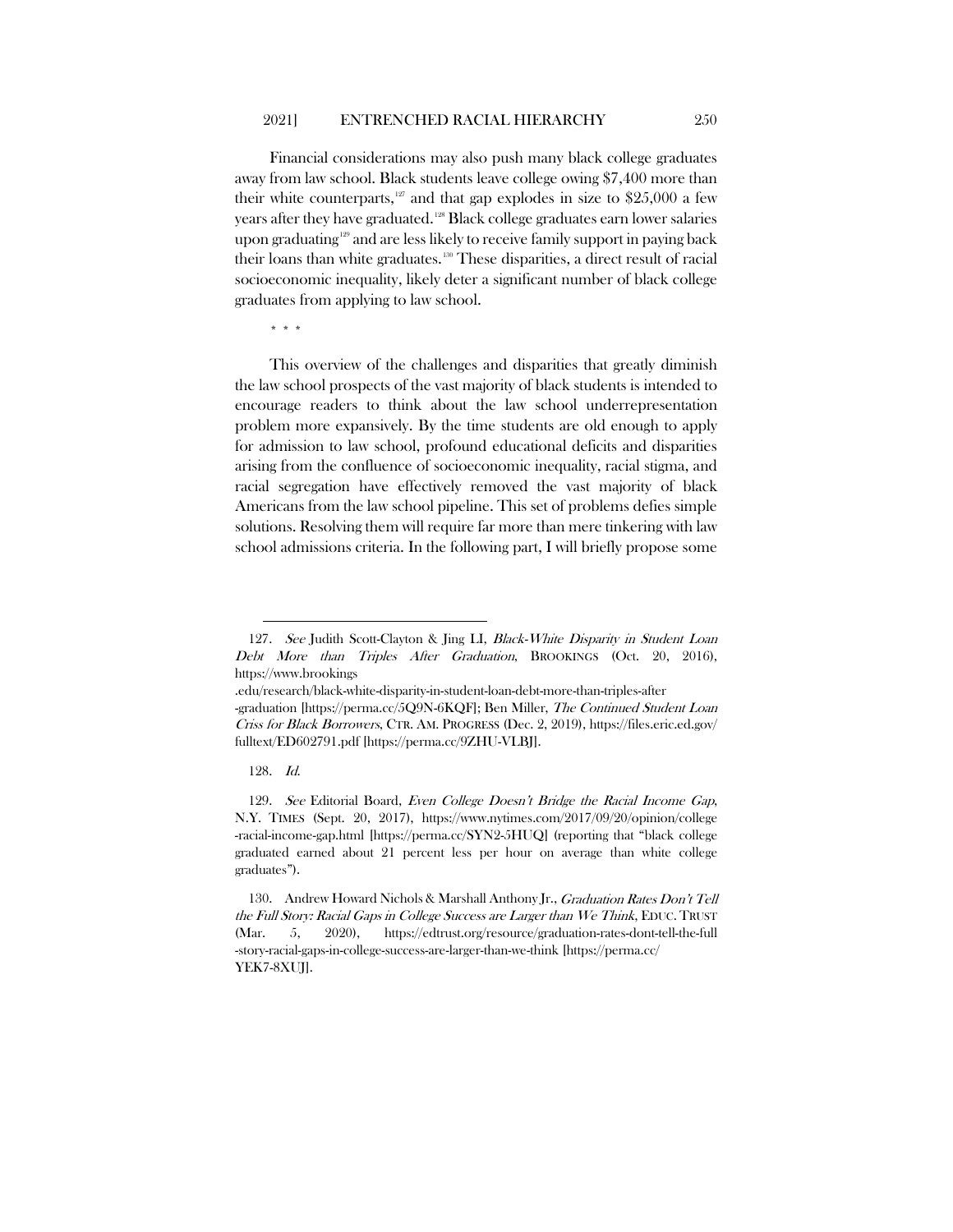policy and programming efforts that law schools and other interested parties might undertake to address this problem more holistically.

# III. THE PATH FORWARD

The enduring underrepresentation of black students in American law schools has proven resistant to quick fixes and easy solutions. Representing the culmination of lifelong educational disparities rooted in centuries of racial hierarchy, it calls for broad, wide-ranging policy solutions that address those underlying conditions. Without substantial interventions, law schools could well struggle in perpetuity to enroll more representative numbers of black students. A truly comprehensive solution to this problem would require ambitious policy reforms at every level of government to help ameliorate racial hierarchy and reduce its impact on the educational prospects of black children. There are any number of policy measures that might help address the effects of racial socioeconomic inequality, such as targeted employment and training initiatives that would provide black families access to higher-paying jobs, student loan forgiveness measures, and programs to bolster black homeownership. A more expansive Moving to Opportunity-style housing policy program might offer housing vouchers and mobility counseling to help more disadvantaged black families move to more affluent and less segregated neighborhoods.<sup>[131](#page-28-0)</sup> Other policy solutions could address the conditions of black schooling directly. They might entail, for example, programs that provide black children and their families greater access to high-quality early childhood education and parenting assistance programs,[132](#page-28-1) and reform efforts to provide more black children access to high-quality primary and secondary schools.<sup>[133](#page-28-2)</sup> Additional measures might

<span id="page-28-0"></span><sup>131.</sup> See Raj Chetty, Nathaniel Hendren & Lawrence F. Katz, The Effects of Exposure to Better Neighborhoods on Children: New Evidence from the Moving to Opportunity Experiment, 106 AM. ECON. REV. 855 (2016).

<span id="page-28-1"></span><sup>132.</sup> Woodson, *supra* note [66;](#page-16-6) Allison Friedman-Krauss, W. Steven Barnett & Milagros Nores, How Much Can High-Quality Universal Pre-K Reduce Achievement Gaps?, CTR. AM. PROGRESS (April 5, 2016), https://www.americanprogress.org/issues/early

<sup>-</sup>childhood/reports/2016/04/05/132750/how-much-can-high-quality-universal-pre -k-reduce-achievement-gaps [https://perma.cc/YZ76-49V8] ("it is estimated that highquality UPK would reduce the achievement gap at kindergarten entry in math 45 percent for African American children").

<span id="page-28-2"></span><sup>133.</sup> Of course, experts and researchers remain sharply divided about the relative merits of the leading approaches to education reform. Some researchers and education reform advocates have emphasized the potential value of high-performing charter schools. See, e.g., Sarah Cohodes, Charter Schools and the Achievement Gap, FUT.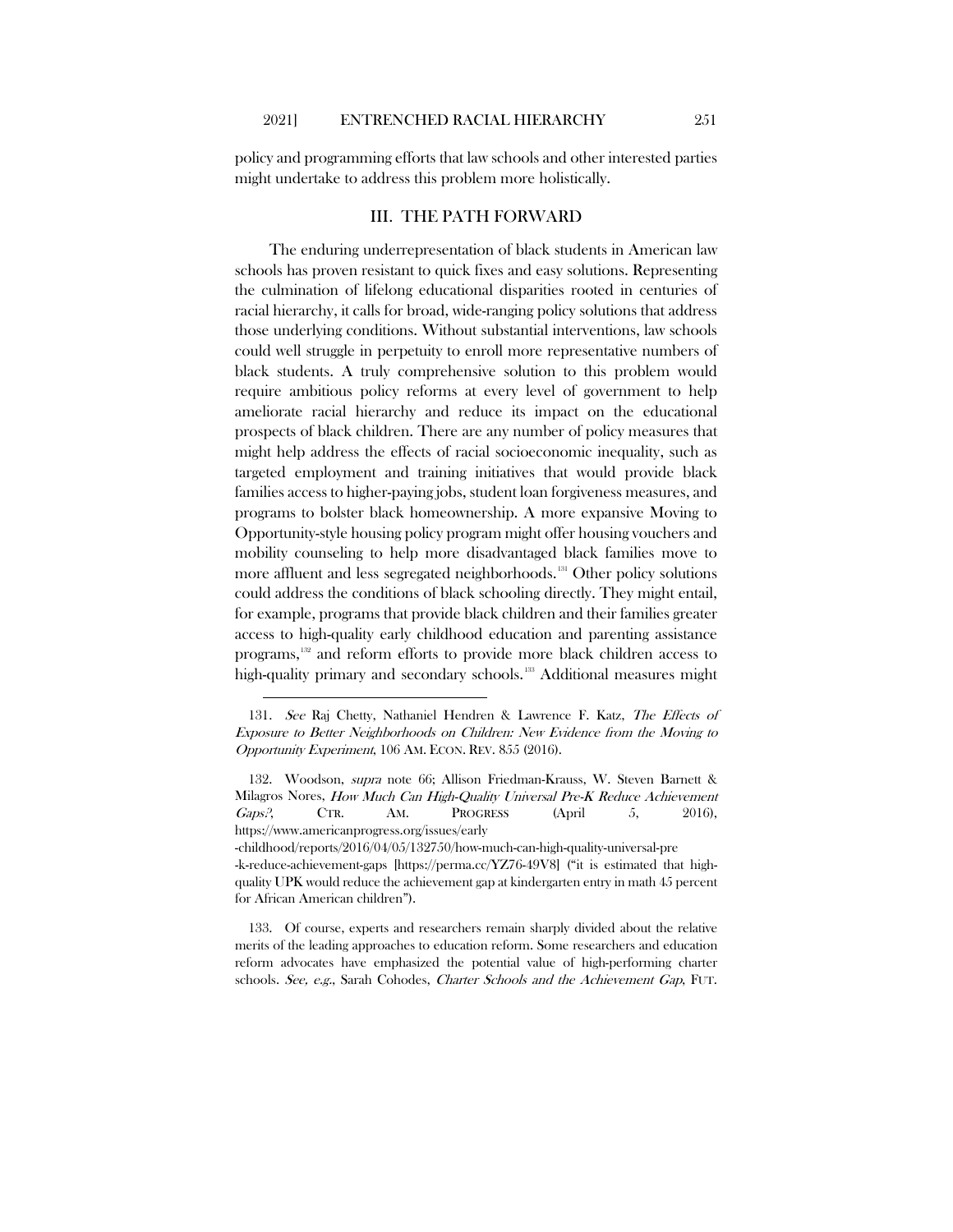seek to rein in the excessively punitive policies and practices at the heart of the school-to-prison pipeline and to prevent racial discrimination in pupil placement and college counseling. These policy reforms would not lead to immediate increases in the number of black law students, but by attacking the root causes of their underrepresentation, they would help bring about greater diversity in the profession in the long-term.

But while there are many policies that might help alleviate racial hierarchy, the political will necessary to bring those policies to fruition is in short supply. The American public's well-documented resistance to policies that redistribute resources to racial minorities<sup>[134](#page-29-0)</sup> renders the wholesale adoption of many of these policies highly unlikely.<sup>[135](#page-29-1)</sup> Because these ambitious reforms will likely remain unattainable for the foreseeable future (and if they are implemented eventually, would still take many additional years to bear fruit), the primary responsibility for resolving this problem will fall upon law schools. These are the institutions best situated to achieve immediate, tangible progress, and the breadth and depth of the pipeline problem does not absolve them of their moral obligations to pursue this goal. Therefore, it is particularly important to consider measures law schools might feasibly undertake to help increase the representation of black law students.

CHILD. 1 (2018); Bret D. Asbury & Kevin Woodson, On the Need for Public Boarding Schools, 47 GA. L. REV. 113 (2012). Others have argued for prioritizing greater funding for existing public schools. See, e.g., C. Kirabo Jackson, *Does School Spending Matter?* The New Literature on an Old Question, in CONFRONTING INEQUALITY: HOW POLICIES AND PRACTICES SHAPE CHILDREN'S OPPORTUNITIES 165–86 (L. Tach et al. eds., 2020). Still others have emphasized the importance of providing disadvantaged children access to more high-quality teachers. See, e.g., Steven G. Rivkin, Eric A Hanushek & John F. Kain, Teachers, Schools, and Academic Achievement, 73 ECON. 417 (2005); Raj Chetty, John N. Friedman & Jonah E. Rockoff, Measuring the Impacts of Teachers II: Teacher Value-Added and Student Outcomes in Adulthood, 104 AM. ECON. REV. 2633 (2014).

<sup>134.</sup> See Gilens, supra note [57.](#page-14-3)

<span id="page-29-1"></span><span id="page-29-0"></span><sup>135.</sup> In the absence of government action, wealthy non-governmental entities such as philanthropic foundations and universities may still be able to leverage their resources to help alleviate the conditions of racial hierarchy. For an exemplary recent example, see Michelle Caffrey, University of Pennsylvania Pledges \$100M to Philadelphia Public Schools, PHIL. BUS. J. (Nov. 17, 2020), https://www.bizjournals.com/ philadelphia/news/2020/11/17/university-of-pennsylvania.html [https://perma .cc/F3EC-8V9X] (describing the University of Pennsylvania's pledge of \$100 million to improve the quality of education available at Philadelphia public schools).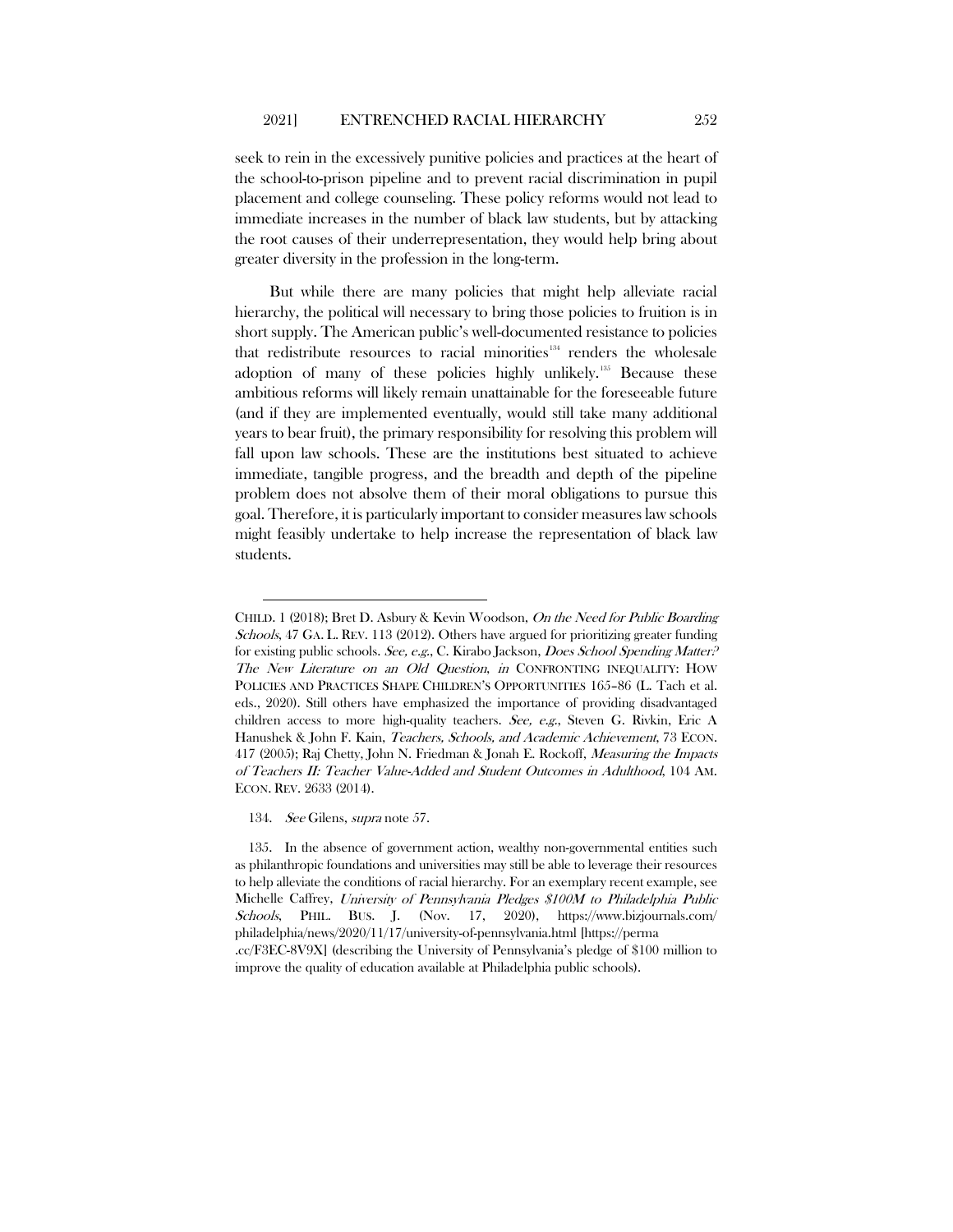Law schools committed to diversifying the profession have a number of options. First, they should reevaluate and revise their admissions criteria to minimize the impact of the inequities brought about by racial hierarchy.<sup>[136](#page-30-0)</sup> Individual schools should each examine their admissions data to ensure that they are not placing unnecessary weight on applicants' LSAT scores for the sake of prestige or on the basis of misguided notions about the extent of their predictive value. And by sharing their data and working collectively, law schools might be able to develop an even more precise and fine-grained understanding of the predictive value of LSAT scores for black applicants.

Law schools should also create new pipeline programs, or expand existing ones, to cultivate a broader pool of potentially viable black applicants. Such initiatives ideally would include academic support, career advice, help preparing for standardized tests, assistance with application materials, and financial aid support, but they can vary considerably in their breadth of focus. The most narrowly-tailored programs would entail efforts on the part of law schools to increase their own minority student populations in relatively short order. This approach is perhaps best exemplified by CUNY Law School's Pipeline to Justice program, which admits a select group of applicants who have been denied admission to the law school into a special preparatory program and then reconsiders them for admission upon completion.<sup>[137](#page-30-1)</sup> Another type of targeted pipeline initiative involves forming partnerships with HBCU undergraduate institutions. One model for this approach is the "3+3" dual-degree program that Drexel University's Thomas R. Kline School of Law and Spelman College formed in December  $2020$ ,<sup>[138](#page-30-2)</sup> in which students begin taking classes at Drexel after finishing their third year of coursework at Spelman.<sup>[139](#page-30-3)</sup>

<span id="page-30-0"></span><sup>136.</sup> Numerous scholars have proposed that law schools place less emphasis on applicants' LSAT scores. See supra not[e 3](#page-2-2) and accompanying text.

<span id="page-30-1"></span><sup>137.</sup> See Pipeline to Justice, CUNY SCH. OF L., https://www.law.cuny.edu/ academics/pipeline [https://perma.cc/3WCG-5QJ3] (program provides participants intensive preparation for the LSAT exam and the academic rigors of law school coursework).

<span id="page-30-2"></span><sup>138.</sup> Kline Law Forms 3+3 Program with Historically Black Spielman College, DREXEL UNIV. THOMAS KLINE SCH. OF L. (Dec. 11, 2020), https://drexel.edu/law/about/news/

<span id="page-30-3"></span>articles/overview/2020/December/drexel-kline-spelman-3-plus-3 [https://perma .cc/U92T-XAK6].

<sup>139.</sup> Id. The credits that students earn during their first year at Drexel also count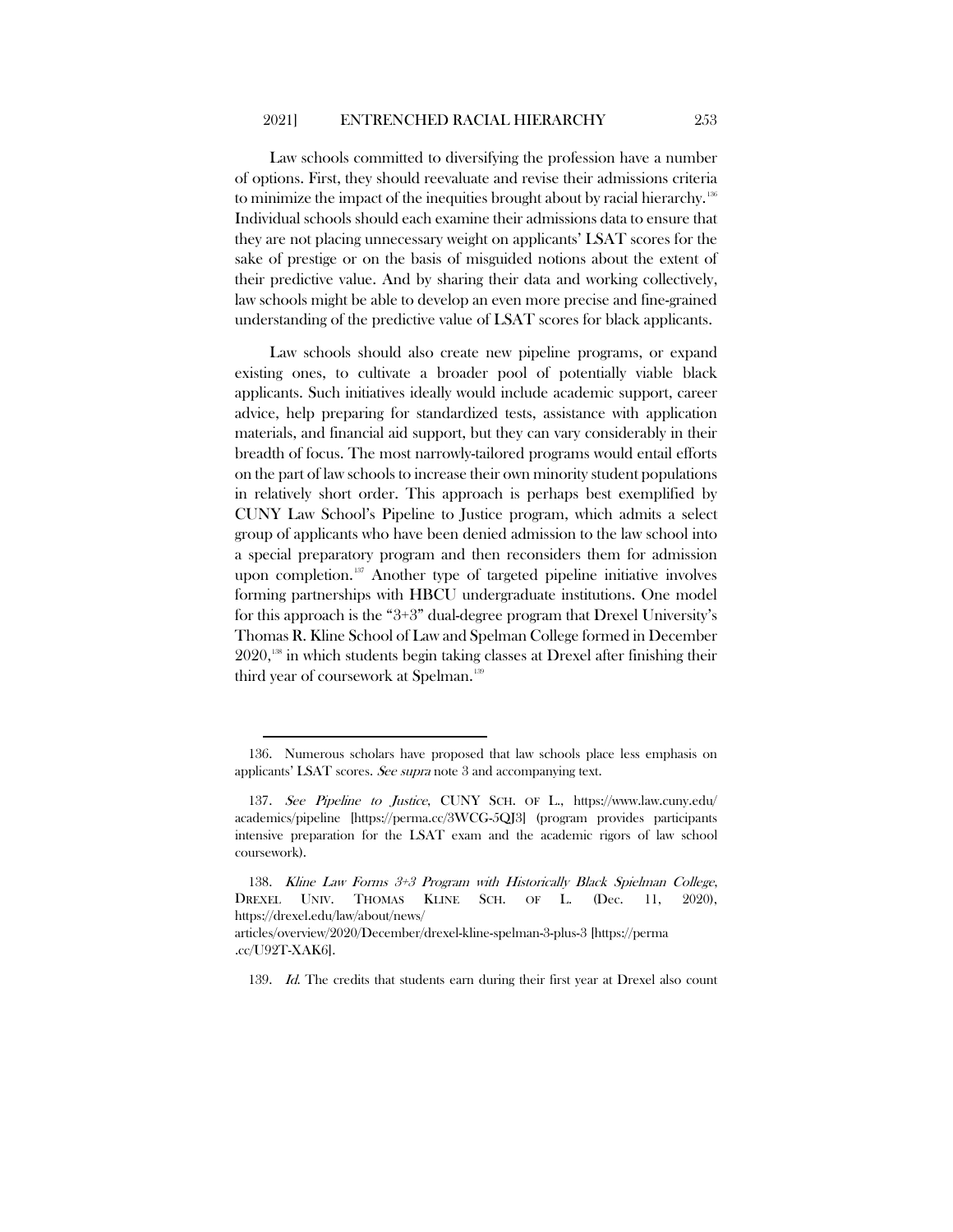Other less-targeted pipeline efforts might focus on expanding the pool of black law school applicants more broadly, with less emphasis on funneling students into their own programs. One prominent example of this approach is the University of Houston Law Center's Pre-Law Pipeline Program, which offers several programs including an eight-week summer program that provides university undergraduates and alums from underrepresented backgrounds preparation for the LSAT, the law school admissions process, and law school coursework.<sup>[140](#page-31-0)</sup> A number of other schools also have implemented such programs, including the University of California at Davis School of Law,<sup>[141](#page-31-1)</sup> St. John's University School of Law,<sup>[142](#page-31-2)</sup> UCLA School of Law,<sup>[143](#page-31-3)</sup> and the University of Baltimore.<sup>[144](#page-31-4)</sup> Other schools

<span id="page-31-1"></span>141. King Hall Outreach Program (KHOP), U.C. DAVIS SCH. OF L., https://law .ucdavis.edu/outreach/khop.html [https://perma.cc/PJ86-VC33] (King Hall Outreach Program provides mentoring, advising, and weekend programming to undergraduate students from underrepresented communities).

<span id="page-31-2"></span>142. See ST JOHN'S UNIVERSITY SCHOOL OF LAW, RON BROWN PREP PROGRAM, https://

www.stjohns.edu/sites/default/files/2019-12/2020%20RHB%20Brochure.pdf [https://perma.cc/P365-3Z39] (Ronald H. Brown Law School Prep Program for College Students offers several LSAT Boot Camp programs and law school prep programs for college seniors and graduates from disadvantaged or underrepresented backgrounds).

<span id="page-31-3"></span>143. Outreach, UCLA SCH. OF L. ACAD. OUTREACH RES. CTR., https://www.law.ucla

.edu/life-ucla-law/diversity-inclusion/outreach [https://perma.cc/3ERH-PCFF] (UCLA Law School Fellows Program seeks to "increase the pipeline of diverse students interested in the law" through workshops and seminars, and supports them with mentoring and academic advising).

<span id="page-31-4"></span>144. See Yvonne Wenger, University of Baltimore Recruits Top Talent from Historically Black Colleges, WASH. POST (Oct. 21, 2017), https://www.washingtonpost.com/

local/education/university-of-baltimore-recruits-top-talent-from-historically-black -colleges/2017/10/21/5ceff974-b394-11e7-9e58-e6288544af98\_story.html?

noredirect=on&utm\_term=.7d2d5a00c938 [https://perma.cc/R59K-MY8C]; The Fannie Angelos Program for Academic Excellence, UNIV. OF BALT., http://law.ubalt.edu/

admissions/diversity/fannieangelosprogram/index.cfm [https://perma.cc/8YR3

-LFQ7] (Fannie Angelos Program for Academic Excellence provides LSAT preparation,

toward their bachelor's degree requirements at Spelman.

<span id="page-31-0"></span><sup>140.</sup> UH Law Center Provides Introduction to Law School with Two New Pre-Law Programs, PR NEWSWIRE (May 14, 2020), https://www.prnewswire.com/news -releases/uh-law-center-provides-introduction-to-law-school-with-two-new-pre-law -programs-301059622.html [https://perma.cc/HLB8-5XKY].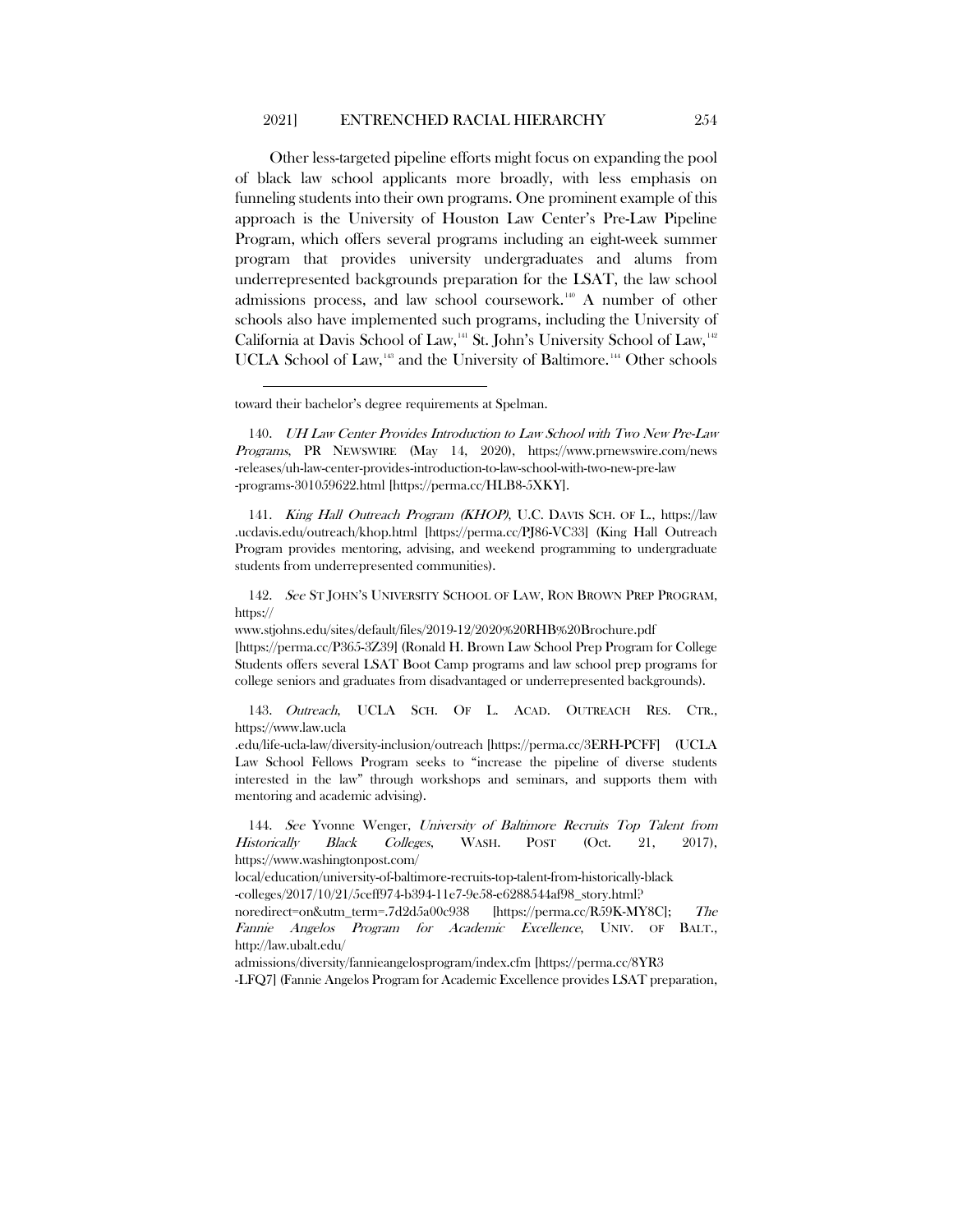hold similar programs that, while not specifically targeted to minority students, still may help increase the pool of well-prepared black applicants.<sup>[145](#page-32-0)</sup>

These pipeline programs are valuable tools for increasing the representation of black law students, and far more schools should adopt such initiatives. But broader and even more ambitious outreach efforts that would begin working with black students during their critical childhood years would hold even greater potential for expanding the pool of qualified black law school applicants over time. A small number of law schools already have implemented such programs. The University of Baltimore's Charles Hamilton Houston Scholars Program, for example, offers attorney mentors, mini-internships, and weekly workshops on academic skills to participating college freshman and sophomores.<sup>[146](#page-32-1)</sup> The Georgetown University Law Center's Early Outreach Initiative sends Georgetown staff to visit select groups of high school seniors at dozens of high schools across the country, providing mentorship support and advising aimed at preparing them for college and for their postgraduate educational and professional careers.[147](#page-32-2) Several bar associations and non-profit organizations also have developed similarly long-term pipeline programs.<sup>[148](#page-32-3)</sup> An obvious downside to

mentoring, and other forms of support, including full scholarships for those who are later admitted to the law school, to select students from the state's HBCUs).

<span id="page-32-0"></span><sup>145.</sup> See Donald J. Weidner Summer for Undergraduates, COLL. OF L. FLA. STATE UNIV., https://law.fsu.edu/academics/summer-for-undergraduates [https://perma .cc/A4BS-ZKEP]; Pre-Law Undergraduate Scholars (PLUS) Program, CHICAGO-KENT COLL. OF L., https://www.kentlaw.iit.edu/academics/pre-law-undergraduate-scholars -program [https://perma.cc/Q39Y-RAA2].

<span id="page-32-1"></span><sup>146.</sup> Charles Hamilton Houston Scholars Program, About the Program, UNIV. OF BALT., http://law.ubalt.edu/admissions/diversity/chhsp/index.cfm [https://perma .cc/G4WE-FTDB].

<span id="page-32-2"></span><sup>147.</sup> Early Outreach Initiative, GEO. L., https://www.law.georgetown.edu/ admissions-aid/early-outreach-initiative [https://perma.cc/P8Y4-ULTG]. See generally Marisa Manzi & Nina Totenberg, 'Already Behind': Diversifying the Legal Profession Starts Before the LSAT, NPR (Dec. 22, 2020), https://www.npr.org/2020/12/22/ 944434661/already-behind-diversifying-the-legal-profession-starts-before-the-lsat [https://perma.cc/28EP-UZAR] (describing the Georgetown Early Outreach Initiative).

<span id="page-32-3"></span><sup>148.</sup> See, e.g., Student Pipeline Programs, NYC BAR, https://www.nycbar.org/ serving-the-community/diversity-and-inclusion/student-pipeline-programs [https://perma.cc/B3QF-LN48] (describing several pipeline support programs that the New York City Bar Association offers to high school and college students); About Us, LEGAL OUTREACH, https://legaloutreach.org/?page\_id=2 [https://perma.cc/V2A7 -CFW5] (New York City organization, Legal Outreach, Inc., works with students starting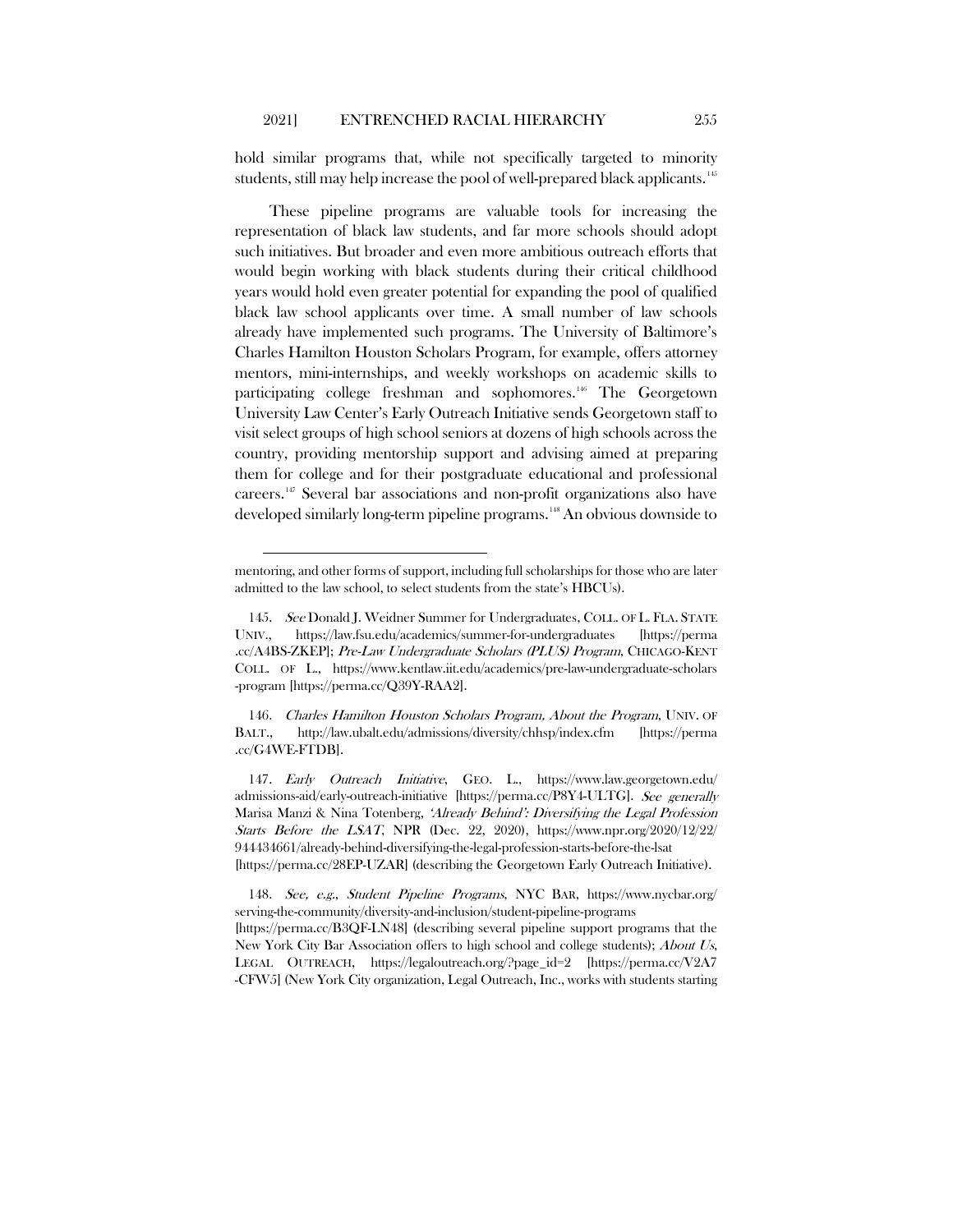these more expansive programs is that they offer far less in the way of direct returns for the individual law schools that run them. The students who participate in them may very well end up attending law school elsewhere, or not applying to law school at all. The broad dispersion of these programs' benefits potentially poses a collective action problem that may deter some schools from investing the resources necessary to fund such programs. Law schools might avoid this problem by agreeing collectively to support such programs, either by developing their own programs or by pooling their resources with other institutions.

Finally, law schools and law professors can help address the underlying conditions of racial hierarchy by supporting or engaging in research, policy advocacy, social activism, $149$  and efforts to promote doctrinal reforms.  $150$ 

# **CONCLUSION**

Continued black underrepresentation at America's law schools has produced a substantial body of scholarship and commentary. This Article contributes to this literature by situating this problem against the backdrop of racial hierarchy that impedes the educational trajectories of black Americans. Conceptualizing black underrepresentation through this broader lens underscores the need to approach the law school diversity problem expansively and holistically. Only bold, persistent efforts on the part of a broad set of stakeholders, including policymakers and members of

in the eighth grade to interest them in, and prepare them for, legal careers); NJ LEEP, [http://njleep.org](http://njleep.org/) (NJ Law and Education Empowerment Program ("LEEP") provides similar support to middle- and high-school students from New Jersey).

<span id="page-33-0"></span><sup>149.</sup> See generally James E. Moliterno, The Lawyer as Catalyst of Social Change, 77 FORDHAM L. REV. 1559, 1568 (2009) (noting some of the many competencies that position attorneys to help achieve social change, including "[l]eadership qualities, forensic ability, talent for reasoning, [and] knowledge of the legal system").

<span id="page-33-1"></span><sup>150.</sup> For example, in recent years, a number of prominent education law scholars have made the case for more robust education-related rights under federal and state constitutions and statutes. See James E. Ryan, A Constitutional Right to Preschool?, 94 CALIF. L. REV. 49 (2006); Derek W. Black, The Fundamental Right to Education, 94 NOTRE DAME L. REV. 1059 (2019); See generally A FEDERAL RIGHT TO EDUCATION: QUESTIONS FOR OUR DEMOCRACY (Kimberly Jenkins Robinson ed., 2019). The recent decision of the Sixth Circuit Court of Appeals in  $Gary B v$ . Whitmer suggests that at least some members of the federal judiciary may be open to such rights claims, given sufficiently compelling legal argumentation and evidence.